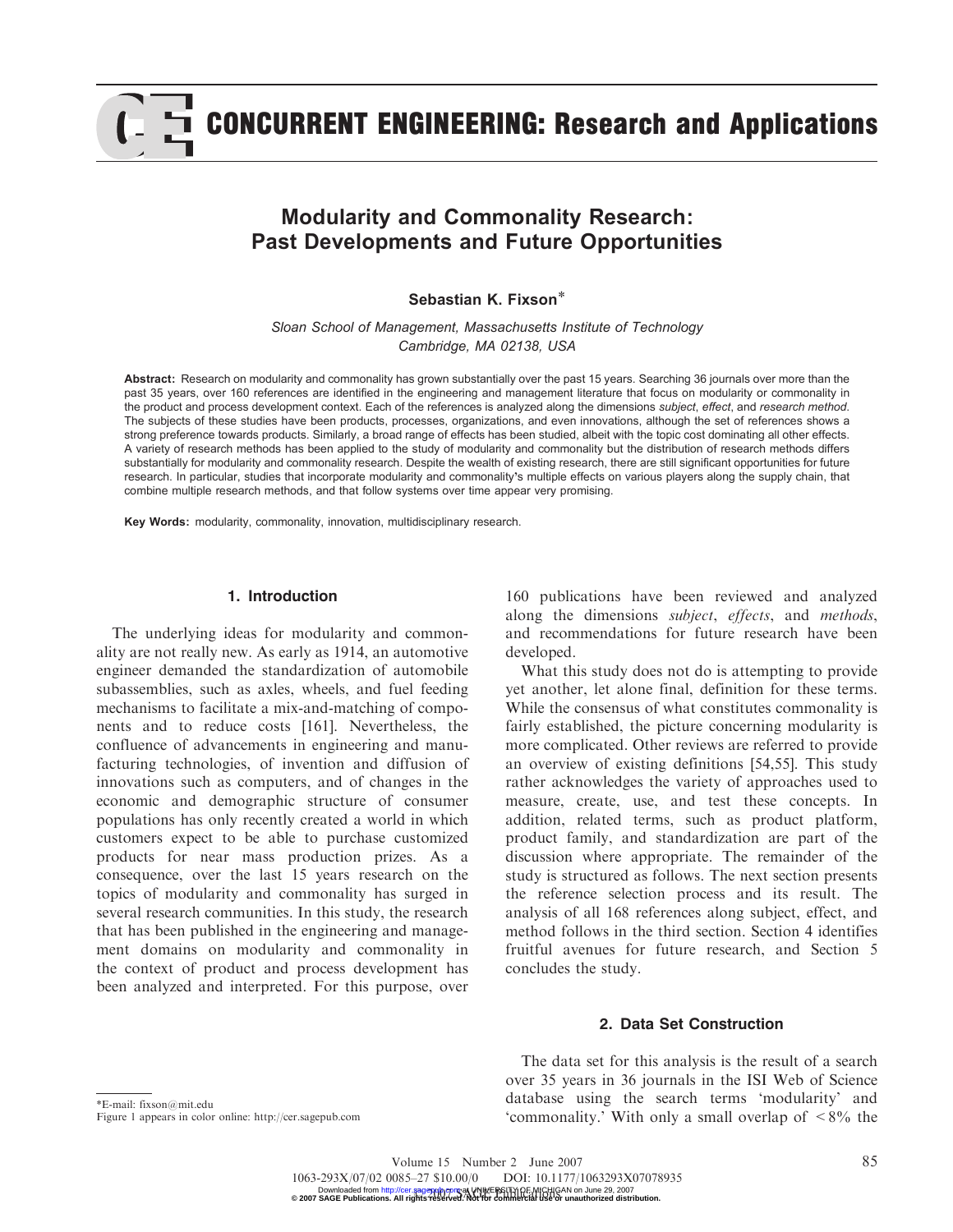search resulted in 194 references. After the removal of 38 references not relevant for product and process development, and the addition of 12 references widely known and cited in the research community, the final list contains 168 references. Of these 168 references, 75 are associated with the search term 'modularity,' 76 are associated with the search term 'commonality,' and 17 references are associated with both search terms. Table 1 details the search procedure. Figure 1 shows all references by publication year and search term association. It illustrates the significant increase of publications over the last 15 years. This increase in publication numbers occurs for both search terms relatively evenly. For more details on the search process, see the Appendix.

## 3. Looking Back: Mapping the Literature on Modularity and Commonality

To map the current understanding of modularity and commonality, in this section the ground is laid out that the 168 identified references cover along three dimensions: (i) the subjects in focus of these studies, (ii) the performance effects associated with modularity and commonality that the studies strove to understand, and (iii) the research methods applied in these studies. (The online appendix contains data tables with the details for each reference.) In Section 4, the findings are synthesized across the set of references to identify opportunities for future research.

## 3.1 Subjects of Modularity and Commonality Studies

Following the idea for this special issue, the analysis in this study strives to consider product, process, and organizational aspects of modularity and commonality. This subject list is extended for this analysis by a fourth aspect, innovation.

# 3.1.1 PRODUCT

Most articles in the data set focus on products while investigating the mechanics and effects of modularity and commonality. The types of products studied range from aircrafts [46] to wood working machines [53], from space station water tanks [164] to telecommunication switches [81]. The descriptions and definitions used to create, determine, measure, and test modularity and commonality of products come in a large variety. Sometimes the reasoning overlaps, for example the logic of component similarity across products can be found in references on modularity and commonality. Modularity descriptions also often encompass a combinatorial element, i.e., modules can be mixed and matched to create new variants of a product.

Some modularity descriptions incorporate an assessment of how a product's functionality is provided by the product's components. Engineering text books encourage to begin designing a product on the functional level, i.e., to establish a function structure first. This function structure can then be explored in search of possible modularization opportunities [133]. In fact, the way in which functions are allocated to physical components has been suggested as one of the dimensions to describe modularity [40,169]. The level of interdependence between modules has been suggested as another [9,54,55].

The actual measurements for modularity and commonality also come in a variety of flavors. They range from measurements directly on the component level to measurements in very indirect or abstract dimensions. For example, some researchers suggest a simple fraction count: The 'ratio between the total number of product design modules and the product size' [127: 390]. Mikkola and Gassmann [121] develop their modularization function based on the number of components and the degree of coupling between them. Focusing on the interdependence between modules, Kaski and Heikkila [87] construct a similar measure: Their dependency index divides the sum of the number of affected modules when a functional option is changed by the number of variable functions. Other studies describe product modularity also quantitatively, but entirely indirectly. For example, Anderson and Parker [4] in their study of outsourcing use the ratio of initial component cost to initial integration cost as a measure of product modularity. The often combinatorial nature of modularity becomes apparent in Kumar [98] who proposes to measure modularity as the number of options that the customer is free to choose from. Researchers that explore the product architecture issue from the variety perspective suggest to develop the architecture not for a single product but for the entire product family, consequently the measurement moves to the product family level [26]. Studies that research digital products and services, sometimes use the digitization itself as a measure for modularity [117], use an entirely qualitative-descriptive approach to describe modularity's effect on outsourcing IT processes [122], or assume interfirm modularity to be present industry-wide [159]. Growing modularity on the industry-level is often interpreted as changing the competitive landscape towards more network-like industry structures [108]. In a very indirect approach, Kodama [94] approximates modularity by the degree to which technological competence as measured in patenting activity has shifted from OEMs to their suppliers.

Studies of the phenomenon of product or component commonality have also suggested a variety of metrics. For example, Kota et al. [95] suggest a product line commonality index that measures the fraction of parts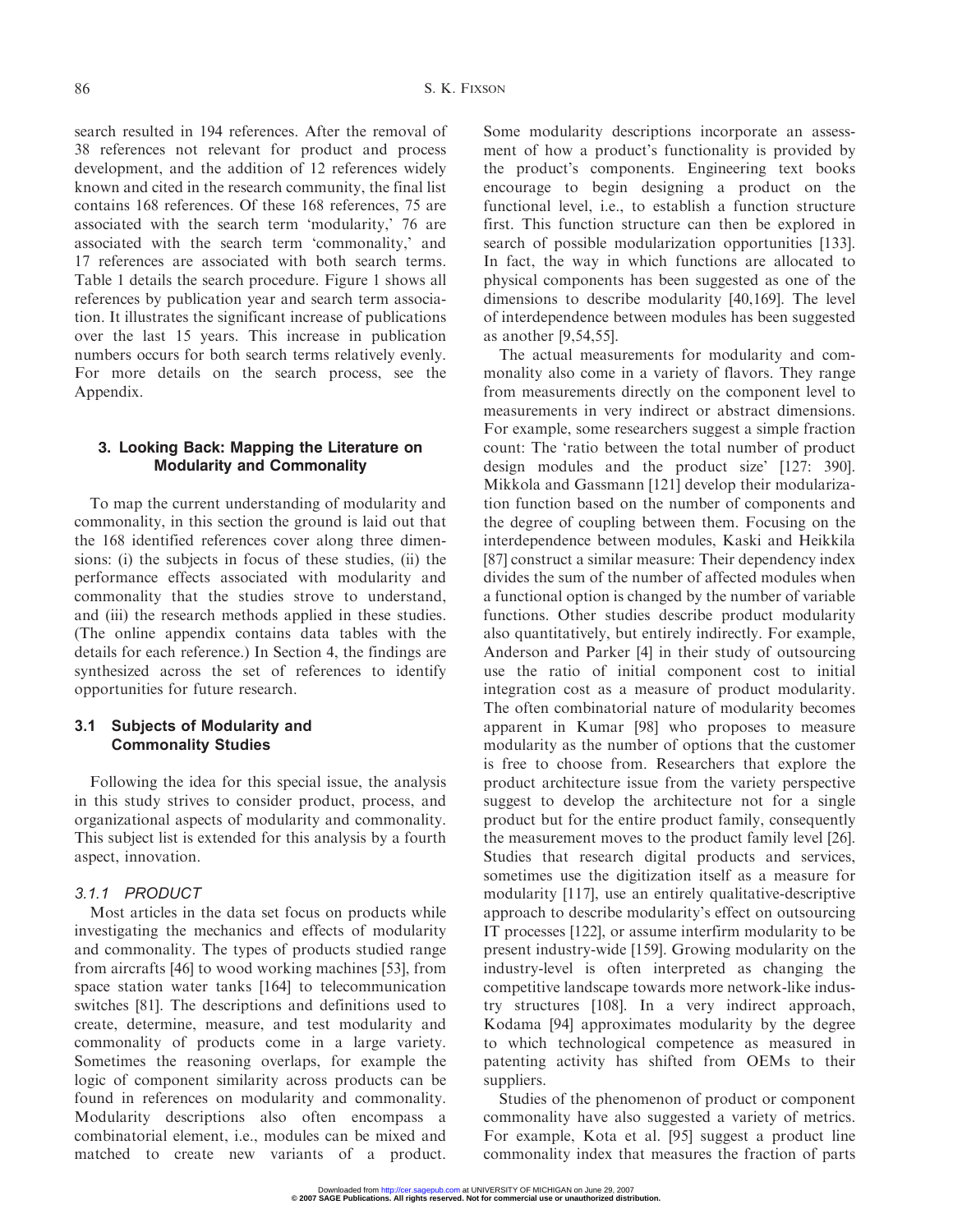Table 1. Reference selection process. Table 1. Reference selection process.

|                          |                                                                             |                                 | References identified in initial search           |                                                                                                                                                  |                   | References removed due to                             |                          |                    |                                                             |
|--------------------------|-----------------------------------------------------------------------------|---------------------------------|---------------------------------------------------|--------------------------------------------------------------------------------------------------------------------------------------------------|-------------------|-------------------------------------------------------|--------------------------|--------------------|-------------------------------------------------------------|
|                          | No. Journal Title                                                           | Modularity                      | Commonality                                       | Total                                                                                                                                            |                   | Non-Core (M) <sup>2)</sup> Non-Core (C) <sup>3)</sup> | Commentary <sup>4)</sup> | Reference<br>added | in final analysis<br>References<br>included                 |
|                          | Engineering Journals                                                        |                                 |                                                   |                                                                                                                                                  |                   |                                                       |                          |                    |                                                             |
|                          | Artificial Intelligence for Engineering                                     | က                               | $\mathbf{\Omega}$                                 | $\widehat{5}$                                                                                                                                    |                   |                                                       |                          |                    | S                                                           |
|                          | Design Analysis and<br>Manufacturing                                        |                                 |                                                   |                                                                                                                                                  |                   |                                                       |                          |                    |                                                             |
|                          | CIRP ANNALS - Manufacturing Technology                                      |                                 |                                                   |                                                                                                                                                  |                   |                                                       |                          |                    |                                                             |
| <i>a</i> ω 4 ω ω         | Concurrent Engineering - Research and Applications                          | $\circ$ $\circ$ $\circ$ $\circ$ |                                                   | $\alpha \stackrel{\frown}{\mathcal{Q}} - \stackrel{\frown}{\mathcal{Q}} -$                                                                       |                   | $\overline{\phantom{0}}$                              |                          |                    | $\alpha \in \mathfrak{S}$ + $\alpha$                        |
|                          | Design Studies                                                              |                                 |                                                   |                                                                                                                                                  |                   |                                                       |                          |                    |                                                             |
|                          | European Journal of Operational Research                                    |                                 |                                                   |                                                                                                                                                  |                   |                                                       |                          |                    |                                                             |
|                          | IEEE Transactions on Systems, Man, and Cybernetics                          |                                 |                                                   |                                                                                                                                                  |                   |                                                       |                          |                    |                                                             |
|                          | EEE Transactions on Systems, Man, and Cybernetics<br>A - Systems and Humans | $\mathbf{\Omega}$               | $\circ$                                           | $\sim$                                                                                                                                           |                   |                                                       |                          |                    | $\sim$                                                      |
|                          | <b>B</b> - Cybernetics                                                      |                                 |                                                   |                                                                                                                                                  |                   |                                                       |                          |                    |                                                             |
| $^{\circ}$               | IEEE Transactions on Systems, Man, and                                      | $\circ$                         | $\overline{\phantom{0}}$                          | $\overline{a}$                                                                                                                                   |                   | $\overline{\phantom{0}}$                              |                          |                    | $\circ$                                                     |
|                          | Cybernetics C - Applications and Reviews                                    |                                 |                                                   |                                                                                                                                                  |                   |                                                       |                          |                    |                                                             |
| თ                        | <b>IIE</b> Transactions                                                     |                                 |                                                   |                                                                                                                                                  |                   |                                                       |                          |                    |                                                             |
| $\subseteq$              | International Journal of Advanced                                           | $\alpha$ 4                      | $\infty$ $\sim$                                   | $\frac{1}{2}$ $\circ$                                                                                                                            | လ က               |                                                       |                          |                    | ထ က                                                         |
|                          | Manufacturing Technology                                                    |                                 |                                                   |                                                                                                                                                  |                   |                                                       |                          |                    |                                                             |
|                          | International Journal of Flexible                                           | $\mathbf{r}$                    | $ \sim$ $\sim$ $\sim$ $\sim$ $\sim$ $\sim$ $\sim$ | $\alpha$ $\omega$ $\widehat{a}$ $\widehat{b}$ $\frac{\widehat{c}}{2}$ $\frac{\widehat{c}}{2}$ $\widehat{c}$ $\widehat{p}$ $\rightarrow$ $\varpi$ |                   |                                                       |                          |                    | $\sim$                                                      |
|                          | Manufacturing Systems                                                       |                                 |                                                   |                                                                                                                                                  |                   |                                                       |                          |                    |                                                             |
| $\overline{\mathsf{c}}$  | Journal of Engineering Design                                               | 4 6 8 0 10 0 10                 |                                                   |                                                                                                                                                  |                   |                                                       |                          |                    | $\circ \circ \vdash \vdash \vdash \circ \circ \circ \vdash$ |
| 62406                    | Journal of Intelligent Manufacturing                                        |                                 |                                                   |                                                                                                                                                  |                   |                                                       |                          |                    |                                                             |
|                          | Journal of Mechanical Design                                                |                                 |                                                   |                                                                                                                                                  |                   |                                                       |                          |                    |                                                             |
|                          | Operations Research                                                         |                                 |                                                   |                                                                                                                                                  |                   |                                                       |                          |                    |                                                             |
|                          | Production Planning & Control                                               |                                 |                                                   |                                                                                                                                                  | $\mathbf{\Omega}$ | $\sim$ $\sim$ $-$                                     |                          |                    |                                                             |
| $\overline{\phantom{0}}$ | Research in Engineering Design                                              |                                 |                                                   |                                                                                                                                                  |                   |                                                       |                          |                    |                                                             |
| $\infty$                 | Robotics and Computer Integrated                                            |                                 |                                                   |                                                                                                                                                  | $\sim$            |                                                       |                          |                    |                                                             |
|                          | Manufacturing<br>Engineering Books                                          |                                 |                                                   |                                                                                                                                                  |                   |                                                       |                          | ო                  | <b>්</b>                                                    |
|                          | Total Engineering References                                                | 47                              | 64                                                | $103^{\textit{1)}\prime}$                                                                                                                        | 72                | $\overline{\phantom{0}}$                              | O                        | 4                  | 88                                                          |
|                          | Management Journals                                                         |                                 |                                                   |                                                                                                                                                  |                   |                                                       |                          |                    |                                                             |
| $\overline{9}$           | Academy of Management Journal                                               |                                 |                                                   |                                                                                                                                                  |                   |                                                       |                          |                    |                                                             |
| 8                        | Academy of Management Review                                                | $ \alpha$ $ \alpha$ $\alpha$    | $O$ $N$ $O$ $O$ $N$                               | $-4 - w_0^4$                                                                                                                                     |                   | $\mathbf{\alpha}$                                     |                          |                    | $  \alpha$ $\varnothing$ $\varnothing$                      |
|                          | Administrative Science Quarterly                                            |                                 |                                                   |                                                                                                                                                  |                   |                                                       |                          |                    |                                                             |
|                          | Harvard Business Review                                                     |                                 |                                                   |                                                                                                                                                  |                   |                                                       |                          |                    |                                                             |
| ೧                        | <b>IEEE</b> Transactions on Engineering                                     |                                 |                                                   |                                                                                                                                                  |                   |                                                       |                          |                    |                                                             |
|                          | Management                                                                  |                                 |                                                   |                                                                                                                                                  |                   |                                                       |                          |                    |                                                             |
| 24                       | International Journal of Technology                                         | $\infty$                        |                                                   | ၜ                                                                                                                                                |                   |                                                       |                          |                    | $\overline{ }$                                              |
|                          | Management                                                                  |                                 |                                                   |                                                                                                                                                  |                   |                                                       |                          |                    |                                                             |
| 25                       | Journal of Engineering and Technology<br>Management                         |                                 |                                                   | $\mathbf{\Omega}$                                                                                                                                |                   |                                                       |                          |                    | $\mathbf{\Omega}$                                           |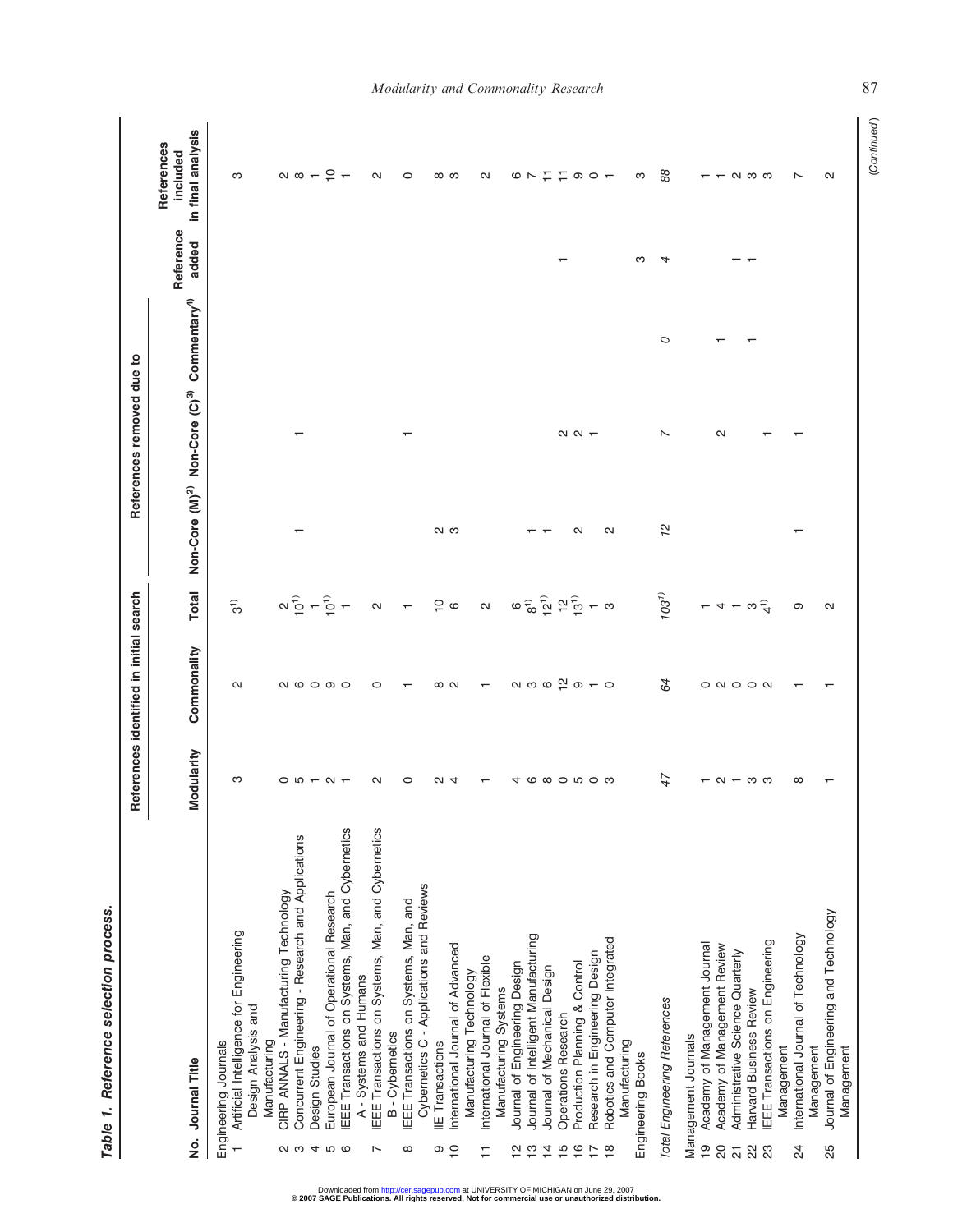|         |                                                                     |            | References identified in initial search                  |                   |                            | References removed due to  |                          |               |                               |
|---------|---------------------------------------------------------------------|------------|----------------------------------------------------------|-------------------|----------------------------|----------------------------|--------------------------|---------------|-------------------------------|
|         |                                                                     |            |                                                          |                   |                            |                            |                          | Reference     | <b>References</b><br>included |
| ġ       | Journal Title                                                       | Modularity | Commonality                                              | Tota              | Non-Core (M) <sup>2)</sup> | Non-Core (C) <sup>3)</sup> | Commentary <sup>4)</sup> | added         | in final analysis             |
|         | Journal of Operations Management                                    |            |                                                          | $\widehat{\tau}$  |                            |                            |                          |               | ဖ                             |
| 8<br>27 | Journal of Product Innovation                                       |            |                                                          |                   |                            |                            |                          |               | S                             |
|         | Management                                                          |            |                                                          |                   |                            |                            |                          |               |                               |
| 28      | Management Science                                                  |            | 23                                                       | 28                |                            |                            | N                        |               | 24                            |
| 29      | Organization Science                                                |            |                                                          | $\circ$           |                            |                            |                          |               | 4                             |
| 30      | Production and Operations                                           |            |                                                          | 5                 |                            |                            |                          |               | 5                             |
|         | Management                                                          |            |                                                          |                   |                            |                            |                          |               |                               |
| 5       | R&D Management                                                      |            |                                                          |                   |                            |                            |                          |               |                               |
|         | Research Policy                                                     |            |                                                          |                   |                            |                            |                          | N             |                               |
| 23.37   | Sloan Management Review                                             |            |                                                          | Ν                 |                            |                            |                          |               |                               |
|         | Strategic Management Journal                                        |            |                                                          | ဖ                 |                            |                            |                          |               | ю                             |
| 35      | Technological Forecasting and                                       | N          |                                                          | $\mathbf{\Omega}$ |                            |                            |                          |               | $\mathbf{\Omega}$             |
|         | Social Change                                                       |            |                                                          |                   |                            |                            |                          |               |                               |
| 36      | Technovation                                                        | N          |                                                          | $\widehat{c}$     |                            |                            |                          |               | Ν                             |
|         | Management Books                                                    |            |                                                          |                   |                            |                            |                          |               | 4                             |
|         | Totla Management reference                                          | 55         | 42                                                       | $91^{1}$          | 6                          |                            | ဖ                        | 8             | $80\,$                        |
|         | <b>GRAND TOTAL</b>                                                  | 102        | $\frac{8}{100}$                                          | $(194^{1})$       | ∞                          | $\frac{4}{1}$              | ဖ                        | $\frac{2}{1}$ | 168                           |
|         | htai is last than the sum of "Mahlelening" and "Commonality" haousa |            | and or more references were found with both search terms |                   |                            |                            |                          |               |                               |

tound with both search terms. <sup>17</sup>Total is less than the sum of 'Modularity' and 'Commonality' because one or more references were found with both search terms.<br><sup>21</sup>In these references'Modularity'does not apply to product, process, or organization.<br><sup>31</sup>

<sup>1)</sup>Total is less than the sum of 'Modularity' and 'Commonality' because one or more references were found v<br><sup>2)</sup>In these references'Modularity'does not apply to product, process, or organization.<br><sup>3)</sup>In these references '

Table 1. Continued.

Table 1. Continued.

88 S. K. FIXSON

**© 2007 SAGE Publications. All rights reserved. Not for commercial use or unauthorized distribution.** Downloaded from<http://cer.sagepub.com>at UNIVERSITY OF MICHIGAN on June 29, 2007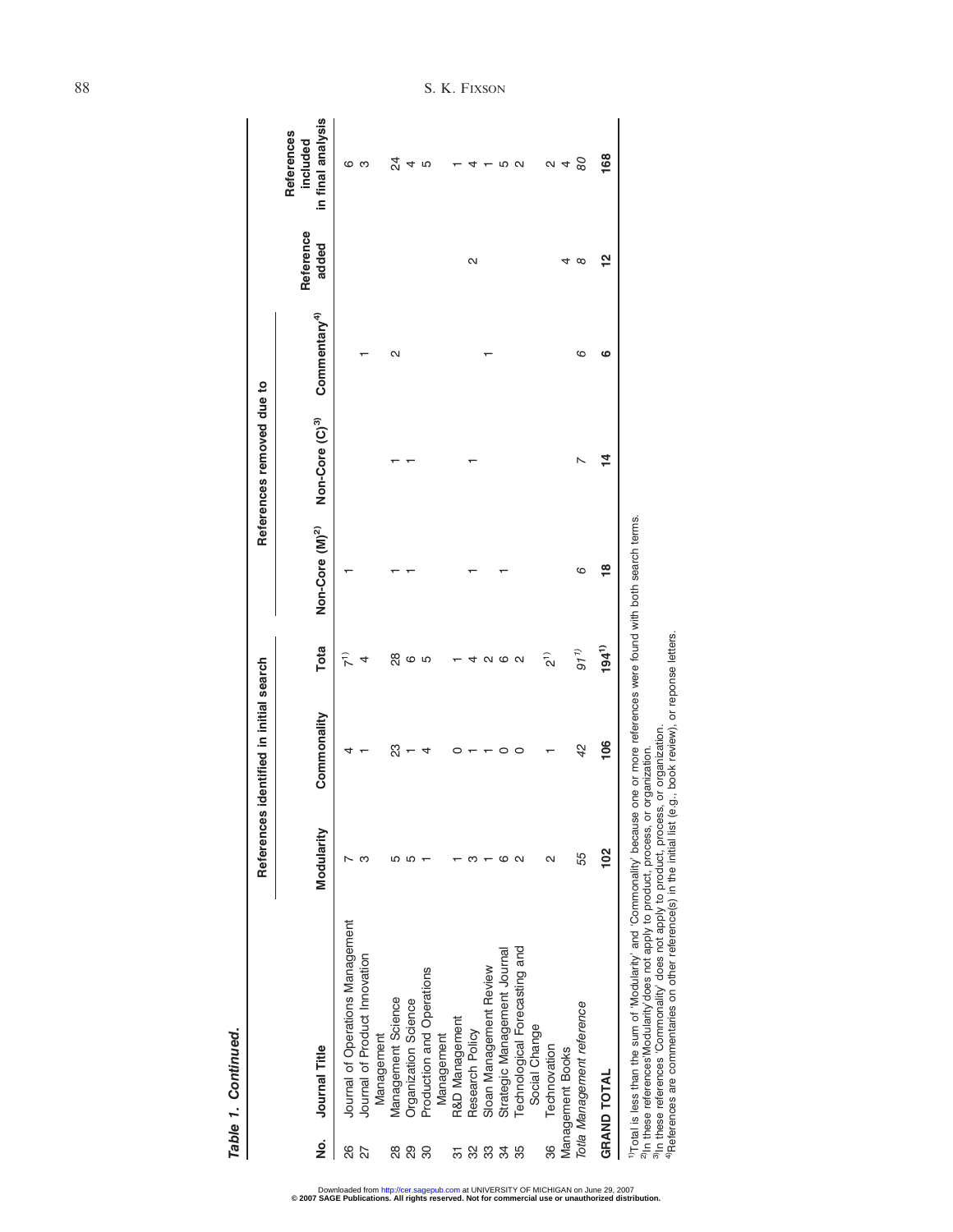**All references (n=168) by search term**



Figure 1. All references by publication year (1960–2005) and search term.

that is shared across a product family relative to the parts that could have been shared, adjusted for materials, manufacturing and assembly processes. A concept whose origin is separate but whose content is closely related to commonality is group technology (GT). GT strives to partition products and processes into product families and machine cells. The measure to increase in GT is typically some similarity metric. For example, this has been approached from a part perspective [84] and a tool perspective [56]. Loh and Taylor [113] find in their simulation study that commonality helps to decrease the number of set ups but can increase the average processing time due to increases in batch size. Just as modularity, commonality can also be determined on a rather abstract level. For example, another way in which products can exhibit commonality is when they are similar in brand reputation or feature presentation. Hui [76] finds that firms with high brand value tend to suffer higher degrees of cannibalization from commonality than firms with lower brand values.

Finally, in the operations research community the terms 'modularity' and 'commonality' started with having their own specific meaning. Modularity, as laid out in Evans' work on modular design [31,32] was described as the problem in which to determine the best configuration of small multi-use parts (in Evans' case kits of screws) to satisfy a variety of demands. Commonality, in contrast, was the idea of using identical components in a one-per-product setting, but in different products. Downward compatibility [139] allowed the use of one type of component in multiple products. Twenty years later, Thomas [164] viewed commonality as a partitioning problem and suggested

clustering techniques for its solution. More recently, the commonality optimization approach suggested by Thonemann and Brandeau [165] uses a logic that strives for common parts to be identical, often also implying downward compatibility.

#### 3.1.2 PROCESS

A small number of studies focuses exclusively on the modularity and commonality of processes. For example, Upton and McAfee [171] in their study on the role of information technology in manufacturing, suggest modularity as a key process feature to allow for continuous improvement. Similarly, modularity of processes is what Leger and Morel [106] argue allows to break up the monitoring process of a part of an hydropower plant maintenance process into four sub-processes.

Connecting both product and process, Watanabe and Ane [174] find that product modularity increases the processing flexibility of machines, and in turn, the agility of a manufacturing system. Also linking product and process structure, Jiao et al. [80] propose a data structure that integrates the bill of materials with the bill of operations; and combining product commonality with process commonality considerations, Jiao and Tseng [79] develop a process commonality index that incorporates concerns as process flexibility, lot sizing, and scheduling sequencing into their measurement instrument. In their work on aluminum tube manufacturing, Balakrishnan and Brown [6] view 'commonality across products as the shared set of processing steps from ingot casting to some intermediate hot or cold forming step.' [6 : 9] As a consequence, their trade-off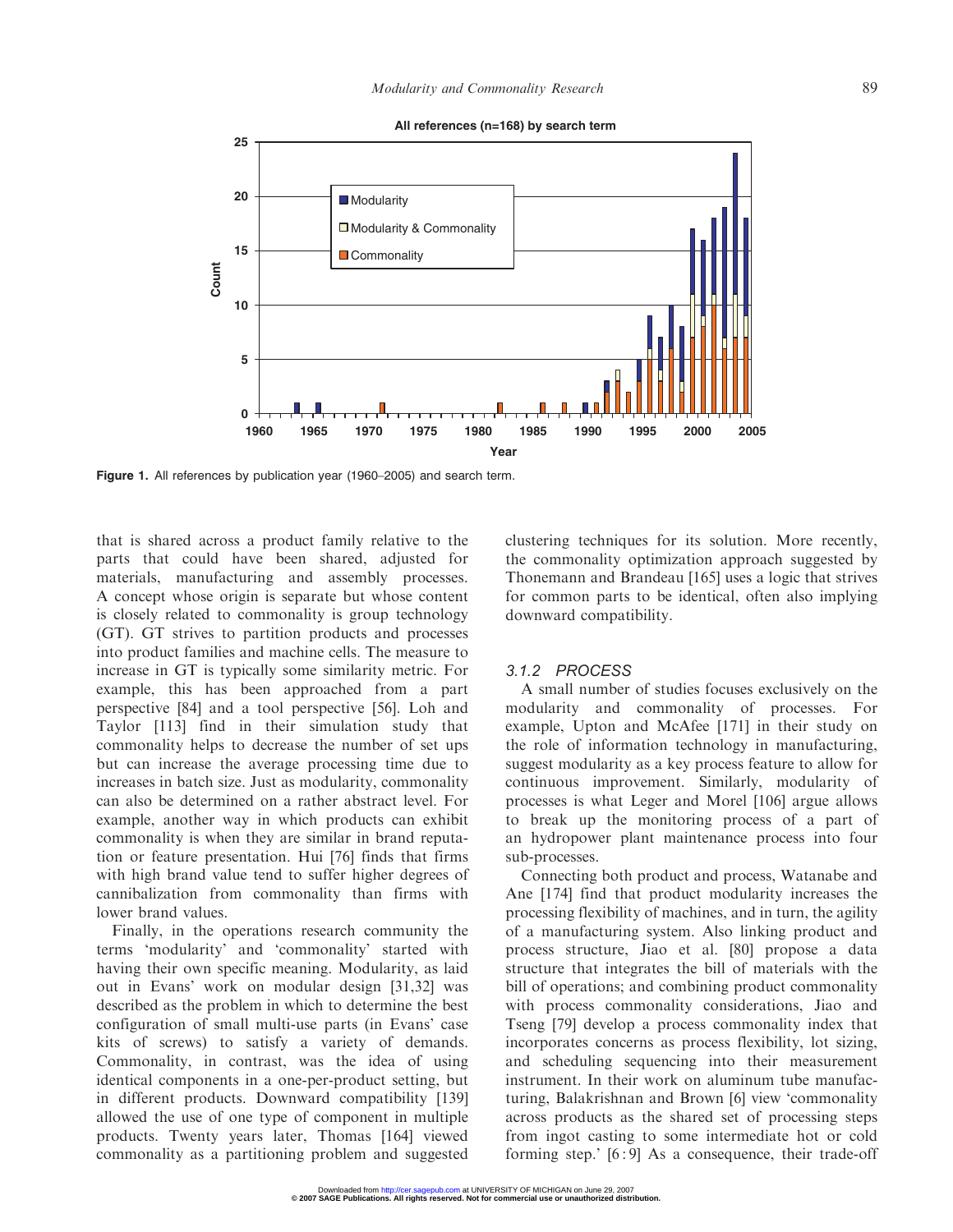balances upstream economies of scale with potentially increased individual effort downstream.

A more loosely related view on process similarity is explored by Bartezzaghi and Verganti [10]. For the environment of low uncertainty and delivery times longer than what customers accept, they develop a technique that uses the commonality of orders to reduce planning uncertainty. The elements that are common across orders can be either products or processes. Yet another way in which modularity and commonality influence process design has been described by Muffato and Roveda [125]. In their empirical analysis of three companies producing product families of electromechanical products they find that to achieve commonality across products requires defining the process for product platform development differently from those for the development of product derivatives.

# 3.1.3 ORGANIZATION

Using the term 'organization' here is intended to include both intra-firm and inter-firm organizational structures. The observation of similarities between the structure of a product and the structure of the organization that creates it has led scholars to study both jointly [48]. Applying both empirical and modeling research techniques, scholars have targeted their efforts to measure and explain the nature and character of organizational modularity and commonality. For example, Schilling and Steensma [147] approximate the degree of organizational modularity with the use of contractual manufacturing, alternative work arrangements, and alliances. Similarly, in their longitudinal study of the luxury fashion industry in France, Italy, and the US, Djelic and Ainamo [24] find different degrees of organizational modularity. They explain the persistence of these differences over time with differences in national environments and firm legacies.

Some researchers have argued that the link between organizational structure and product structure affects performance. Studying six different product families Salvador et al. [143] define two different types of modularity, combinatorial and component swapping, and find a correspondence between mass customization requirements from the market, product modularity type, and supply chain configuration. Similarly, modeling the trade-offs in 3D-concurrent engineering, Fine et al. [38] measure the supply network by including the dimension of dependency and argue for a match between product structure and supply chain structure.

Studying the relative effectiveness of changes in organizational design versus local adaptations, Ethiraj and Levinthal [29] find that near-decomposability, an aspect often equated with modularity, is beneficial for organizations in identifying appropriate structures. A similar view is presented by Sinha and Van de Ven [153] in their research on work systems. They suggest that 'a

modularity problem could be that of deciding at what points to cleave work systems into components for allocation among subunits contained within a firm's boundaries or outsourcing with external organizational units' [153 : 391].

On a more abstract level it might not be the organization itself but rather some of the organization's capabilities that exhibit different degrees of modularity. In their work on organizational capabilities in product development, Kusunoki and co-authors [100] focus on 'whether organizational capabilities are based on individual knowledge units or related to capabilities to link and combine each unit of knowledge' [100: 700]. They find that in system-based industries the non-modular capabilities (architectural and process capabilities) have a strong impact on firm performance whereas they do not in materials-based industries.

Finally, the best solution of matching product and organizational structure might be dynamic, i.e., changing over time. Siggelkow and Levinthal [148] in their work on the impact of intermediate degrees of crossdivisional interdependence of undecomposable systems suggest the existence of such a dynamic solution: temporary decentralization and subsequent centralization. Based on their modeling results they argue that this sequencing can lead to higher performance than maintaining either pure form. Similarly focusing on the dynamic aspect of organizational modularity, Helfat and Eisenhardt [64] suggest that rearranging organizational units could be a mechanism for firms to deal with rapid environmental changes.

#### 3.1.4 INNOVATION

Not only organizations, but also a concept such as innovation can exhibit modular characteristics. These characteristics have been linked to an innovation's surprise element, to its decrease in being radical, to increases in its option value, and to its diffusion potential. Many authors have stated the finding that organizations tend to mimic in their structure the structure of the products they produce. This alignment, that has been found efficient in stable environments, can make an organization blind to competitive challenges via a change in product architecture, described as architectural innovations by Henderson and Clark [65]. Others have suggested the idea that increasing modularity will – on average – decrease the likelihood of a breakthrough innovation [44,45]. However, modularity can increase the innovation rate because it offers option value [9,102,107]. The possibility that innovative activity can proceed in parallel in multiple module alternatives of which not all have to be selected can be represented as an option. Finally, Galvin [47] links the degree of product modularity to an innovation's diffusion potential. He argues that radical and architectural innovations in the Henderson and Clark framework require what he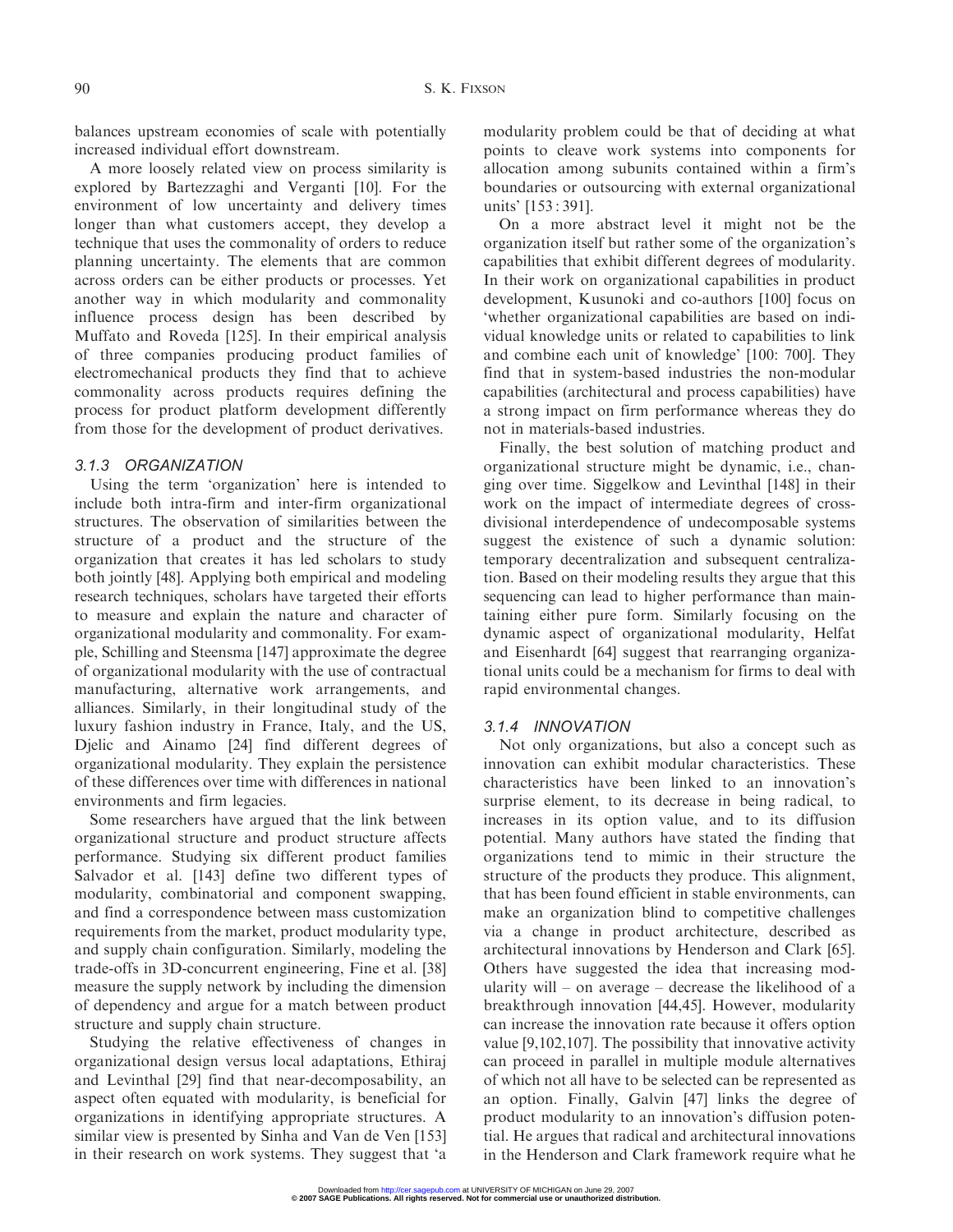calls active information structures, i.e., interfaces that can change or evolve at least at some rate, whereas incremental and modular innovations can occur with either active or passive information structures.

## 3.2 Effects Investigated in Modularity and Commonality Studies

The broad array of research on modularity and commonality also has considered a broad range of performance dimensions that are affected by modularity and commonality. The discussion is structured along the dimensions product performance, product variety, cost, time, and others.

#### 3.2.1 PRODUCT PERFORMANCE/QUALITY

The most obvious implication of modularity and commonality on product performance is the potential product performance degradation due to the use of common components across different products because the common components are most likely non-optimal for any product individually. Not surprisingly, primarily the design engineering community has presented work on the ensuing trade-off between product performance and typically production cost. For example, considering the structural strengths of components that can be common across products and their manufacturing costs, Cetin and Saitou [15–17] develop models that allow to find optimal modular designs. Similar ideas are pursued by Nelson et al. [128] and Fellini et al. [36] in their exploration of performance penalties of potentially common components. Sometimes the economic consequences are considered indirectly by using a commonality index in lieu of using cost numbers. For example, Simpson et al. [152] study the trade-off between commonality and individual product performance with the help of two indices: the non-commonality index and the performance deviation index. Alternatively, engineering performance criteria can drive the analysis. Salhieh and Kamrani [141] suggest the use of a similarity measure to cluster components into independent modules. Most of their objectives are engineering criteria, such as operational functional requirements that focus on product performance (as opposed to market or explicit cost targets).

#### 3.2.2 PRODUCT VARIETY

Whereas product performance predominantly is an engineering dimension, for the commercial success of the product ultimately relevant is whether customers are willing to buy it. In today's markets where many products already satisfy the customers' performance expectations, the way in which products allow the customers to adjust the products to themselves and their own lifestyle becomes increasingly relevant. In a broad sense, there is a trade-off between modularity's and

commonality's effects on generating revenues and their effects on saving costs, and the revenue generation potential depends to a non-trivial portion on product variety. Research on this trade-off has a long history: Balancing the disutility of not offering the customer the exact product she wants with the gain of economies of scale was already discussed 35 years ago [139]. More recently, Desai et al. [22] demonstrate in their model the effect on profits due to parts commonality by considering simultaneously the effects on cost savings and value decrease. Similarly, Kim and Chhajed [91] model the trade-off between reduced production costs and reduced relative valuations of products in low-price and highprice segments due to commonality and show the conditions that affect the optimal degree of commonality. Robertson and Ulrich [138] also discuss in detail the trade-off that exists between the cost savings potential due to commonality and the revenue decreasing potential due to loss of distinctiveness. However, they also propose that a well-thought out product plan can push the trade-off curve to improvements on both dimensions.

Whereas the idea of product variety suggests to offer the customer multiple options of a product, the concept of product customization takes this approach a step further and suggests to offer each customer exactly the product she wants [134]. Since product customization can result in an explosion of the number of product versions, the combinatorial aspect of mixing-and-matching parts that modularity permits appears to be very promising for this strategy. In addition to providing the customized product at the point of purchase, this aspect of modularity has also been identified as 'modularity in use' [8].

### 3.2.3 COSTS

The flipside of offering product variety while keeping costs under control is maintaining product variety while reducing costs. The effects through which product architecture characteristics, such as modularity and commonality can reduce costs are typically reduction of process complexity, increase of economies of scale, and risk pooling, and these effects can vary across and within different activities [41], such as design, manufacturing, inventory, and use.

#### 3.2.3.1 Product Design

During the design stage, a major trade-off is to balance the gains through scale economies via design reuse with the costs of additional complexity through common or platform architectures. Finding the optimal balance is the target of some modeling research. For example, modeling the effects of product platforms on product development performance Krishnan and Gupta [96] demonstrate the limits of developing common platforms caused by their

**<sup>© 2007</sup> SAGE Publications. All rights reserved. Not for commercial use or unauthorized distribution.** Downloaded from<http://cer.sagepub.com>at UNIVERSITY OF MICHIGAN on June 29, 2007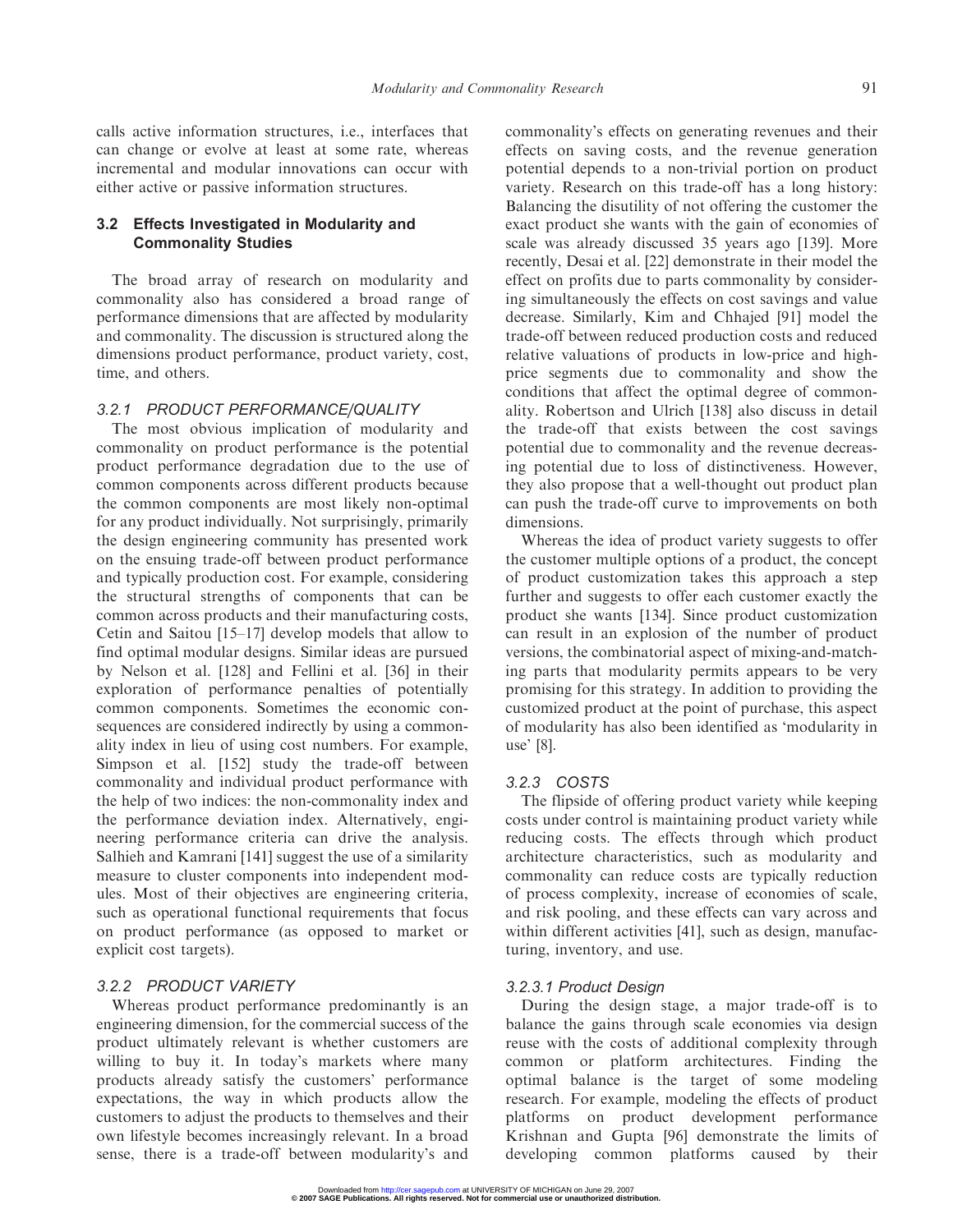cost increase. This cost increase is in practice not always easy to determine, particularly not in advance. Responding to this difficulty, Holtta and Otto [73] develop a metric of design effort complexity to approximate the difficulty some architecture poses for redesign.

## 3.2.3.2 Manufacturing

During the manufacturing stage the cost effects attributed to modularity and commonality vary. The results of modularity's effects on cost are mixed. For example, building on their own modularity measures Zhang and Gershenson [178] study a number of small consumer products and do not find a general relationship between modularity and cost. In addition, it has been suggested that the number of modules affects the parts fabrication and assembly costs in opposite directions, hence the optimal number of modules needs to balance these two effects [167].

Studies of the cost effects of commonality in manufacturing often focuses on increasing scale economies [48]. Typically, the goal is to distribute fixed costs (e.g., dedicated tooling) over larger product volumes, and thus reduce unit costs. For example, component commonality can allow to reduce machine setup times when the assembly of common components is separable from the assembly of specific components [116]. While mostly researched in parts fabrication and assembly, scale effects due to common components can also occur in purchasing through order pooling, an effect that can be significant [68]. Note that cost savings due to scale increase might be outweighed by potential increase in variable cost [101].

#### 3.2.3.3 Inventory

The probably largest body of research on cost effects of commonality is concerned with its effects on inventory costs. In particular, the operations research and operations management communities have established a considerable body of research in this field. The fundamental effect of reducing inventory through pooling demands for different products has been modeled in earlier works by Collier [21], Baker et al. [5], and Gerchak et al. [51]. These early studies used a number of simplifying assumptions with respect to the product, the demand, and the time horizon for their work. Subsequent research over the last 20 years has relaxed these assumptions and has determined a number of factors that represent bounds to a commonality strategy. Most of these bounds are concerned with context-related aspects, such as demand distributions and correlations, cost structures, time horizons, and process and supply networks. Other factors impacting the usefulness of commonality strategies are decisionrelated, such as selected product hierarchy levels and type of commonality strategies, as well as performance

measurement-related factors, such as service levels and procurement times.

One direction in which the earlier works has been extended is with respect to demand distributions. For the most part, it shows that there is great savings potential in using common components. For example, Gerchak and He [50] show that the risk pooling benefits are non-decreasing with increasing demand variability under most circumstances. Alfaro and Corbett [2] demonstrate that the value of pooling is fairly robust with respect to various distributions, whereas it is more sensitive to the use of suboptimal inventory policies. The advantage of commonality can even be increased by reshaping the demand between substitute products [33], or by using stock rationing via different delivery thresholds for different demand classes [23]. However, some demand conditions can also reduce the savings through pooling substantially. Gerchak and Mossman [52] show that under certain demand conditions risk pooling, i.e., demand aggregation through the use of common parts, does not lower physical inventory but rather increases it, and Lee and Zipkin [105] demonstrate that the inventory savings in sequential refinement systems (i.e., without assembly) can be smaller than expected if the ratios of demand to processing rates are unbalanced across stages.

A second extension of the initial work by Collier et al. is the consideration of correlated demands. Commonality among components introduces a correlation between the demand patterns of these components, and it is the joint probability for end item demands that needs to be determined [63]. This is true not only for costs as performance measure but also for the order fill rate [155]. In addition to determining the base stock levels, these situations require careful consideration of the component allocation policy [1]. Van Mieghem [172] points out that commonality can provide benefits even in the presence of perfectly correlated demands via an ex-post revenue maximization option: 'Stocking the common component creates the option to produce more (compared to stocking only dedicated components) of the higher-margin product at the expense of the other product when demand exceeds capacity.' [172: 422] Interestingly, demand patterns can also be correlated if the products are substitutable, i.e., they are to some extent 'common' in the eyes of the customers. Not surprisingly, this demand correlation has implications for the optimal inventory policy [154]. Using appropriate rationing policies and allocation rules is a way a company can address the issue that is created when several products compete for common components [7,163]. It is possible that the use of common components in inventory also affects a firm's revenue. Ha [60] shows how commonality can allow inventory rationing when a sale in one lower-value demand class is foregone in favor of an anticipated sale in a higher-value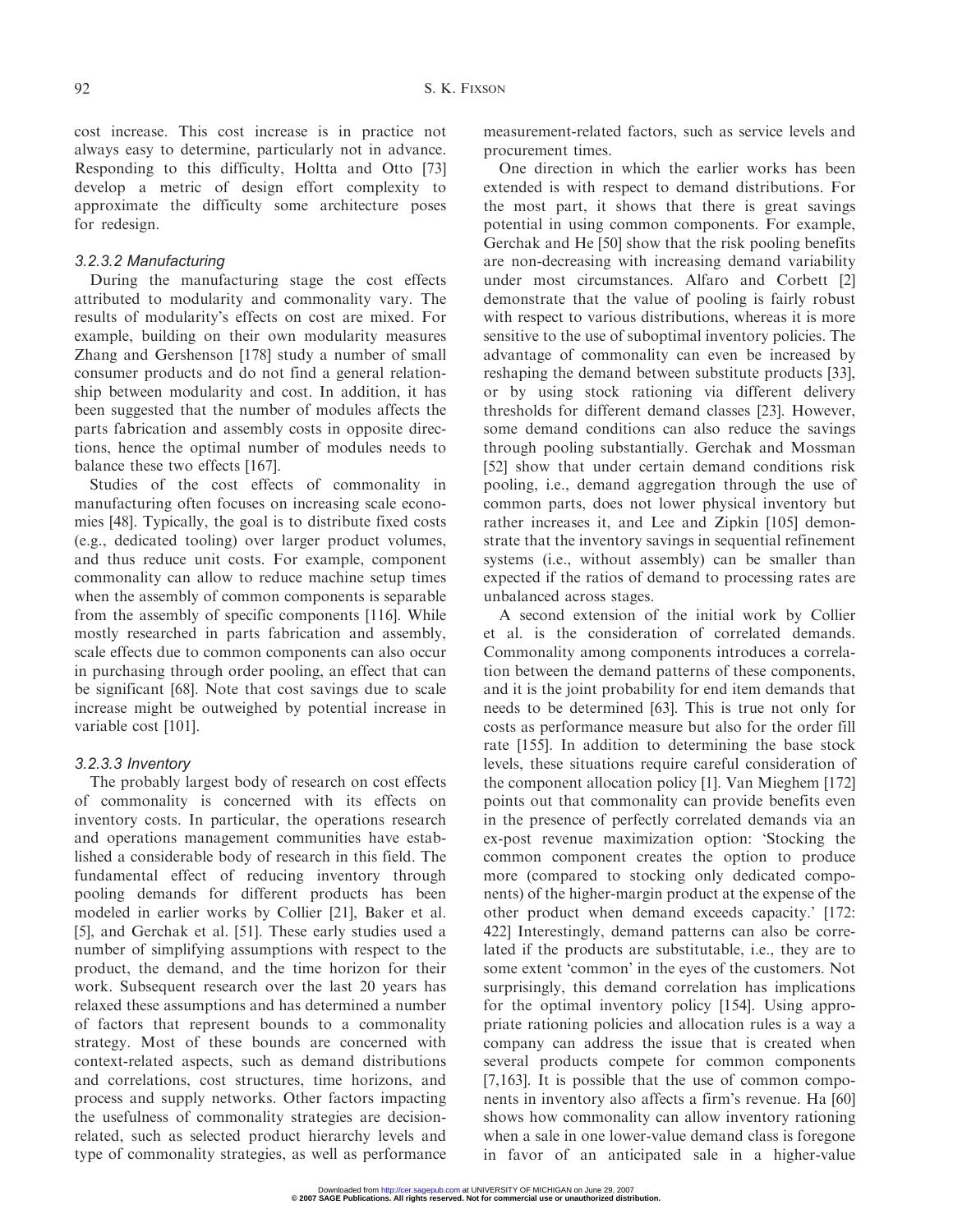demand class. Under certain circumstances, a singlestate variable called work storage level can capture the entire system and the optimal rationing policy is a sequence of work storage levels [61]. At the same time, component commonality can substantially increase the difficulty of finding an optimal inventory policy in situations in which customers order multiple partially overlapping sets of components (order-based approach), because the common components essentially link the demand distributions of components with otherwise independent demands [114].

A third direction in which initial constraints have been relaxed covers the components' cost structures. In cases in which component costs are dominated by variable costs (e.g., materials) component commonality has significant limitations [123,165]. Commonality's benefits are also bound if the value difference between products are large and when the lead-times between common and product-specific components are close [156]. Similarly, different cost structures for common and unique components affect the value of commonality [34].

A fourth direction in which the work on commonality's effect on inventory has been extended is the time horizon. In his work on multi-period systems Hillier [67] finds that the benefits of commonality that are known in the one-period situation tend to be lower in a multiperiod setting because only the savings on holding costs remain whereas the savings due to purchasing disappear. Likewise, Cheung [18] shows that some of the properties of Baker's model do not hold in the infinite horizon case.

Process and supply networks represent the fifth direction in which this research has been extended. Lee [103] has suggested that a strong lever to reduce inventory costs and forecasting errors lies in the redesign of products and production processes. In particular, he proposes to delay the point of differentiation, a strategy also labeled as late customization, to achieve these goals. Hill and co-authors [66] add capacity constraints to model reorder intervals in a production system with common components. Comparing product and process networks, Kulkarni et al. [97] show that in a process network the advantage through risk-pooling is mitigated when common subassembly capacity costs are either very high or very low. But also distribution channels and suppliers got integrated in the studies of the effects of commonality. For example, commonality at the enditem level may be detrimental to the manufacturer's interest if there exists a secondary market where retailers can engage in lateral transshipments of their products [104], and minimizing the sum of design, procurement, and production costs requires the simultaneous consideration of component and supplier selection [59].

Additional factors that impact the usefulness of component commonality are the hierarchy level of the product at which commonality occurs and the type of commonality strategy. The hierarchy level at which common structures are formed, i.e., component commonality versus subassembly commonality, has an impact on assembly sequences and subsequently on inventory and cost [58]. A similar problem is addressed by the idea to build generic versions of a product ('vanilla boxes') and to customize them later [160]. Fundamentally, the suggestion is a system that operates somewhere between a make-to-stock and an assembleto-order system. Where in between these extreme points the system lies, i.e., the number, and consequently the size, of the vanilla boxes (or the hierarchy levels at which they are formed) is to a large part a product design decision. Hillier [69] has broadened the investigation of superiority between no-commonality and pure commonality strategies by introducing a third option, commonality-as-a-backup. He finds that this option is superior for both the one-period and the multi-period cases, because it gains much of the inventory reducing benefits even if the common component carries the penalty of higher component cost.

Finally, the degree to which commonality is measured as advantageous (or disadvantageous) for inventory is impacted by the choice of the performance measure. For example, using product-specific service levels Mirchandani and Mishra [123] show that inventory savings through risk pooling are larger as compared to those originating from models using aggregate service levels, and Choobineh and Mohebbi [20] find in their simulation study on commonality across production kits that commonality helps to counter uncertainty in both demand and component procurement time.

#### 3.2.3.4 Use

The cost effects through modularity and commonality on the costs during a product's use phase build on similar ideas as the inventory literature. For example, Cheung and Hausman [19] study the role of part commonality on spare optimization under multiple failure regimes, i.e., the demands for the replacement of individual components become linked. In general, a major role for the cost of operations, particularly for industrial equipment, play maintenance costs. Modularity of the product structure can be used to minimize these costs [168].

#### 3.2.4 TIME

Similar to the discussion of the cost effects, modularity and commonality affect the performance dimension time typically via complexity reduction and process parallelization. For example, Ma et al. [115] show that in a multistage assembly system the benefits of component commonality are dependent on the lead time dynamics of the system, i.e., how fast can components be replenished. Lead times can also affect the decision of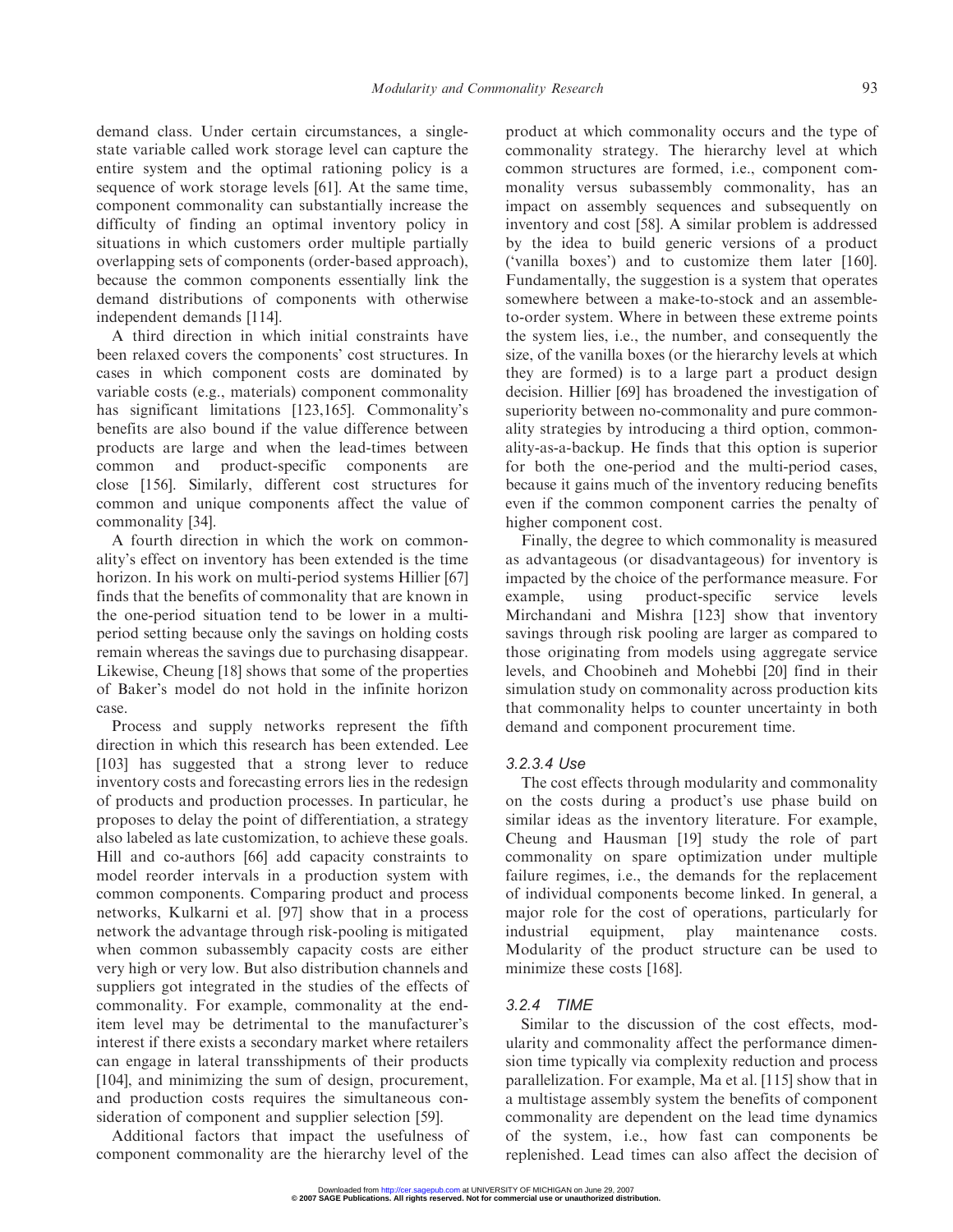whether to use generic components for certain low revenue products or to keep the generic components in anticipation of shortages for high revenue products during the replenishment time [166].

Commonality can also contribute to a reduction in setup times. Gunther and co-authors [57] develop a scheduling algorithm to minimize makespan in printed circuit assembly, and find that component commonality significantly improves system performance because it reduces changeover time for the part feeders between consecutive jobs.

An important factor responsible for time and resource consumption during product development is testing. The effect of work parallelization on testing time through modularity is demonstrated by Loch et al. [112]. They show that a modular structure allows testing designs with fewer tests and in a shorter time. A similar idea underlies what Blackburn et al. [12] call architectural modularity in software development: the decoupling of the structure to allow work to proceed in parallel. But not only the process dimension 'time' is affected by modularity: Complexity reduction is also one of the major goals in design of software systems whose response is particularly time critical. Modularity, that is the purposeful separation into subsystems, has been found an attractive solution for this problem for robot controllers [89] or speech recognition controller [135].

#### 3.2.5 OTHERS

Beyond the standard industrial performance measures, such as product quality, cost, and time, modularity and commonality affect also additional performance dimensions, such as firm strategy and the environment. These effects are typically visible only over the long term. One aspect of firm strategy is to increase flexibility, and it has been suggested that modularity permits relatively higher degrees of flexibility [145]. This flexibility includes product adjustments after product launch [173], the option to add complementary products [127], and the ability to adjust faster to radical technological changes through appropriate product derivative generation [81]. This flexibility gained through modularization, however, might require new incentive structures for employees in the product creation process. Instead of maintaining a knowledge stock, the employees should be evaluated on how well they manage an incoming knowledge flow [144]. A second aspect of firm strategy impacted by modularity is relevant in industries that exhibit network effects. Since these industries tend to be winner-take-all markets, the standard setting role that must precede inter-firm modularization becomes strategically critical [131].

Most research that considers environmental considerations as relevant performance dimensions look for material similarity (to ease material recycling) and fast disassembly (to reduce disassembly costs and allow

better product refurbishing). To facilitate recycling, Newcomb et al. [129] propose to determine modules by similarity measures concerning their material content. Kimura et al. [93] extend this idea by adding other life cycle considerations, such as maintenance and upgradeability in their approach to identify modules. Note that material similarity is only one out of several options for component, or module, similarity. For example, Kusiak and co-authors [74,99] suggest an algorithm to structure products in which one major driver is the 'suitability' for components to share the same module. What is suitable, of course, depends on the objective function.

A disassembly-related problem is addressed by Kim et al. [90]. Assuming the existence of common components across members of a product family and the demand for these items, they develop an algorithm to optimize the scheduling of the products' disassembly. In another approach linking product retirement to production, Silver and Moon [149] study how the presence of common components that are convertible into end items – at an end-item specific cost – affects the optimal production and inventory plan. Approaching the reuse of components in the remanufacturing environment Ferrer and Whybark [37] develop a materials management system that takes part commonality into account, and Taleb et al. [162] present an algorithm for disassembly scheduling that applies to parts commonality and materials commonality. Finally, modularity can also enable more flexible return policies because it enables easier product refurbishing, an aspect considered increasingly relevant as shopping over the Internet increases [126].

# 3.3 Research Methods Employed in Modularity and Commonality Studies

The research methods that have been used to study the implications of modularity and commonality cover a broad set of approaches. They range from theorybuilding work, to frameworks and process models, to mathematical modeling and simulation, to experiments, empirical studies (both small- $n$  and large- $n$ ), to reviews.

#### 3.3 THEORY-BUILDING

Probably because it is much less straight forward to define modularity [42] than it is to define commonality, it is modularity who has received the bulk of theorybuilding attention. One type of theory-building for modularity focuses on the description of a product or system. For example, according to Schilling's [146] theory, the degree of a system's modularity is determined by the balance of the forces in four categories: product, input technology, demand, and competitive context. Similarly, Salvador et al. [142], based on an empirical study of six companies, propose a new type of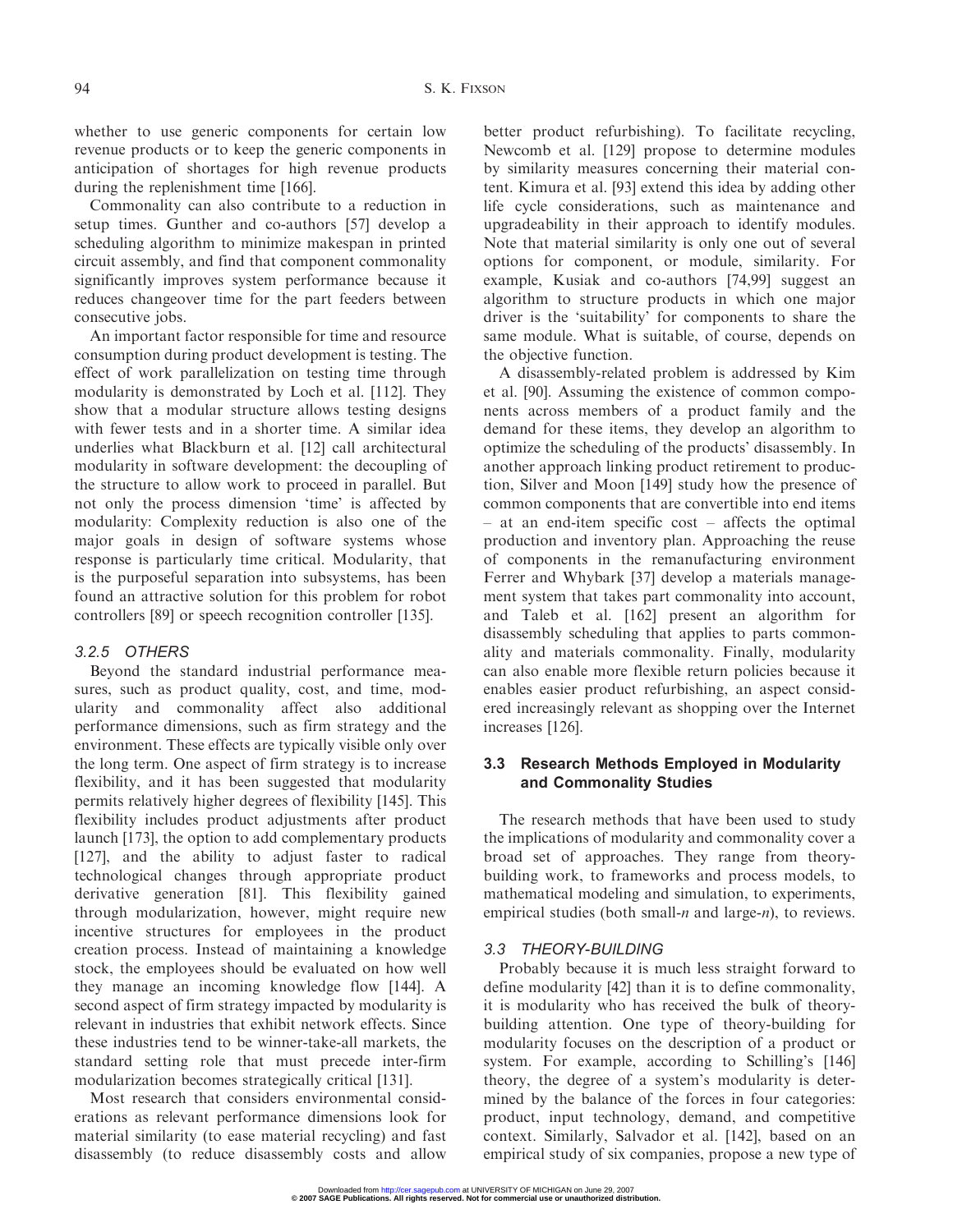modularity, combinatorial modularity, and suggest that this type of modularity is operationally effective if the demand for product variety is high. A second type of theory-building has been conducted by Baldwin and Clark [9]. They formulate the genesis of a system as the consequence of the application of one or more of six modular operators: splitting, substituting, augmenting, excluding, inverting, and porting.

## 3.3.2 CONCEPTS AND FRAMEWORKS

Concepts and frameworks tend to be mostly descriptive and qualitative in nature. They provide a way of thinking about modularity and commonality and their implications rather than ways to quantify their effects. These approaches often cover higher-level and long-term considerations. For example, Hofer and Halman [71,72] suggest to focus on the modularization of the layout of complex products and systems, rather than on modularizing products themselves. Another example is a taxonomy of modularity technology in manufacturing that covers both the determination of a modular architecture and the determination of a modular system configuration [11]. Two very influential frameworks were introduced through two books during the 1990s. One is the idea of mass customization, put forward by Pine [134]. The idea of mass customization is driven by the insight that a customer not necessarily wants product variety per se but rather his own version of a product, and that the production of the individualized product at near-mass production costs can be achieved via product modularity. The other influential idea, which is closely related to the first, is the concept of product platforms, elaborated by Meyer and Lehnerd [119]. They introduce how product platform strategies can be used to conquer new markets and expand old ones without developing entirely new products every time. In both works, modularity and commonality play a major role.

#### 3.3.3 PROCESS MODELING

Process models are often multi-step procedures to conduct all or portions of the design process when designing products with modularity, commonality, platforms, or product families in mind. For example, Jiao and Tseng [78] present a detailed process to establish product families, and Germani and Mandorli [53] propose a procedure leading to self-configuring components in product architecture design. Another five-step model for product family design is presented by Farrell and Simpson [35]. They recommend to start with a market segmentation grid, then to specify factors and ranges, to build and validate metamodels, to aggregate product family and platform specifications, and finally to develop the product family. Yet a different approach to commonalize product subsystems has been suggested by Qin et al. [136]. They use actual data on critical

parameters of existing products to construct similarity matrices which in turn enable cluster formation, i.e., common platform definition. In general, the engineering literature, and in particular text books, tend to provide detailed step-by-step advice on how to proceed when designing modular products and products with common components, e.g., [86, 170].

# 3.3.4 MATHEMATICAL MODELING

Various techniques have been used to mathematically model modularity and commonality. In particular, the optimization community in engineering design and in operations research and management has developed numerous models for, and applied to, the study of finding optimal degrees of modularity and commonality. For example, Fujita and Yoshida [46] develop an algorithm to simultaneously optimize module attributes and modular combinations. In their model, commonality is operationalized as a trichotomous variable, i.e., modules are either independent, similar, or common. Simpson and D'souza [151] suggest the use of deviation functions to increase commonality across the members of a product family. Genetic algorithms (GAs) have also been used to study the implications of modularity and commonality. For example, using GAs to reduce iterations during product development, Whitfield et al. [175] point out that the structure of the GA is implicitly linked to the specific application. Li and Azarm [109] use GAs to evaluate and select candidates from a set of potential product family members. For product families that vary in scale along some of their design parameters, Messac et al. [118] develop a product family penalty function to help select the parameters suited for scaling, and Kamrani and Gonzalez [85] develop a GA to create modular designs, in this case represented by a combinatorial search. Another way of selecting a feasible solution is the application of a scenario aggregation approach to a stochastic inventory problem with common components [82]. Finally, focusing more on the process rather than the product, Loch et al. [111] find that marginal local improvements in complex designs can cause much greater disruptions for the entire system. To prevent this problem, they promote a locally 'satisficing' approach instead of an optimizing one. In the product arena the application of the mathematical modeling approaches range from the design of logic controllers [62,177] to kinematic modeling of reconfigurable machine tools [124].

## 3.3.5 SIMULATION

Three types of simulations can be identified in the selected set of references. The first type is found in papers using mathematical modeling approaches that supplement and test their models with numerical simulations. For example, considering downward substitution in their multi-period model Rao et al. [137]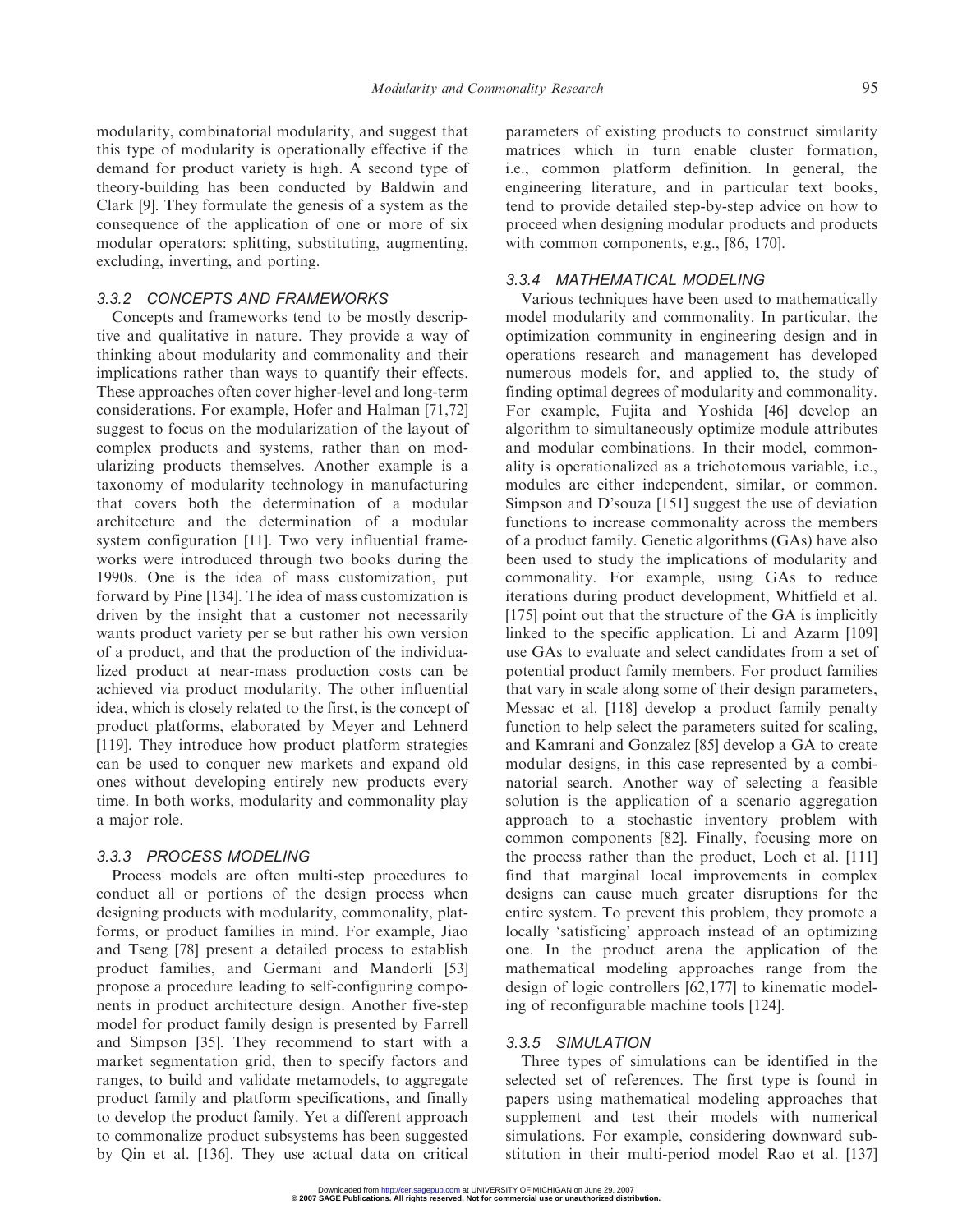demonstrate the size of the inventory savings that their model predicts with simulation. Similarly, Dong and Chen [25] illustrate the impact of component commonality on order fill rate, delivery time, and total cost via simulation. A second type of simulation that has experienced a recent increase in popularity is agent-based modeling. A number of recent studies use agent-based modeling in the framework of complexadaptive systems [88]. For example, Ethiraj and Levinthal [30] explore the performance effects of what they call under- and over-modularization. They find that over-modularization, i.e., a partitioning that is too fine, hurts performance more than under-modularization. Finally, a third type of simulation study uses real data to simulate effects of commonality. For example, Lin and co-authors [110] study the inventory reduction effects of different complexity reduction approaches, such as feature elimination, feature substitution, and feature postponement with data of a IBM midrange computer family with over 200 members and hundreds of feature codes.

# 3.3.6 EXPERIMENTS

A somewhat rare research method in the study of modularity and commonality is the use of experiments. One example is the study by Kim and Chhajed [92] in which they test the impact of parts commonality on customers' product valuation with the help of an experiment. Studying the effects of commonality in vertical-line extensions from both low-end and high-end products, they find that the use of commonality can increase the valuation of the low-end product but decreases the value of the high-end product. They recommend that firms consider this valuation change when considering commonality strategies.

# 3.3.7 EMPIRICAL STUDIES (LARGE-N)

Studies exploring the impact of modularity on business performance tend to employ indirect, perceptional measures, i.e., they ask managers about the degree to which their products can be customized [27,28,176]. The difficulty to operationalize modularity for a broader product set appears to cause both fairly indirect measures and only a small number of large-n empirical studies. Commonality and its effects have also been studied empirically. In their empirical study of the product-process matrix, Safizadeh et al. [140] find that parts commonality allows sustaining high plant performance despite violating the alignment between product and process.

# 3.3.8 CASE STUDIES (SMALL-N)

While many references analyzed for this study present small case studies to illustrate a newly developed framework or mathematical model, some articles exclusively present extensive case studies. For example, in his descriptive account of the project that an aircraft manufacturer co-develops with his suppliers, O'sullivan [132] demonstrates how design rules for modular design slowly emerge as social processes. An example for a case study using quantitative data is Sosa et al.'s [157] study of the development process of an aircraft engine. They constructed design structure matrices for the product and for the development process, and studied the degree of congruence between the matrices for different engine subsystems. In a followup study Sosa et al. [158] find that the mismatches between component interactions and team interactions are particularly likely between modular subsystems. The view that increasing component commonality in real organizations can actually be quite difficult due to the lack of downstream information and often misfitting incentive structures is supported through a couple of case studies by Nobelius and Sundgren [130].

# 3.3.9 REVIEWS

Review articles that the initial search identified covered a variety of topics, albeit all at least related to modularity or commonality. Browning [13] reviews the literature on design structure matrixes (DSMs), a tool helpful for exploring the effects of the structure, including modularity, of products and processes on their performance. In his review on the product platform literature Simpson [150] includes a discussion on optimization techniques developed for product platform assessment and development. In contrast, Jose and Tollenaere [83] present in their review a selection of more qualitative approaches of modular and platform methods. In their review of the modularity literature, Gershenson et al. [54] find that there is little precision on what modularity actually represents. They distill characteristics such as an element of independence between modules and an element of similarity within modules and state that benefits of modularity are claimed to be found across the entire product life cycle, although they find little evidence. Similarly, they find little consensus on modularity measures and modular design methods, particularly when the level of detail increases [55].

# 4. Looking Ahead: Charting New Territory for Modularity and Commonality Research

The growing literature body on modularity and commonality has produced significant discoveries of the product and process development landscape. The previous section provided a detailed overview of this landscape. The overview was structured along the dimensions subject, effect, and research method, and used individual references to illustrate the insights and findings. To identify the white spots that remain on this map it is helpful to look at the preferences and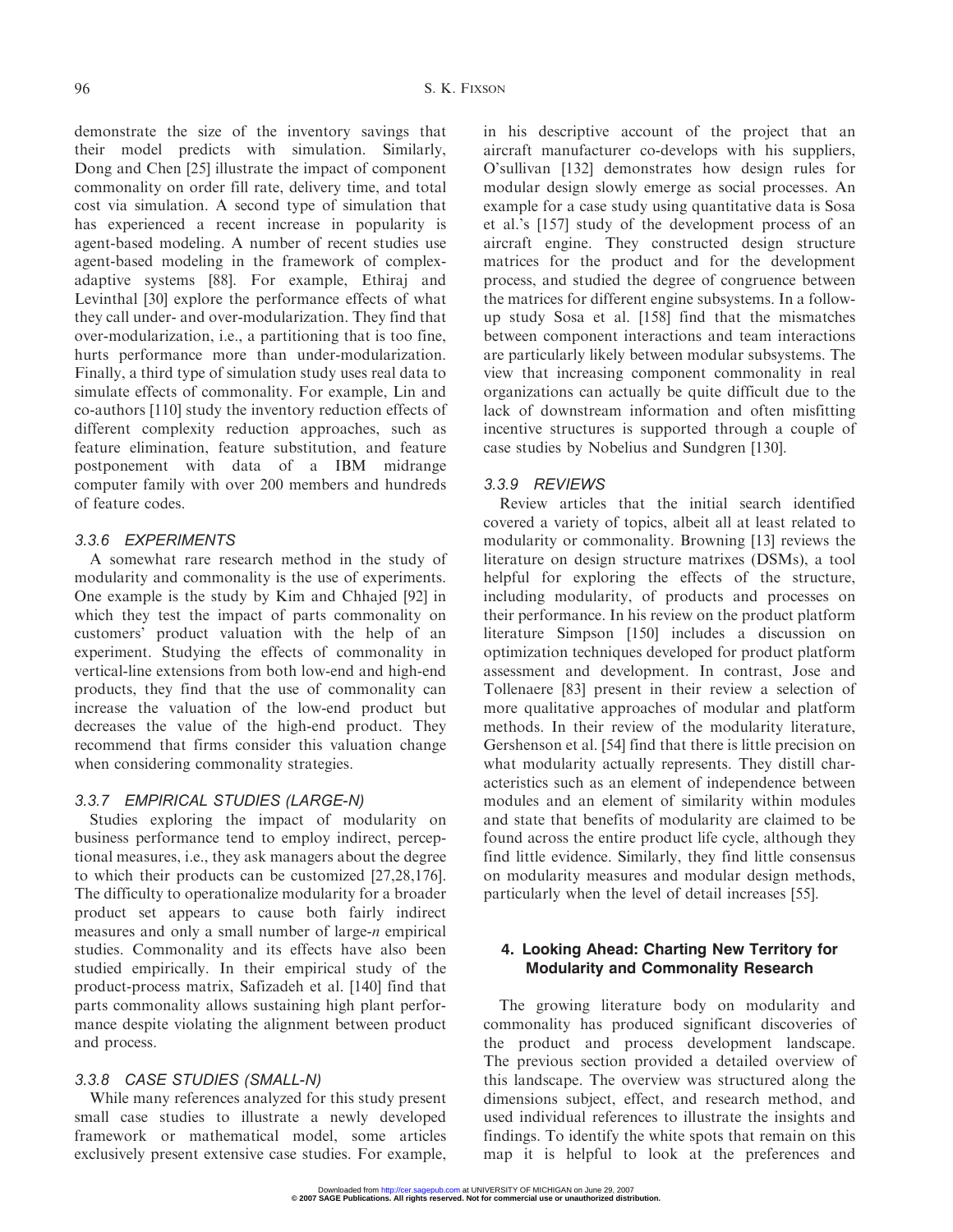|                                                  |                   | References by Search Term Association |             |       |
|--------------------------------------------------|-------------------|---------------------------------------|-------------|-------|
|                                                  | <b>Modularity</b> | <b>Modularity &amp; Commonality</b>   | Commonality | Total |
| Reference count                                  | 75                | 17                                    | 76          | 168   |
| <b>Subjects</b>                                  |                   |                                       |             |       |
| Product                                          | 62                | 17                                    | 76          |       |
| Process                                          | 21                | 4                                     | 13          |       |
| Organization                                     | 16                |                                       | 0           |       |
| Innovation                                       | 8                 | 0                                     | 0           |       |
| Average number of subjects/reference             | 1.43              | 1.29                                  | 1.17        | 1.30  |
| <b>Effects</b>                                   |                   |                                       |             |       |
| Quality                                          | 19                | 6                                     | 7           |       |
| Variety                                          | 19                | 12                                    | 7           |       |
| Cost                                             | 33                | 13                                    | 68          |       |
| Time                                             | 15                |                                       | 10          |       |
| Other                                            | 39                | 4                                     | 18          |       |
| Average number of performance measures/reference | 1.67              | 2.12                                  | 1.45        | 1.61  |
| <b>Research Methods</b>                          |                   |                                       |             |       |
| Theory-Building                                  | 5                 | 4                                     | 0           |       |
| Framework                                        | 26                | 9                                     | 5           |       |
| Process Model                                    | 8                 | 5                                     | 5           |       |
| <b>Mathematical Model</b>                        | 20                | 4                                     | 61          |       |
| Simulation                                       | 6                 | 0                                     | 6           |       |
| Experiment                                       | 0                 | 0                                     | 2           |       |
| Empirical (large-n)                              | 11                | 0                                     | 5           |       |
| Case Study (small-n)                             | 21                | 10                                    | 8           |       |
| Review                                           | 5                 |                                       | 0           |       |
| Average number of research methods/reference     | 1.36              | 1.94                                  | 1.21        | 1.35  |

#### Table 2. Distribution analysis of reference set.

distributions of the population of references across the landscape, both separately for the sets of references associated with either modularity or commonality, and for the population as a whole (Table 2). The three regions for future research that are suggested below are extracted from this analysis. Current changes in the economic environment provide additional motivation. The regions attractive for future research are concerned with the intersection of established research areas, the intersection of research methods, and the dynamics of change processes and learning.

### 4.1 Look at the Intersection of Established Areas

The top third of the first data column of Table 2 shows the number of references that are associated with the search term 'modularity' and that have as their subject focus product, process, organization, or innovation, or any combination thereof. For example, 21 references of this pool of 75 address process issues. Note that a reference can address more than one subject. The top third of the second and third columns shows the corresponding numbers for references that are associated with either both search terms, or only with the search term commonality, respectively. The analysis shows similar distributions across the subjects for both modularity and commonality research (as well as for

the small overlapping contingent). References in all categories are focused strongly on products, followed by processes. References that focus on organizations and innovations are small in numbers and occur really only in the modularity cluster. While this prioritization itself is not surprising in a product and process development context, the fact that each reference focuses – on average – on only 1.30 subjects, is. In other words, the majority of the references identified for this analysis concentrates on a single subject. The current developments of industrial processes, however, point in the direction of increasing complexity. Many systems increase in complexity, primarily for two reasons: Increase of interconnections, and increase of customization. Industrial processes are increasingly interconnected in supply chains and production networks, and, consequently, the way to understand them better is to study them in their interconnectedness; products together with the processes to design, produce, sell, use, and recycle them; organizations together with their suppliers and their customers. The emergence of data management systems, such as enterprise resource planning (ERP) and product life cycle management (PLM) systems signals the direction in which most industries are progressing to handle this increase in interconnectedness. While the research community has made some steps to incorporate more aspects along the supply chain and across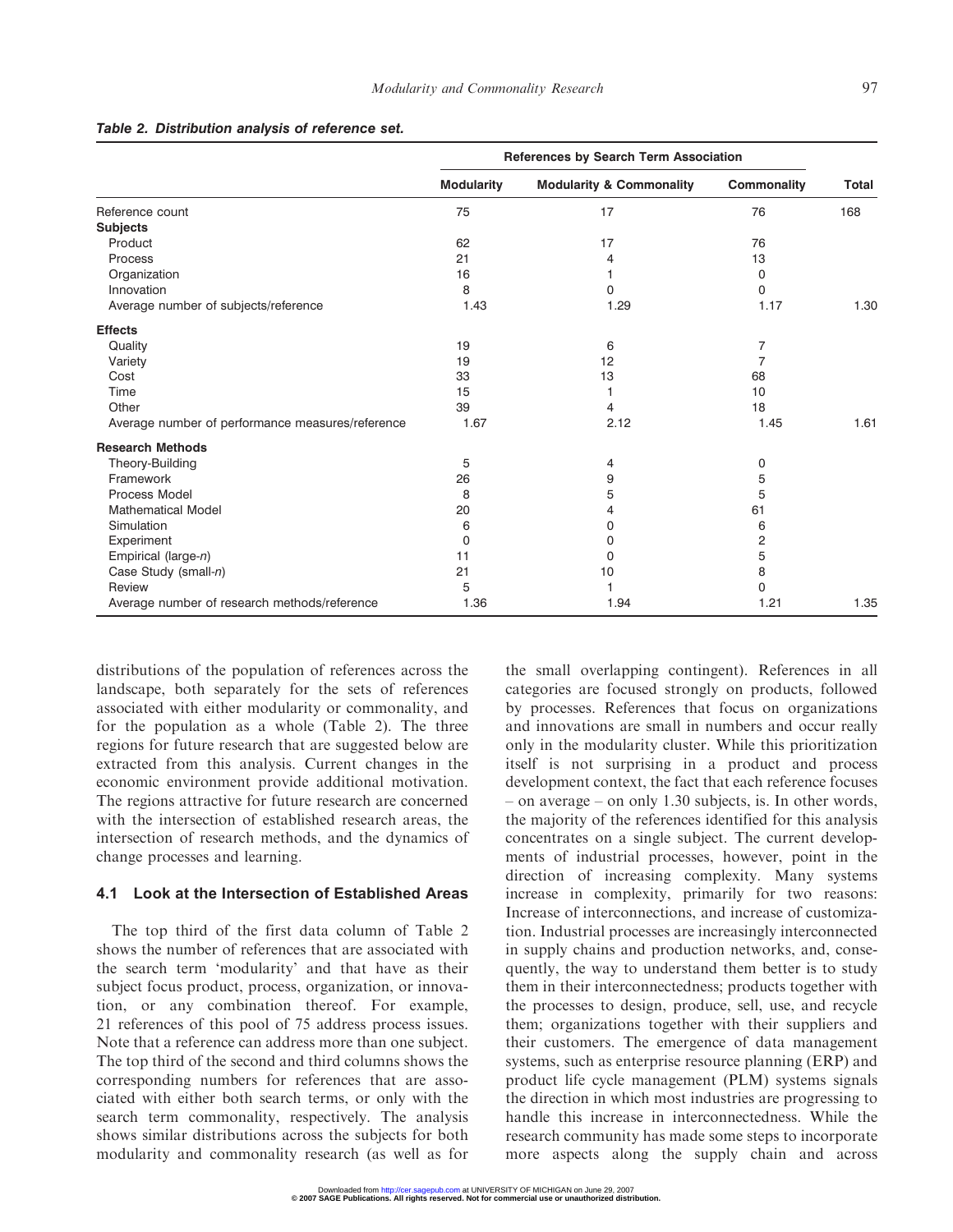functions – for example, extending the idea of concurrent engineering scholars have begun to develop concepts and models to accommodate product, process, and supply chain variables simultaneously and to make the interactions between them visible  $[38, 40, 75]$  – much work still remains to be done.

The second reason for increasing system complexity is the increase in customization. From a producer's perspective this means that many more, but individually much smaller markets need to be served. Effects described in the 'Long Tail' story – initially mainly for entertainment [3] – seem to be appearing for other products as well. With falling costs of customization new but smaller markets will appear. This makes the linkages between marketing, engineering, and production even more relevant. Who wants which product feature customized, and for what price? Which components can be common; viewed from a variety of supply chain participants?

For companies to develop these concurrent enterprising capabilities Jiao and co-authors determine that '[t]he missing gap probably lies in the capacity to put the systems, involving organization, process, and business models, all together and make them customer driven' [77]. It seems that future research has a good chance of producing relevant insights by exploring the increasingly important intersections between subjects and between functions. One major requirement for the development of models and frameworks that can cope with this increasing complexity is the simultaneous consideration of multiple performance measures, i.e., effects. In the set of references reviewed here each reference considers – on average – only 1.61 performance measures. Interestingly, the commonality research is dominated by a focus on cost, in large part due to the substantial literature body on the inventory cost effects through commonality. In contrast, modularity research is more evenly distributed across the different performance measures (Table 2 – second section). In either case, however, to improve trade-off decisions in increasingly complex and interconnected systems will require to substantially increase the number of effects that are considered simultaneously.

## 4.2 Look at the Intersection of Methods

The analysis of research methods employed by the set of references illustrates both an uneven and singular use of individual methods. The research methods used to study the phenomenon modularity are to a large degree different from those investigating the phenomenon commonality. Commonality is overwhelmingly studied with mathematical models, whereas modularity tends to be examined more with frameworks and small- $n$  case studies (Table  $2 -$  third section). Interestingly, in the modularity cluster the number of frameworks (26) far outnumbers the relatively small number of large- $n$ empirical studies (11). This suggests that the operationalization of modularity across products and industries is still difficult, which in turn presents a promising research challenge.

Across both clusters, each reference applies – on average – only 1.35 methods. Just as the above discussion hinted at promising regions for future research at the intersection of established functional areas, it appears as if there is great potential for new insights by clever combinations of research methods. A good example of research that strives to explain the reasons for and the extent of parts commonality with both modeling and empirical work is Fisher et al.'s [39] study on automotive break rotors. These multi-method research approaches offer not only the potential for new theoretical insights but also for the development of practical tools. For example, it is conceivable that the integration of aspects of organizational dimensions into process and simulation models can help to develop robust models that practitioners can use to run their organizations. A recent review on process models in product development calls for process models that allow a better assessment of real-time changes and their implications to be useful for people making the dayto-day decisions [14]. Explorations of the multi-method white spots carry the opportunity to fill this gap.

#### 4.3 Look for Evolution and Learning

The third region that offers promising research opportunities is represented by longitudinal studies. Both modularity and commonality have been studied mostly in static situations, i.e., conditions are identified in which one type of modularity is superior to another, or in which commonality is superior to noncommonality while all other conditions are held constant. In reality, however, no system is really static. Products change, processes evolve, organizations adapt, and innovations appear, and all of these changes are accelerating. All of the above changes influence each other; but in which way do the causalities run? Are modular products causing organizations to be modular [70], or vice versa? Early empirical studies find a mixed picture. Modularization developments can be uneven across components and uneven across supply chain levels [43]. Future work should try to understand better the dual role of engineering products and processes as decision variables on one hand, and as constraints on the other.

Paying attention to change processes also will help to develop a better understanding of the associated learning processes. Earlier work [49] suggests that modularity-in-design is associated with learning by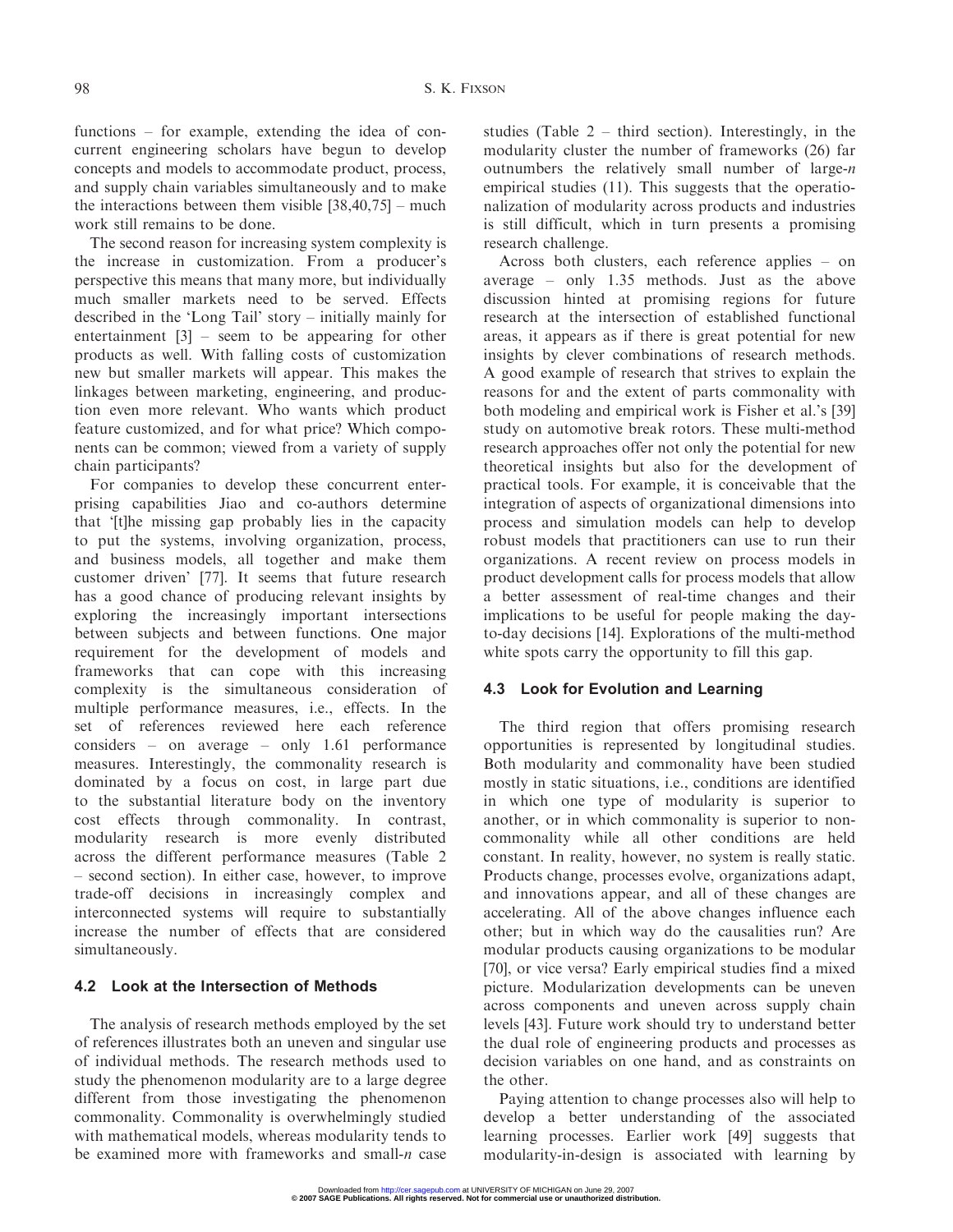studying, modularity-in-production with learning by doing, and modularity-in-use with learning by using. If this holds true, one would expect to see different learning rates and directions by different participants in the supply chain. Some researchers have directed their attention to the effects of product modularity on organizational learning, both within firms [4] and between firms [120]. But the effect might also run the other way. Schilling [146] suggests that, for example, advances in scientific understanding can increase modularity. It seems that learning can be both cause and effect of modularity and commonality in products and processes. This question presents another rich opportunity for research explorations.

## 5. Conclusions

In this study over 160 references on modularity and commonality have been reviewed with respect to the subjects they have studied, the performance effects they have investigated, and the tools they have applied in doing so. The field as a whole has been growing substantially over the last 15 years without showing a slowdown. Most of the references have selected products as their focus, followed by smaller numbers of references focusing on processes, organizations, and innovations. The references have studied a range of implications of modularity and commonality in product and process development, by far dominated by the performance measure cost, particularly in commonality research. Overall, the set of references has applied a broad range of research approaches to its research questions. However, the methods profile for modularity research differs significantly from the one for commonality research.

Future research opportunities have been identified by bridging subjects, implications, and research methods, and by conducting studies over time. Both researchers and practitioners can benefit from conducting such cross-disciplinary research applying multiple methods. The increasing interconnectedness of people, products, processes, and organizations, and the increasing degrees of product customization will continue to make the questions concerning modularity and commonality an interesting field of research that can be both rigorous and relevant.

#### Acknowledgments

This paper benefited from comments on earlier versions by Stefanie Friedhoff, Roger Jiao, and Francisco Veloso. The author also would like to thank Amit Shah for assistance in data collection. Research support from the International Motor Vehicle Program is gratefully acknowledged. Any errors and omissions remain the author's responsibility.

#### **References**

- 1. Akcay, Y. and Xu, S.H. (2004). Joint Inventory Replenishment and Component Allocation Optimization in an Assemble-to-Order System, Management Science, 50(1): 99–116.
- 2. Alfaro, J.A. and Corbett, C.J. (2003). The Value of SKU Rationalization in Practice (The Pooling Effect under Suboptimal Inventory Policies and Nonnormal Demand), Production and Operations Management, 12(1): 12–29.
- 3. Anderson, C. (2004). The Long Tail, WIRED Magazine, 12(10).
- 4. Anderson, E.G. and Parker, G.G. (2002). The Effect of Learning on the Make/Buy Decision, Production and Operations Management, 11(3): 313–339.
- 5. Baker, K.R., Magazine, M.J. and Nuttle, H.L.W. (1986). The Effect of Commonality on Safety Stock in a Simple Inventory Model, Management Science, 32(8): 983–988.
- 6. Balakrishnan, A. and Brown, S. (1996). Process Planning for Aluminum Tubes: An Engineering-Operations Perspective, Operations Research, 44(1): 7–20.
- 7. Balakrishnan, A., Francis, R.L. and Grotzinger, S.J. (1996). Bottleneck Resource Allocation in Manufacturing, Management Science, 42(11): 1611-1625.
- 8. Baldwin, C.Y. and Clark, K.B. (1997). Managing in the Age of Modularity, Harvard Business Review, 75(September–October): 84–93.
- 9. Baldwin, C.Y. and Clark, K.B. (2000). Design Rules. Volume 1: The Power of Modularity, Vol. 1, Cambridge, Massachusetts: MIT Press.
- 10. Bartezzaghi, E. and Verganti, R. (1995). A Technique for Uncertainty Reduction Based on Order Commonality, Production Planning & Control, 6(2): 157-169.
- 11. Bi, Z.M. and Zhang, W.J. (2001). Modularity Technology in Manufacturing: Taxonomy and Issues, International Journal of Advanced Manufacturing Technology, 18: 381–390.
- 12. Blackburn, J.D., Hoedemaker, G.M. and Van Wassenhove, L.N. (1996). Concurrent Software Engineering: Prospects and Pitfalls, IEEE Transactions on Engineering Management, 43(2): 179–188.
- 13. Browning, T.R. (2001). Applying the Design Structure Matrix to System Decomposition and Integration Problems: A Review and New Directions, IEEE Transactions on Engineering Management, 48(3): 292–306.
- 14. Browning, T.R. and Ramasesh, R.V. A Survey of Activity Network-based Process Models for Managing Product Development Projects, Production and Operations Management, forthcoming.
- 15. Cetin, O.L. and Saitou, K. (2004). Decomposition-Based Assembly Synthesis for Maximum Structural Strength and Modularity, Journal of Mechanical Design, 126(2): 244–253.
- 16. Cetin, O.L. and Saitou, K. (2004). Decomposition-Based Assembly Synthesis for Structural Modularity, Journal of Mechanical Design, 126(1): 234–243.
- 17. Cetin, O.L. and Saitou, K. (2005). Decomposition-Based Assembly Synthesis of Multiple Structures for Minimum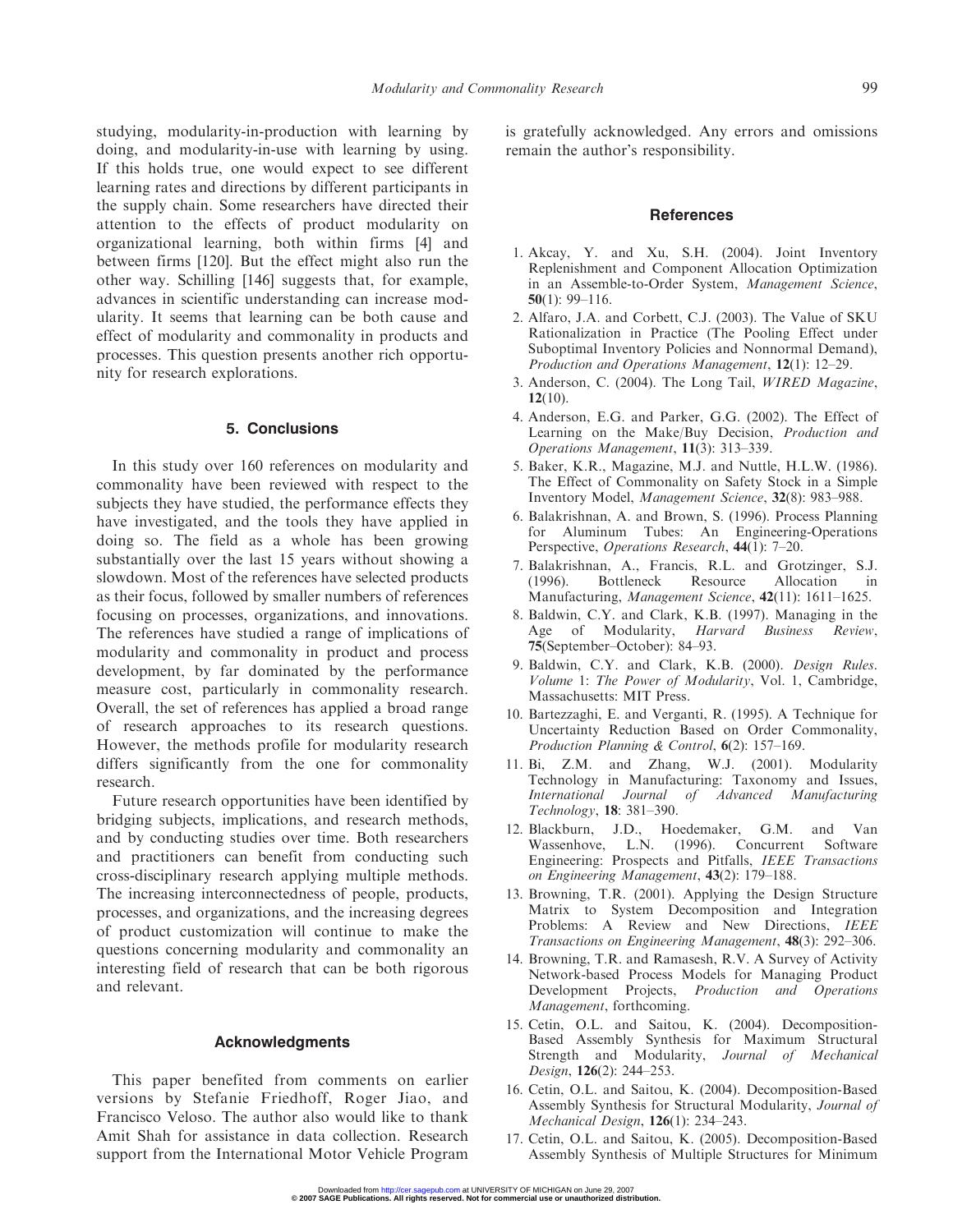Manufacturing Cost, Journal of Mechanical Design, 127(2): 572–579.

- 18. Cheung, K.L. (2002). The Effects of Component Commonality in an Infinite Horizon Inventory Model, Production Planning & Control, 13(3): 326–333.
- 19. Cheung, K.L. and Hausman, W.H. (1995). Mulitple Failures in a Multi-item Spares Inventory Model, IIE Transactions, 27: 171–180.
- 20. Choobenieh, F.F. and Mohebbi, E. (2004). Material Planning for Production Kits under Uncertainty, Production Planning & Control, 15(1): 63–70.
- 21. Collier, D.A. (1982). Aggregate Safety Stock Levels and Component Part Commonality, Management Science, 28(11): 1297–1303.
- 22. Desai, P., Kekre, S., Radhakrishnan, S. and Srinivasan, K. (2001). Product Differentiation and Commonality in Design: Balancing Revenues and Cost Drivers, Management Science, 47(1): 37–51.
- 23. Deshpande, V., Cohen, M.A. and Donohue, K. (2003). A Threshold Inventory Rationing Policy for Service-Differentiated Demand Classes, Management Science, 49(6): 683–703.
- 24. Djelic, M.-L. and Ainamo, A. (1999). The Coevolution of New Organizational Forms in the Fashion Industry: A Historical and Comparative Study of France, Italy, and the United States, Organization Science, **10**(5): 622-637.
- 25. Dong, M. and Chen, F.F. (2005). The Impacts of Component Commonality on Integrated Supply Chain Network Performance: A State and Resource-based Simulation Study, International Journal of Advanced Manufacturing Technology, 27: 397–406.
- 26. Du, X., Jiao, R.J. and Tseng, M.M. (2001). Architecture of Product Family: Fundamentals and Methodology, Concurrent Engineering: Research and Application, 9(4): 309–325.
- 27. Duray, R. (2004). Mass Customizers' Use of Inventory, Planning Techniques and Channel Management, Production Planning & Control, 15(4): 412–421.
- 28. Duray, R., Ward, P.T., Milligan, G.W. and Berry, W.L. (2000). Approaches to Mass Customization: Configurations and Empirical Validation, Journal of Operations Management, 18: 605–625.
- 29. Ethiraj, S.K. and Levinthal, D.A. (2004). Bounded Rationality and the Search for Organizational Architecture: An Evolutionary Perspective on the Design of Organizations and Their Evolvability, Administrative Science Quarterly, 49: 404-437.
- 30. Ethiraj, S.K. and Levinthal, D.A. (2004). Modularity and Innovation in Complex Systems, Management Science, 50(2): 159–173.
- 31. Evans, D.H. (1963). Modular Design A Special Case in Nonlinear Programming, Operations Research, 11(4): 637–647.
- 32. Evans, D.H. (1970). A Note on Modular Design A Special Case in Nonlinear Programming, Operations Research, 18(3): 562–564.
- 33. Eynan, A. and Fouque, T. (2003). Capturing the Risk-Pooling Effect Through Demand Reshape, Management Science, 49(6): 704–717.
- 34. Eynan, A. and Rosenblatt, M.J. (1996). Component Commonality Effects on Inventory Costs, IIE Transactions, 28: 93–104.
- 35. Farrell, R.S. and Simpson, T.W. (2003). Product Platform Design to Improve Commonality in Custom Products, Journal of Intelligent Manufacturing, 14(6): 541–556.
- 36. Fellini, R., Kokkolaras, M., Papalambros, P.Y. and Perez-Duarte, A. (2005). Platform Selection Under Performance Bounds in Optimal Design of Product Families, Journal of Mechanical Design, 127(4): 524–535.
- 37. Ferrer, G. and Whybark, D.C. (2001). Material Planning for a Remanufacturing Facility, Production and Operations Management, 10(2): 112–124.
- 38. Fine, C.H., Golany, B. and Naseraldin, H. (2005). Modeling Tradeoffs in Three-dimensional Concurrent Engineering: A Goal Programming Approach, Journal of Operations Management, 23(3–4): 389–403.
- 39. Fisher, M.L., Ramdas, K. and Ulrich, K.T. (1999). Component Sharing in the Management of Product Variety: A Study of Automotive Braking Systems, Management Science, 45(3): 297–315.
- 40. Fixson, S.K. (2005). Product Architecture Assessment: A Tool to Link Product, Process, and Supply Chain Design Decisions, Journal of Operations Management, 23(3/4): 345–369.
- 41. Fixson, S.K. (2006). A Roadmap for Product Architecture Costing, In: Simpson, T.W., Siddique, Z. and Jiao, R.J. (eds), Product Platform and Product Family Design: Methods and Applications, pp. 305–333, New York: Springer.
- 42. Fixson, S.K. (2006). What Exactly is Product Modularity? The Answer Depends on Who You Ask, MIT Sloan School of Management, Cambridge, MA, MIT Sloan Working Paper 4631-06, 35.
- 43. Fixson, S.K., Ro, Y. and Liker, J.K. (2005). Modularization and Outsourcing: Who Drives Whom? – A Study of Generational Sequences in the U.S. Automotive Cockpit Industry, International Journal of Automotive Technology and Management, 5(2): 166–183.
- 44. Fleming, L. and Sorenson, O. (2001). The Dangers of Modularity, Harvard Business Review, pp. 20–21.
- 45. Fleming, L. and Sorenson, O. (2001). Technology as a Complex Adaptive System: Evidence from Patent Data, Research Policy, 30: 1019-1039.
- 46. Fujita, K. and Yoshida, H. (2004). Product Variety Optimization Simultaneously Designing Module Combination and Module Attributes, Concurrent Engineering: Research and Application, 12(2): 105–118.
- 47. Galvin, P. (1999). Product Modularity, Information Structures and the Diffusion of Innovation, International Journal of Technology Management, 17(5): 467–479.
- 48. Garud, R. and Kumaraswamy, A. (1995). Technological and Organizational Designs for Realizing Economies of Substitution, Strategic Management Journal, 16(Summer): 93–109.
- 49. Garud, R. and Kumaraswamy, A. (1996). Technological Designs for Retention and Reuse, International Journal of Technology Management, 11(Special Issue, 7/8): 883–891.
- 50. Gerchak, Y. and He, Q.-M. (2003). On the Relation between the Benefits of Risk Pooling and the Variability of Demand, IIE Transactions, 35: 1027-1031.
- 51. Gerchak, Y., Magazine, M.J. and Gamble, A.B. (1988). Component Commonality with Service Level Requirements, Management Science, 34(6): 753–760.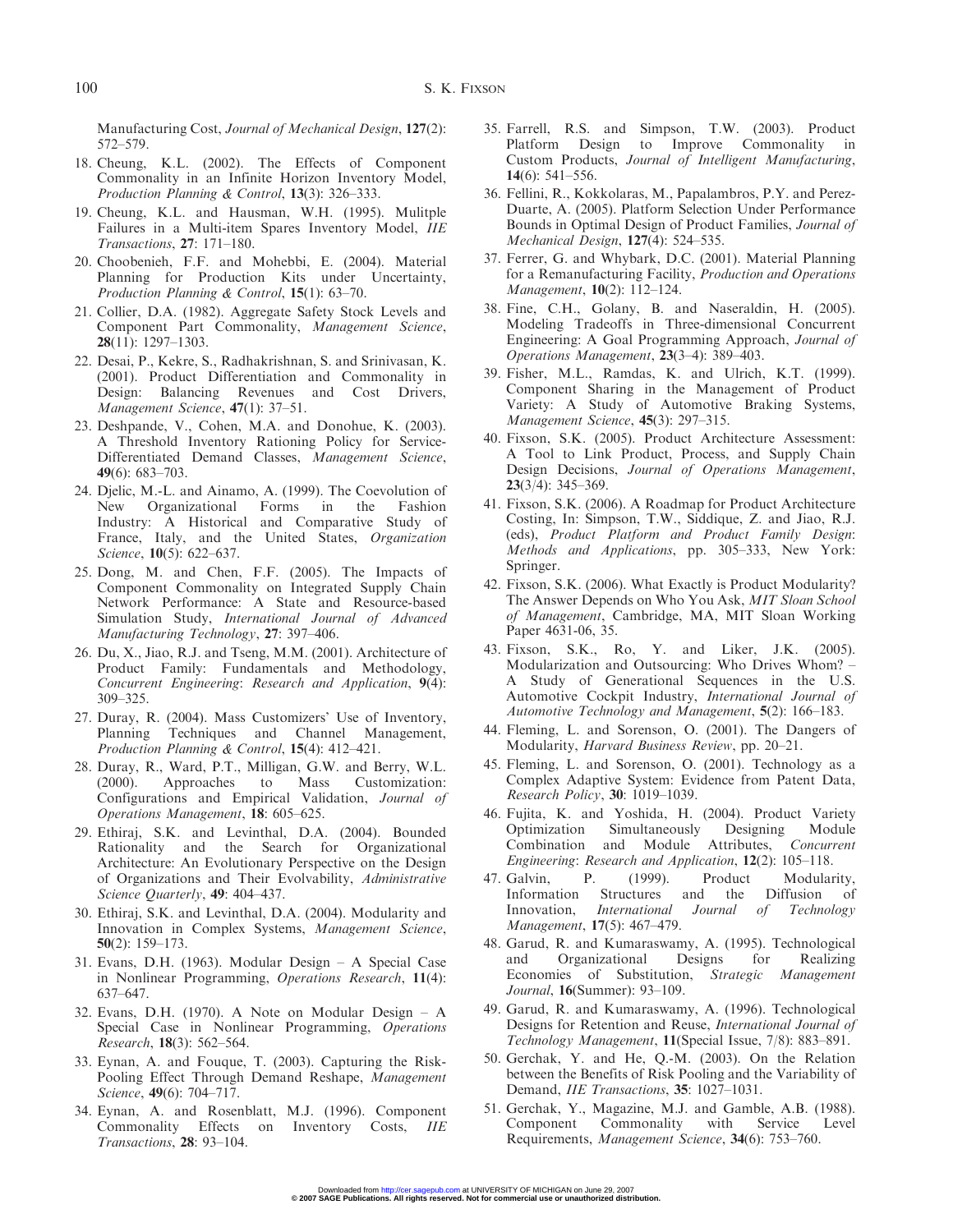- 52. Gerchak, Y. and Mossman, D. (1992). On the Effect of Demand Randomness on Inventories and Costs, Operations Research, 40(4): 804–807.
- 53. Germani, M. and Mandorli, F. (2004). Self-configuring Components Approach to Product Variant Development, Artificial Intelligence for Engineering Design, Analysis and Manufacturing, 18: 41–54, 2004.
- 54. Gershenson, J.K., Prasad, G.J. and Zhang, Y. (2003). Product Modularity: Definitions and Benefits, Journal of Engineering Design, 14(3): 295–313.
- 55. Gershenson, J.K., Prasad, G.J. and Zhang, Y. (2004). Product Modularity: Measures and Design Methods, Journal of Engineering Design, 15(1): 33–51.
- 56. Gray, A.E., Seidmann, A. and Stecke, K.E. (1993). A Synthesis of Decision Models for Tool Management in Automated Manufacturing, Management Science, 39(5): 549–567.
- 57. Gunther, H.-O., Gronalt, M. and Zeller, R. (1998). Job Sequencing and Component Set-up on a Surface Mount Placement Machine, *Production Planning & Control*, 9(2): 201–211.
- 58. Gupta, S. and Krishnan, V. (1998). Product Family-based Assembly Sequence Design Methodology, IIE Transactions, 30: 933–945.
- 59. Gupta, S. and Krishnan, V. (1999). Integrated Component and Supplier Selection for a Product Family, Production and Operations Management, 8(2): 163–182.
- 60. Ha, A.Y. (1997). Inventory Rationing in Make-to-Stock Production System with Several Demand Classes and Lost Sales, Management Science, 43(8): 1093–1103.
- 61. Ha, A.Y. (2000). Stock Rationing in an M/Ek/1 Maketo-Stock Queue, Management Science, 46(1): 77-87.
- 62. Hanisch, H.-M., Thieme, J. and Lueder, A. (1997). Towards a Synthesis Method for Distributed Safety Controllers Based on Net Condition/Event Systems, Journal of Intelligent Manufacturing, 8(5): 357–368.
- 63. Hausman, W.H., Lee, H.L. and Zhang, A.X. (1998). Joint Demand Fulfillment Probability in a Multi-item Inventory System with Independent Order-up-to Policies, European Journal of Operational Research, 109(3): 646–659.
- 64. Helfat, C.E. and Eisenhardt, K.M. (2004). Inter-temporal Economies of Scope, Organizational Modularity, and the Dynamics of Diversification, Strategic Management Journal, 25: 1217–1232.
- 65. Henderson, R.M. and Clark, K.B. (1990). Architectural Innovation: The Reconfiguration of Existing Product Technologies and the Failure of Established Firms, Administrative Science Quarterly, 35: 9-30.
- 66. Hill, A.V., Raturi, A.S. and Sum, C.-C. (1997). Capacity-constrained Reorder Intervals for Materials Requirements Planning Systems, IIE Transactions, 29: 951–963.
- 67. Hillier, M.S. (2000). Component Commonality in Multiperiod, Assemble-to-order Systems, IIE Transactions, 32: 755–766.
- 68. Hillier, M.S. (2002). The Costs and Benefits of Commonality in Assemble-to-order Systems with a (Q, r)-policy for Component Replenishment, European Journal of Operational Research, 141(3): 570–586.
- 69. Hillier, M.S. (2002). Using Commonality as Backup Safety Stock, European Journal of Operational Research, 136(2): 353–365.
- 70. Hoetker, G. (2006). Do Modular Products Lead to Modular Organizations? Strategic Management Journal, 27: 501–518.
- 71. Hofer, A.P. and Halman, J.I.M. (2004). Complex Products and Systems: Potential from Using Layout Platforms, Artificial Intelligence for Engineering Design, Analysis and Manufacturing, 18: 55–69.
- 72. Hofer, A.P. and Halman, J.I.M. (2005). The Potential of Layout Platforms for Modular Complex Products and Systems, Journal of Engineering Design, 16(2): 237–258.
- 73. Holtta, K. and Otto, K.N. (2005). Incorporating Design Effort Complexity Measures in Product Architectural Design and Assessment, Design Studies, 26: 463–485.
- 74. Huang, C.-C. and Kusiak, A. (1998). Modularity in Design of Products and Systems, IEEE Transactions on Systems, Man, and Cybernetics - Part A: Systems and Humans, **28**(1): 66–77.
- 75. Huang, G.G.Q., Zhang, X.Y. and Liang, L. (2005). Towards Integrated Optimal Configuration of Platform Products, Manufacturing Processes, and Supply Chains, Journal of Operations Management, 23(3–4): 267–290.
- 76. Hui, K.-L. (2004). Product Variety Under Brand Influence: An Empirical Investigation of Personal Computer Demand, Management Science, 50(5): 686-700.
- 77. Jiao, R.J., Huang, G.G.Q. and Tseng, M.M. (2004). Concurrent Enterprising for Mass Customization, Concurrent Engineering: Research and Application, 12(2): 83–88.
- 78. Jiao, R.J. and Tseng, M.M. (1999). A Methodology of Developing Product Family Architecture for Mass Customization, Journal of Intelligent Manufacturing, 10: 3–20.
- 79. Jiao, R.J. and Tseng, M.M. (2000). Understanding Product Family for Mass Customization by Developing Commonality Indices, Journal of Engineering Design, 11(3): 225–243.
- 80. Jiao, R.J., Tseng, M.M., Ma, and Zou, Y. (2000). Generic Bill-of-materials-and-operations for High-variety Production Management, Concurrent Engineering: Research and Application, 8(4): 297–321.
- 81. Jones, N. (2003). Competing After Radical Technological Change: The Significance of Product Line Management Strategy, Strategic Management Journal, 24: 1265–1287.
- 82. Jonsson, H., Jornsten, K. and Silver, E.A. (1993). Application of the Scenario Aggregation Approach to a 2-Stage, Stochastic, Common Component, Inventory Problem with a Budget Constraint, European Journal of Operational Research, 68(2): 196–211.
- 83. Jose, A. and Tollenaere, M. (2005). Modular and Platform Methods for Product Family Design: Literature Analysis, Journal of Intelligent Manufacturing, 16(3): 371–390.
- 84. Kamel, M.S., Ghenniwa, H. and Liu, T. (1994). Machine Assignment and Part-families Formation using Group Technology, Journal of Intelligent Manufacturing, 5(4): 225–234.
- 85. Kamrani, A.K. and Gonzalez, R. (2003). A Genetic Algorithm-based Solution Methodology for Modular Design, Journal of Intelligent Manufacturing, 14(6): 599–616.
- 86. Kamrani, A.K. and Salhieh, S.e.M. (2002). Product Design for Modularity, 2nd edn, Norwell, MA: Kluwer Academic Publishers.
- 87. Kaski, T. and Heikkila, J. (2002). Measuring Product Structures to Improve Demand-Supply Chain Efficiency,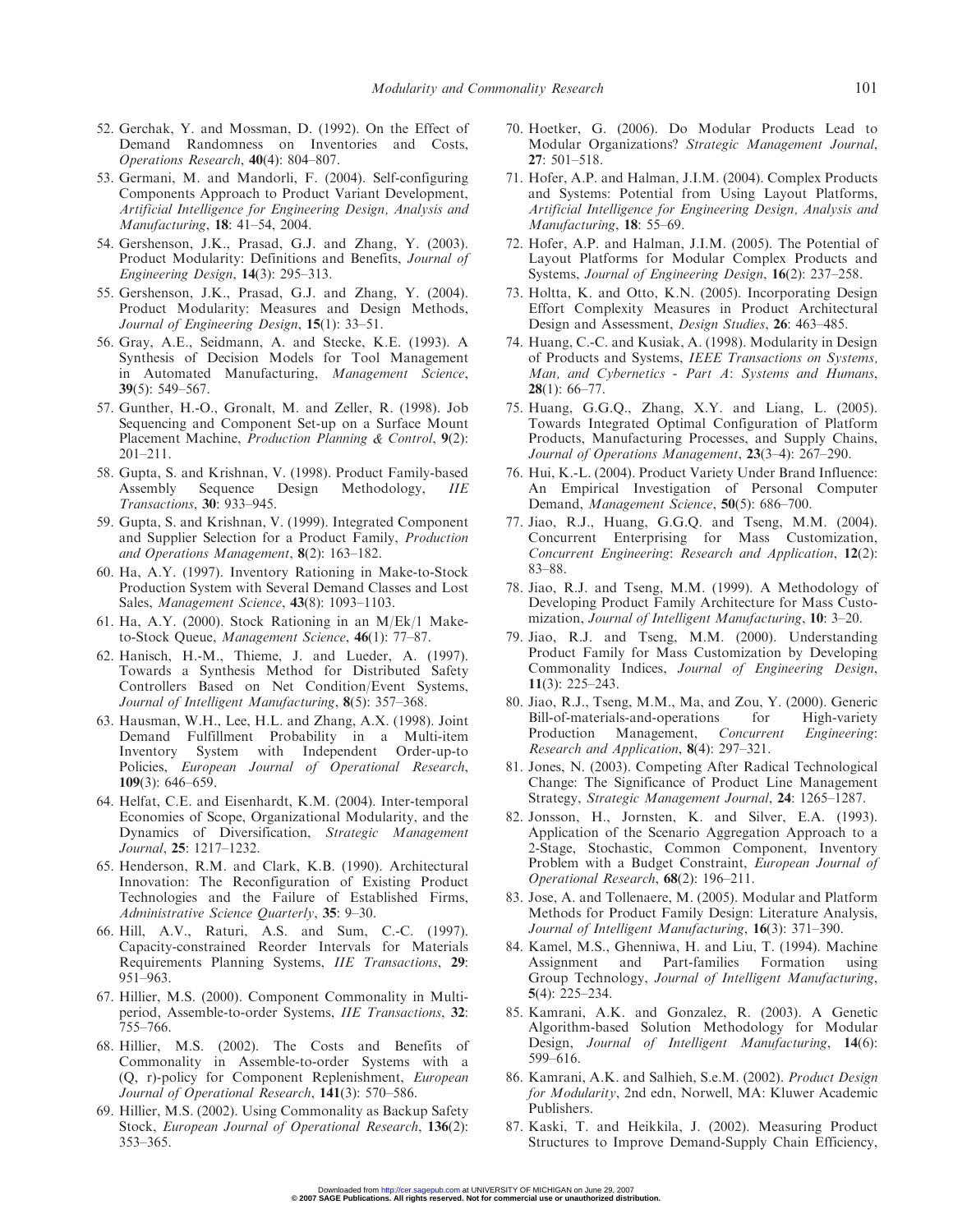International Journal of Technology Management, 23(6): 578–598.

- 88. Kauffman, S.A. (1995). At Home in the Universe The Search for Laws of Self-Organization and Complexity. New York Oxford: Oxford University Press.
- 89. Kaya, M. and Alhajj, R. (2005). Fuzzy OLAP Association Rules Mining-Based Modular Reinforcement Learning Approach for Multiagent Systems, IEEE Transactions on Systems, Man, and Cybernetics - Part B: Cybernetics,  $35(2)$ :  $326-338$ .
- 90. Kim, H.J., Lee, D.H., Xirouchakis, P. and Zust, R. (2003). Disassembly Scheduling with Multiple Product Types, CIRP Annals, 51(1): 403–406.
- 91. Kim, K. and Chhajed, D. (2000). Commonality in Product Design: Cost Saving, Valuation Change and Cannibalization, European Journal of Operational Research, 125: 602–621.
- 92. Kim, K. and Chhajed, D. (2001). An Experimental Investigation of Valuation Change due to Commonality in Vertical Product Line Extension, Journal of Product Innovation Management, 18(4): 219–230.
- 93. Kimura, F., Kato, S., Hata, T. and Masuda, T. (2001). Product Modularization for Parts in Inverse Manufacturing, CIRP Annals, (STC Dn, 50/1/2001): p.89.
- 94. Kodama, F. (2004). Measuring Emerging Categories of Innovation: Modularity and Business Model, Technological Forecasting and Social Change, 71: 623–633.
- 95. Kota, S., Sethuraman, K. and Miller, R. (2000). A Metric for Evaluating Design Commonality in Product Families, Journal of Mechanical Design, 122(4): 403–410.
- 96. Krishnan, V. and Gupta, S. (2001). Appropriateness and Impact of Platform-Based Product Development, Management Science, 47(1): 52-68.
- 97. Kulkarni, S.S., Magazine, M.J. and Raturi, A.S. (2005). On the Trade-offs between Risk Pooling and Logistics Costs in a Multi-plant Network with Commonality, IIE Transactions, 37: 247–265.
- 98. Kumar, A. (2004). Mass Customization: Metrics and Modularity, International Journal of Flexible Manufacturing Systems, 16: 287–311.
- 99. Kusiak, A. (2002). Integrated Product and Process Design: A Modularity Perspective, Journal of Engineering Design, 13(3): 223–231.
- 100. Kusunoki, K., Nonaka, I. and Nagata, A. (1998). Organizational Capabilities in Product Development of Japanese Firms: A Conceptual Framework and Empirical Findings, Organization Science, 9(6): 699–718.
- 101. Labro, E. (2004). The Cost Effects of Component Commonality: A Literature Review Through a Management-Accounting Lens, Manufacturing & Service Operations Management, 6(4): 358–367.
- 102. Langlois, R.N. and Robertson, P.L. (1992). Network and Innovation in a Modular System: Lessons from the Microcomputer and Stereo Component Industries, Research Policy, 21: 297–313.
- 103. Lee, H.L. (1996). Effective Inventory and Service Management through Product and Process Redesign, Operations Research, 44(1): 151-159.
- 104. Lee, H.L. and Whang, S. (2002). The Impact of the Secondary Market on the Supply Chain, Management Science, **48**(6): 719-731.
- 105. Lee, Y.-J. and Zipkin, P. (1995). Processing Networks with Inventories: Sequential Refinement Systems, Operations Research, 43(6): 1025–1036.
- 106. Leger, J.-B. and Morel, G. (2001). Integration of Maintenance in the Enterprise: Towards an Enterprise Modelling-based Framework Compliant with Proactive Maintenance Strategy, Production Planning & Control, 12(2): 176–187.
- 107. Lei, D.T. (2000). Industry Evolution and Competence Development: The Imperatives of Technological Convergence, International Journal of Technology Management, 19(7/8): 699–738.
- 108. Lei, D.T. (2003). Competition, Cooperation and Learning: The New Dynamics of Strategy and Organisation Design for the Innovation Net, International Journal of Technology Management, 26(7): 694–716.
- 109. Li, H. and Azarm, S. (2002). An Approach for Product Line Design Selection Under Uncertainty and Competition, Journal of Mechanical Design, 124: 385– 392.
- 110. Lin, G.Y., Breitwieser, R., Cheng, F., Eagen, J.T. and Ettl, M. (2000). Product Hardware Complexity and Its Impact on Inventory and Customer On-Time Delivery, The International Journal of Flexible Manufacturing Systems, 12: 145–163.
- 111. Loch, C.H., Mihm, J. and Huchzermeier, A. (2003). Concurrent Engineering and Design Oscillations in Complex Engineering Projects, Concurrent Engineering: Research and Application, 11(3): 187–199.
- 112. Loch, C.H., Terwiesch, C. and Thomke, S.H. (2001). Parallel and Sequential Testing of Design Alternatives, Management Science, 47(5): 663–678.
- 113. Loh, S.C. and Taylor, G.D. (1994). An Evaluation of Product Commonality and Group Technology Production Methods in a Predefined Multiple-Machine Scenario, Production Planning & Control, 5(6): 552-561.
- 114. Lu, Y. and Song, J.-S. (2005). Order-Based Cost Optimization in Assemble-to-Order Systems, Operations Research, 53(1): 151–169.
- 115. Ma, S., Wang, W. and Liu, L. (2002). Commonality and Postponement in Multistage Assembly Systems, European Journal of Operational Research, 142(3): 523–538.
- 116. Maimon, O., Dar-El, E.M. and Carmon, T.F. (1993). Set-Up Saving Schemes for Printed-Circuit Board Assembly, European Journal of Operational Research, 70(2): 177–190.
- 117. Majumdar, S.K. (1997). Modularity and Productivity Assessing the Impact of Digital Technology in the US Telecommunications Industry, Technological Forecasting and Social Change, 56: 61–75.
- 118. Messac, A., Martinez, M.P. and Simpson, T.W. (2002). Introduction of a Product Family Penalty Function Using Physical Programming, Journal of Mechanical Design, 124: 164–172.
- 119. Meyer, M.H. and Lehnerd, A.P. (1997). The Power of Product Platforms, New York: The Free Press.
- 120. Mikkola, J.H. (2003). Modularity, Component Outsourcing, and Inter-firm Learning, R&D Management, 33(4): 439–454.
- 121. Mikkola, J.H. and Gassmann, O. (2003). Managing Modularity of Product Architectures: Toward an Integrated Theory, IEEE Transactions on Engineering Management, 50(2): 204–218.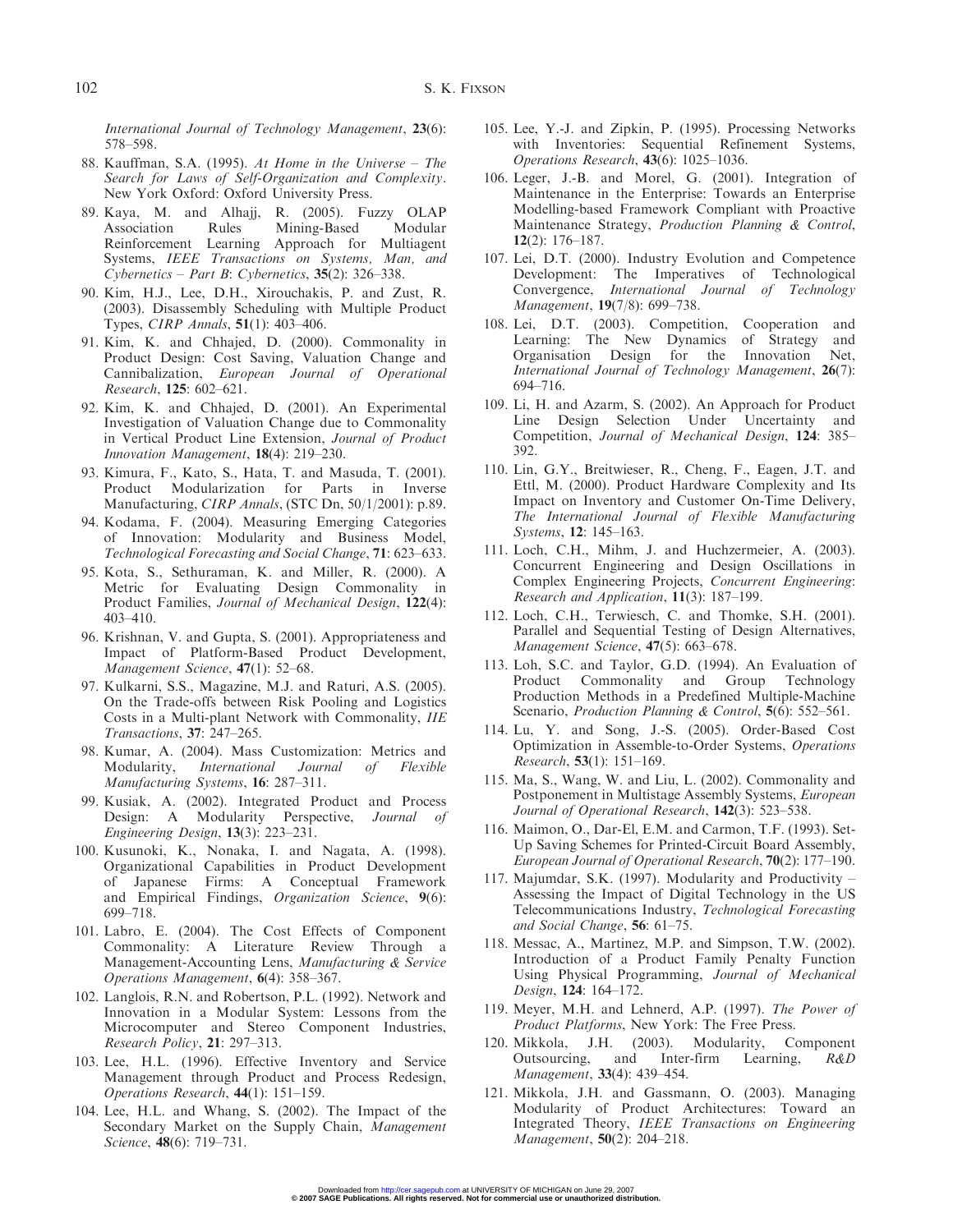- 122. Miozzo, M. and Grimshaw, D. (2005). Modularity and Innovation in Knowledge-intensive Business Services: IT Outsourcing in Germany and the UK, Research Policy, 34(9): 1419–1439.
- 123. Mirchandani, P. and Mishra, A.K. (2002). Component Commonality: Models with Product-specific Service Constraints, Production and Operations Management, 11(2): 199–215.
- 124. Moon, Y.-M. and Kota, S. (2002). Generalized Kinematic Modeling of Reconfigurable Machine Tools, Journal of Mechanical Design, 124: 47-51.
- 125. Muffatto, M. and Roveda, M. (2000). Developing Product Platforms: Analysis of the Development Process, Technovation, 20: 617–630.
- 126. Mukhopadhyay, S.K. and Setoputro, R. (2005). Optimal Return Policy and Modular Design for Build-to-order Products, Journal of Operations Management, 23(5): 496–506.
- 127. Nambisan, S. (2002). Complementary Product Integration by High-Technology New Ventures: The Role of Initial Technology Strategy, Management Science, **48**(3): 382-398.
- 128. Nelson, S.A.I., Parkinson, M.B. and Papalambros, P.Y. (2001). Multicriteria Optimization in Product Platform Design, Journal of Mechanical Design, 123(June): 199–204.
- 129. Newcomb, P.J., Bras, B. and Rosen, D.W. (1998). Implications of Modularity on Product Design for the Life Cycle, Journal of Mechanical Design, 120(3): 483–491.
- 130. Nobelius, D. and Sundgren, N. (2002). Managerial Issues in Parts Sharing Among Product Development Projects: A Case Study, Journal of Engineering and Technology Management, 19: 59–73.
- 131. O'Grady, P. (1999). The Age of Modularity Using the New World of Modular Products to Revolutionize Your Corporation: Adams and Steele Publishing.
- 132. O'Sullivan, A. (2003). Dispersed Collaboration in a Multi-firm, Multi-team Product-development Project, Journal of Engineering and Technology Management, 20: 93–116.
- 133. Pahl, G. and Beitz, W. (1996). Engineering Design  $A$ Systematic Approach. London: Springer.
- 134. Pine, B.J.I. (1993). Mass Customization. Boston, Massachusetts: Harvard Business School Press.
- 135. Pulansinghe, K., Watanabe, K., Izumi, K. and Kiguchi, K. (2004). Modular Fuzzy-Neuro Controller Driven by Spoken Language Commands, IEEE Transactions on Systems, Man, and Cybernetics – Part B: Cybernetics, 34(1): 293–302.
- 136. Qin, H., Zhong, Y., Xiao, R. and Zhang, W. (2005). Product Platform Commonization: Platform Construction and Platform Elements Capture, International Journal of Advanced Manufacturing Technology, 25: 1071–1077.
- 137. Rao, U.S., Swaminathan, J.M. and Zhang, J. (2004). Multi-product Inventory Planning with Downward Substitution, Stochastic Demand and Setup Costs, IIE Transactions, 36: 59–71.
- 138. Robertson, D. and Ulrich, K.T. (1998). Planning for Product Platforms, Sloan Management Review, pp. 19–31.
- 139. Rutenberg, D.P. (1971). Design Commonality to Reduce Multi-Item Inventory: Optimal Depth of Product Line, Operations Research, 19(2): 491–509.
- 140. Safizadeh, M.H., Ritzman, L.P., Sharma, D. and Wood, C. (1996). An Empirical Analysis of the Product-Process Matrix, Management Science, 42(11): 1576–1591.
- 141. Salhieh, S.e.M. and Kamrani, A.K. (1999). Macro Level Product Development using Design for Modularity, Robotics and Computer Integrated Manufacturing, 15: 319–329.
- 142. Salvador, F., Forza, C. and Rungtusanatham, M. (2002). Modularity, Product Variety, Production Volume, and Component Sourcing: Theorizing Beyond Generic Prescriptions, Journal of Operations Management, 20: 549–575.
- 143. Salvador, F., Rungtusanatham, M. and Forza, C. (2004). Supply-chain Configurations for Mass Customization, Production Planning & Control, 15(4): 381–397.
- 144. Sanchez, R. (2000). Modular Architectures, Knowledge Assets and Organizational Learning: New Management Processes for Product Creation, International Journal of Technology Management, 19(6): 610–629.
- 145. Sanchez, R. and Mahoney, J.T. (1996). Modularity, Flexibility, and Knowledge Management in Product and Organization Design, Strategic Management Journal, 17(Winter Special Issue): 63–76.
- 146. Schilling, M.A. (2000). Towards a General Modular Systems Theory and its Application to Interfirm Product Modularity, Academy of Management Review, 25(2): 312–334.
- 147. Schilling, M.A. and Steensma, H.K. (2001). The Use of Modular Organizational Forms: An Industry-Level Analysis, Academy of Management Journal, 44(6): 1149–1168.
- 148. Siggelkow, N. and Levinthal, D.A. (2003). Temporarily Divide to Conquer: Centralized, Decentralized, and Reintegrated Organizational Approaches to Exploration and Adaptation, Organization Science, 14(6): 650–669.
- 149. Silver, E.A. and Moon, I. (2001). The Multi-item Single Period Problem with an Initial Stock of Convertible Units, European Journal of Operational Research, 132(2): 466–477.
- 150. Simpson, T.W. (2004). Product Platform Design and Optimization: Status and Promise, Artificial Intelligence for Engineering Design, Analysis and Manufacturing, 18:  $3 - 20$ .
- 151. Simpson, T.W. and D'Souza, B.S. (2004). Assessing Variable Levels of Platform Commonality Within a Product Family Using a Multiobjective Genetic Algorithm, Concurrent Engineering: Research and Application, 12(2): 119–129.
- 152. Simpson, T.W., Seepersad, C.C. and Mistree, F. (2001). Balancing Commonality and Performance within the Concurrent Design of Multiple Products in a Product Family, Concurrent Engineering: Research and Application, 9(3): 177–190.
- 153. Sinha, K.K. and Van de Ven, A.H. (2005). Designing Work Within and Between Organizations, Organization Science, 16(4): 389–408.
- 154. Smith, S.A. and Agrawal, N. (2000). Management of Multi-Item Inventory Systems with Demand Substitution, Operations Research, 48(1): 50–64.
- 155. Song, J.-S. (1998). On the Order Fill Rate in a Multi-Item, Base Stock Inventory System, Operations Research, 46(6): 831–845.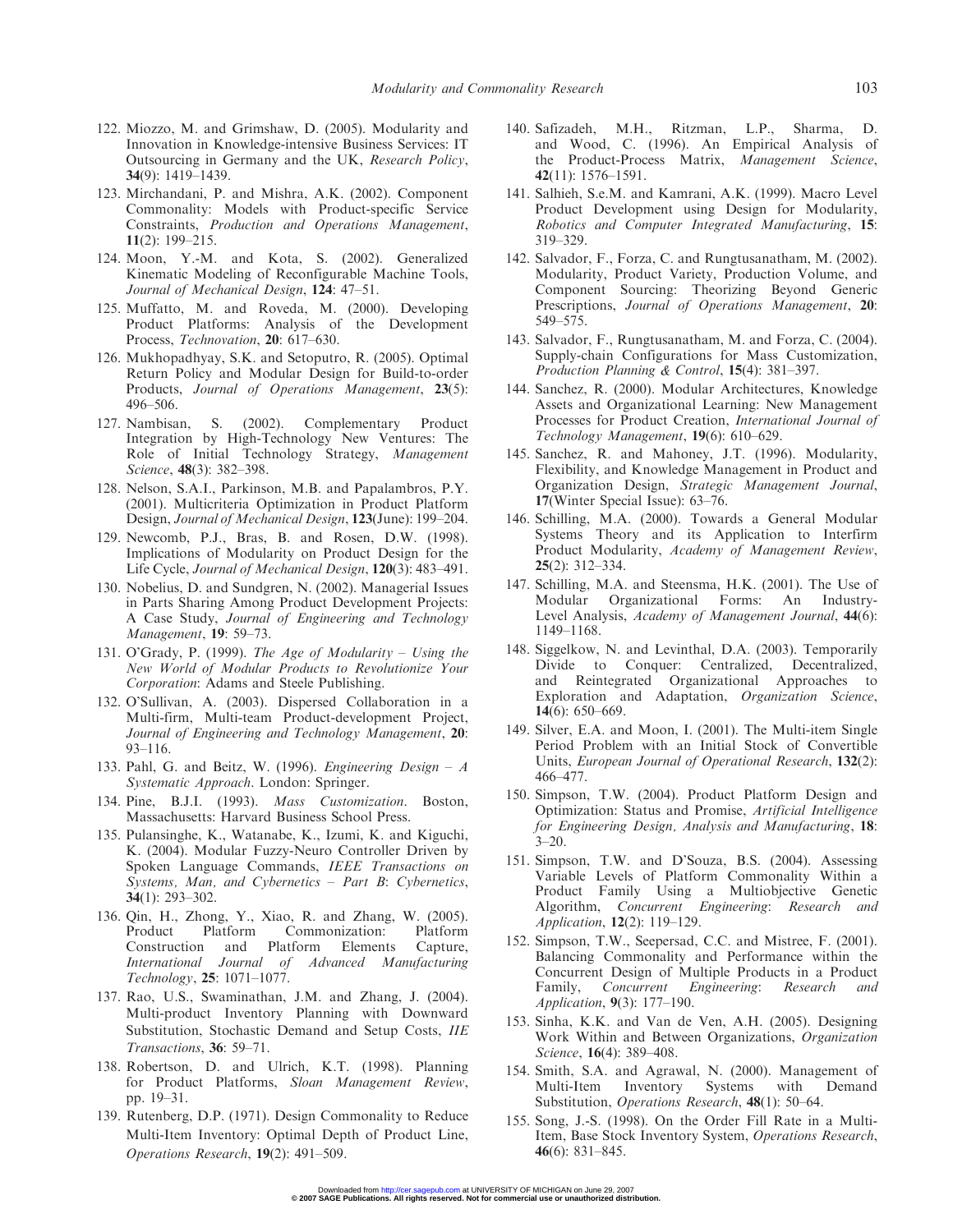- 156. Song, J.-S. (2002). Order-Based Backorders and Their Implications in Multi-Item Inventory Systems, Management Science, 48(4): 499–516.
- 157. Sosa, M.E., Eppinger, S.D. and Rowles, C.M. (2003). Identifying Modular and Integrative Systems and Their Impact on Design Team Interactions, Journal of Mechanical Design, 125(June): 240–252.
- 158. Sosa, M.E., Eppinger, S.D. and Rowles, C.M. (2004). The Misalignment of Product Architecture and Organizational Structure in Complex Product Development, Management Science, 50(12): 1674–1689.
- 159. Staudenmayer, N., Tripsas, M., and Tucci, C.L. (2005). Interfirm Modularity and Its Implications for Product Development, Journal of Product Innovation Management, 22(4): 303–321.
- 160. Swaminathan, J.M. and Tayur, S.R. (1998). Managing Broader Product Lines through Delayed Differentiation using Vanilla Boxes, Management Science, 44(12): S161–S172.
- 161. Swan, W.A. (1914). Proposes Standardization of Car Sizes, The Automobile, 31: 76-77.
- 162. Taleb, K.N., Gupta, S.M. and Brennan, L. (1997). Disassembly of Complex Product Structures with Parts and Materials Commonality, Production Planning & Control, 8(3): 2552–2269.
- 163. Tang, C.S. (1992). Controlling Inventories in an Acyclic Assembly System, Management Science, 38(5): 743-750.
- 164. Thomas, L.D. (1991). Commonality Analysis Using Clustering Methods, Operations Research, 39(4): 677–680.
- 165. Thonemann, U.W. and Brandeau, M.L. (2000). Optimal Commonality in Component Design, Operations Research, 48(1): 1–19.
- 166. Tibben-Lembke, R.S. and Bassok, Y. (2005). An Inventory Model for Delayed Customization: A Hybrid Approach, European Journal of Operational Research, 165(3): 748–764.
- 167. Tsai, Y.-T. and Wang, K.-S. (1999). The Development of Modular-based Design in Considering Technology Complexity, European Journal of Operational Research, 119: 692–703.
- 168. Tsai, Y.-T., Wang, K.-S. and Lo, S.-P. (2003). A Study of Modularity Operation of Systems Based on Maintenance Consideration, Journal of Engineering Design, 14(1): 41–56.
- 169. Ulrich, K.T. (1995). The Role of Product Architecture in the Manufacturing Firm, Research Policy, 24: 419–440.
- 170. Ulrich, K.T. and Eppinger, S.D. (2000). Product Design and Development, 2nd edn., Boston: McGraw-Hill.
- 171. Upton, D.M. and McAfee, A.P. (2000). A Path-based Approach to Information Technology in Manufacturing, International Journal of Technology Management, 20(3/4): 354–372.
- 172. Van Mieghem, J.A. (2004). Commonality Strategies: Value Drivers and Equivalence with Flexible Capacity and Inventory Substitution, Management Science, 50(3): 419–424.
- 173. Verganti, R. and Buganza, T. (2005). Design Inertia: Designing for Life-Cycle Flexibility in Internet-Based

Services, Journal of Product Innovation Management, 22(3): 223–237.

- 174. Watanabe, C. and Ane, B.K. (2004). Constructing a Virtuous Cycle of Manufacturing Agility: Concurrent Roles of Modularity in Improving Agility and Reducing Lead Time, Technovation, 24: 573–583.
- 175. Whitfield, R.I., Duffy, A.H.B., Coates, G. and Hills, W. (2003). Efficient Process Optimization, Concurrent Engineering: Research and Application, 11(2): 83–91.
- 176. Worren, N., Moore, K. and Cardona, P. (2002).<br>Modularity, Strategic Flexibility, and Firm Modularity, Strategic Flexibility, and Firm Performance: A Study of the Home Appliance Industry, Strategic Management Journal, 23: 1123-1140.
- 177. Xu, H. and Van Brussel, H. (1998). A Behaviour-based Architecture with Attention Control, Journal of Intelligent Manufacturing, 9(2): 97–106.
- 178. Zhang, Y. and Gershenson, J.K. (2003). An Initial Study of Direct Relationships between Life-cycle Modularity and Life-cycle Cost, Concurrent Engineering: Research and Application, 11(2): 121–128.

#### Appendix A: Data Set Construction

To construct the data set for the analysis in this study a four-step procedure has been followed. First, an extensive list of relevant academic journals was developed. This list of journals encompasses 36 Englishlanguage journals, half from the engineering domain, half from the management domain.<sup>1</sup> These journals cover a wide range of topics, such as design, manufacturing, operations, management, organization, and strategy. The net was cast purposefully wide to ensure a comprehensive coverage of the literature that is relevant for 'managing modularity and commonality in product and process development,' as the call for papers for this issue requested.

In a second step, a search was conducted in all 36 journals, using the ISI Web of Science database which includes the Science Citation Index, the Social Science Citation Index, and the Arts and Humanities Citation Index. The search covered over 35 years of publications  $1971-2005$ <sup>2</sup>. The search terms used were 'modularity' and 'commonality.' The ISI Web of Science system searches for these terms in title, keywords, and abstract of the articles. The initial search resulted in 102 hits for 'modularity' and 106 for 'commonality.' Of these 208 references 14 were 'doubles,' i.e., these articles were identified by the search using the search term 'modularity' and by the search using the term 'commonality.' This overlap of references was surprisingly small (14 out of 194 articles, i.e., 7.2%).

<sup>&</sup>lt;sup>1</sup>In Table 1, the journals are listed in two categories, one for engineering journals, the other for management journals. While for some journals an association to either category could have been justified, particularly for the operations journals, for most of the journals the assignment to one of the categories is rather straightforward. <sup>2</sup> The searched timeframe was actually much larger. The three in the ISI Web of Science database included indices cover 106 years (Science Citation Index Expanded: 1900 present), 50 years (Social Sciences Citation Index (SSCI): 1956-present), and 31 years (Arts & Humanities Citation Index (A&HCI): 1975-present) of publications. The earliest reference found by the search, however, was from 1971.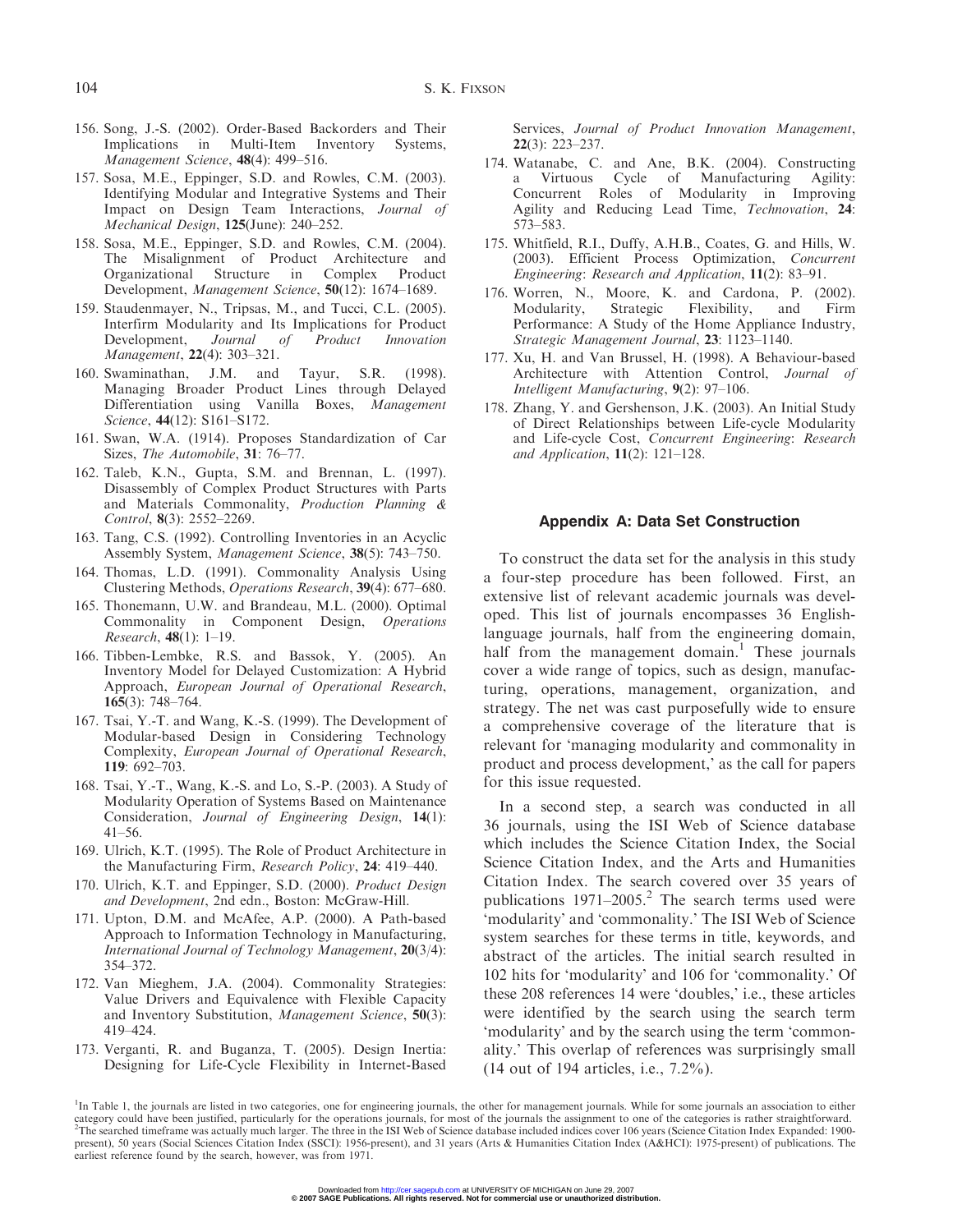The third step constituted the removal of all references from the list that were caught by the initial search procedure but that did not touch modularity or commonality in a product and process development context, or only tangentially. For example, in the 'modularity' column papers were removed that used modularity to describe an abstract type of innovation [3] or the logic of face-to-face joined cubes for a shape recognition program [9]. The 'commonality' search caught articles that used the word 'commonality' to describe non-engineering events, such as the commonality of objectives across federal and state governmental innovation policies [10] or the commonality across goods and services [1]. Finally, all references that reviewed other individual works, e.g., book reviews, or were communications between researchers, e.g., comments and responses to comments were excluded. In total, 38 references were removed.

In a fourth step, 12 references were added to the list. In five cases these were references that were widely cited in the community working on the topics of modularity and communality (but not caught in the initial search because they do not contain either search term in title, abstract, or keyword list). $3$  The remaining seven references are books. These books are either widely known text books for product development and product design classes [4,6,8], or they are books that have established important ideas in which modularity and commonality play a central role, for example mass customization [7], product platforms [5], or modularity itself [2]. The final list contains 168 references; 92 of those are associated with modularity and 93 are associated with commonality (which means 17 references are associated with both modularity and commonality). Table 1 provides the details of the data set construction process.

- 179. Alic, J.A. (1994). Technology in the Service Industries, International Journal of Technology Management, 9: 1–14.
- 180. Baldwin, C.Y. and Clark, K.B. (2000). Design Rules. Volume 1: The Power of Modularity, Vol. 1, Cambridge, Massachusetts: MIT Press.
- 181. Gatignon, H., Tushman, M.L., Smith, W. and Anderson, P. (2002). A Structural Approach to Assessing Innovation: Construct Development of Innovation Locus, Type, and Characteristics, Management Science, 48: 1103–1122.
- 182. Kamrani, A.K. and Salhieh, S.e.M. (2002). Product Design for Modularity, 2nd edn, Norwell, MA: Kluwer Academic Publishers.
- 183. Meyer, M.H. and Lehnerd, A.P. (1997). The Power of Product Platforms, New York: The Free Press.
- 184. Pahl, G. and Beitz, W. (1996). Engineering Design  $A$ Systematic Approach, London: Springer.
- 185. Pine, B.J.I. (1993). Mass Customization, Boston, Massachusetts: Harvard Business School Press.
- 186. Ulrich, K.T. and Eppinger, S.D. (2000). Product Design and Development, 2nd edn, Boston: McGraw-Hill.
- 187. Wang, Y. and Malcolm, C. (1993). Recognition and Localization of a Cubically Modular Part with Laser-Stripe-Based Range Data, Robotics and Computer Integrated Manufacturing, 10: 333–338.
- 188. Wilson, D. and Souitaris, V. (2002). Do Germany's Federal and Land Governments (still) Co-ordinate Their Innovation Policies? Research Policy, 31: 1123–1140.

<sup>&</sup>lt;sup>3</sup>An example is the 1990 ASQ article by Henderson and Clark on Architectural Innovation that had been cited 612 times as of May 2006 but was not caught by the original search.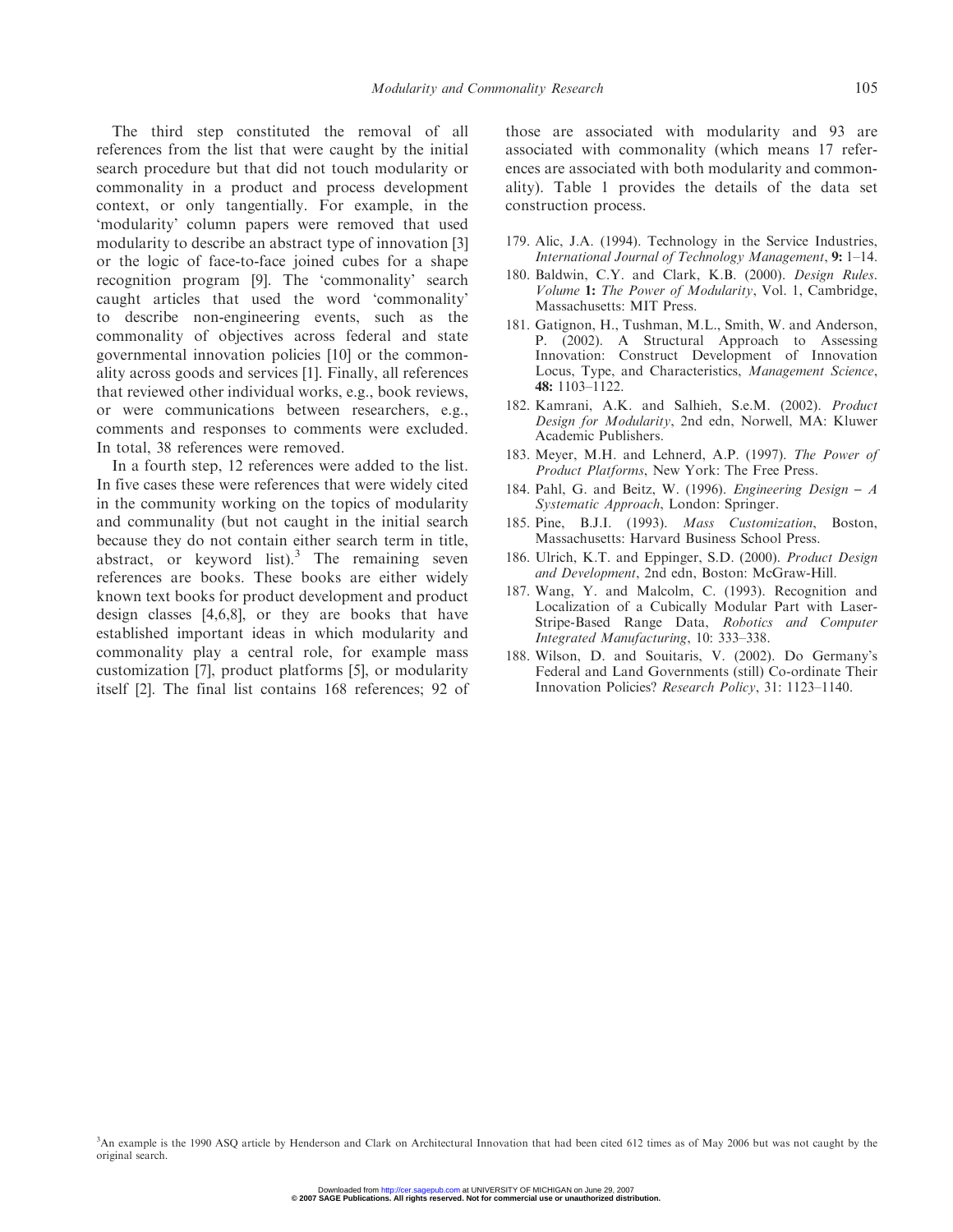| Appendix B: Data Tables.                          |              |            |                |                                                         |         |                 |                     |                          |           |                                        |                   |            |                     |                                       |                                                                                        |
|---------------------------------------------------|--------------|------------|----------------|---------------------------------------------------------|---------|-----------------|---------------------|--------------------------|-----------|----------------------------------------|-------------------|------------|---------------------|---------------------------------------|----------------------------------------------------------------------------------------|
|                                                   |              |            |                |                                                         |         |                 | Analysia Results    |                          |           |                                        |                   |            |                     |                                       |                                                                                        |
| Source Information                                |              |            | Search Results | <b>Subjects</b>                                         |         |                 | Performance Effects |                          |           | Research Methodologies                 |                   |            |                     |                                       |                                                                                        |
| No Author(s)                                      | Year         | Modularity | Commonality    | <b>noifsvonnl</b><br>noitssinsp10<br>Process<br>Product | Quality | Cost<br>Variety | <b>Jime</b>         | Theory-Building<br>Other | Framework | Math. Modeling<br><b>Process Model</b> | <b>Simulation</b> | Experiment | Empirical (large n) | <b>WeiveR</b><br>Case Study (small n) | Notes: Product/Industry/Application                                                    |
|                                                   |              |            |                |                                                         |         |                 |                     |                          |           |                                        |                   |            |                     |                                       |                                                                                        |
| Akcay and Xu<br>$\overline{ }$                    | 2004         |            |                |                                                         |         |                 |                     |                          |           |                                        |                   |            |                     |                                       | Non-product specific assemble-to-order systems                                         |
| Alfaro and Corbett<br>$\sim$                      | 2003         |            |                |                                                         |         |                 |                     |                          |           |                                        |                   |            |                     |                                       | Chemical films for the automotive industry                                             |
| Anderson and Parker<br>Baker et al.<br>က<br>4     | 1986<br>2002 |            |                |                                                         |         |                 |                     |                          |           |                                        |                   |            |                     |                                       | Non-product-specific inventory model<br>Automobiles as examples                        |
| Balakrishnan and Brown<br>Ю                       | 1996         |            |                |                                                         |         |                 |                     |                          |           |                                        |                   |            |                     |                                       | Aluminum tube manufacturing                                                            |
| Balakrishnan et al.<br>ဖ                          | 1996         |            |                |                                                         |         |                 |                     |                          |           |                                        |                   |            |                     |                                       | Non-product-specific assemble-to-forecast systems                                      |
| <b>Baldwin and Clark</b>                          | 1997         |            |                |                                                         |         |                 |                     |                          |           |                                        |                   |            |                     |                                       | Examples from computer and auto industries                                             |
| <b>Baldwin and Clark</b><br>$^{\circ}$            | 2000         |            |                |                                                         |         |                 |                     |                          |           |                                        |                   |            |                     |                                       | Computer                                                                               |
| Bartezzaghi and Verganti<br>ၜ                     | 1995         |            |                |                                                         |         |                 |                     |                          |           |                                        |                   |            |                     |                                       | Telecommunication equipment                                                            |
| Bi and Zhang<br>$\subseteq$                       | 2001         |            |                |                                                         |         |                 |                     |                          |           |                                        |                   |            |                     |                                       | Several conceptual products as descriptions                                            |
| Blackburn et al.<br>Ξ                             | 1996         |            |                |                                                         |         |                 |                     |                          |           |                                        |                   |            |                     |                                       | Software                                                                               |
| Browning<br>$\frac{1}{2}$                         | 2001         |            |                |                                                         |         |                 |                     |                          |           |                                        |                   |            |                     |                                       | Automobile climate control                                                             |
| Cetin and Saitou<br>$\frac{1}{2}$                 | 2004         |            |                |                                                         |         |                 |                     |                          |           |                                        |                   |            |                     |                                       | Bicycle frame example                                                                  |
| Cetin and Saitou<br>$\frac{1}{4}$                 | 2004         |            |                |                                                         |         |                 |                     |                          |           |                                        |                   |            |                     |                                       | Automotive space frame                                                                 |
| Cetin and Saitou<br>$\frac{15}{1}$                | 2005         |            |                |                                                         |         |                 |                     |                          |           |                                        |                   |            |                     |                                       | Automotive space frame                                                                 |
| Cheung<br>$\frac{6}{1}$                           | 2002         |            |                |                                                         |         |                 |                     |                          |           |                                        |                   |            |                     |                                       | Non-product-specific inventory model                                                   |
| Cheung and Hausman<br>$\overline{1}$              | 1995         |            |                |                                                         |         |                 |                     |                          |           |                                        |                   |            |                     |                                       | Aircraft engine repair                                                                 |
| Choobineh and Mohebbi<br>$\frac{8}{1}$            | 2004         |            |                |                                                         |         |                 |                     |                          |           |                                        |                   |            |                     |                                       | Non-product-specific inventory (kit preparation) model                                 |
| Collier<br>$\frac{6}{1}$<br>8                     | 1982         |            |                |                                                         |         |                 |                     |                          |           |                                        |                   |            |                     |                                       | Non-product-specific inventory model                                                   |
| Desai et al                                       | 2001         |            |                |                                                         |         |                 |                     |                          |           |                                        |                   |            |                     |                                       | Vlodel balancing cost savings and revenue decrease;<br>examples from the auto industry |
| Deshpande et al.                                  | 2003         |            |                |                                                         |         |                 |                     |                          |           |                                        |                   |            |                     |                                       | Non-product-specific inventory model                                                   |
| Djelic and Ainamo<br>22                           | 1999         |            |                |                                                         |         |                 |                     |                          |           |                                        |                   |            |                     |                                       | Luxury fashion industry                                                                |
| Dong and Chen<br>ಔ                                | 2005         |            |                |                                                         |         |                 |                     |                          |           |                                        |                   |            |                     |                                       | Non-product-specific supply chain model                                                |
| Du et al.<br>$\overline{2}$                       | 2001         |            |                |                                                         |         |                 |                     |                          |           |                                        |                   |            |                     |                                       | Power supplies                                                                         |
| Duray<br>25                                       | 2004         |            |                |                                                         |         |                 |                     |                          |           |                                        |                   |            |                     |                                       | Manufactured products                                                                  |
| Duray et al.<br>26                                | 2000         |            |                |                                                         |         |                 |                     |                          |           |                                        |                   |            |                     |                                       | Manufactured products                                                                  |
| Ethiraj and Levinthal<br>27                       | 2004         |            |                |                                                         |         |                 |                     |                          |           |                                        |                   |            |                     |                                       | Non-product-specific simulation study                                                  |
| Ethiraj and Levinthal<br>$_{28}$                  | 2004         |            |                |                                                         |         |                 |                     |                          |           |                                        |                   |            |                     |                                       | Microchip                                                                              |
| Evans<br>29                                       | 1963         |            |                |                                                         |         |                 |                     |                          |           |                                        |                   |            |                     |                                       | Screw assortment for creating kits                                                     |
| Eynan and Fouque<br>30                            | 2003         |            |                |                                                         |         |                 |                     |                          |           |                                        |                   |            |                     |                                       | Non-product-specific demand reshape model                                              |
| Eynan and Rosenblatt<br>$\overline{5}$            | 1996         |            |                |                                                         |         |                 |                     |                          |           |                                        |                   |            |                     |                                       | Non-product-specific Inventory Model                                                   |
| Farrell and Simpson<br>Fellini et al.<br>32<br>33 | 2003<br>2005 |            |                |                                                         |         |                 |                     |                          |           |                                        |                   |            |                     |                                       | Yokes used to mount valve actuators<br>Automotive body side frame                      |
| Ferrer and Whybark<br>$\frac{5}{4}$               | 2001         |            |                |                                                         |         |                 |                     |                          |           |                                        |                   |            |                     |                                       | Automobile component remanufacturing                                                   |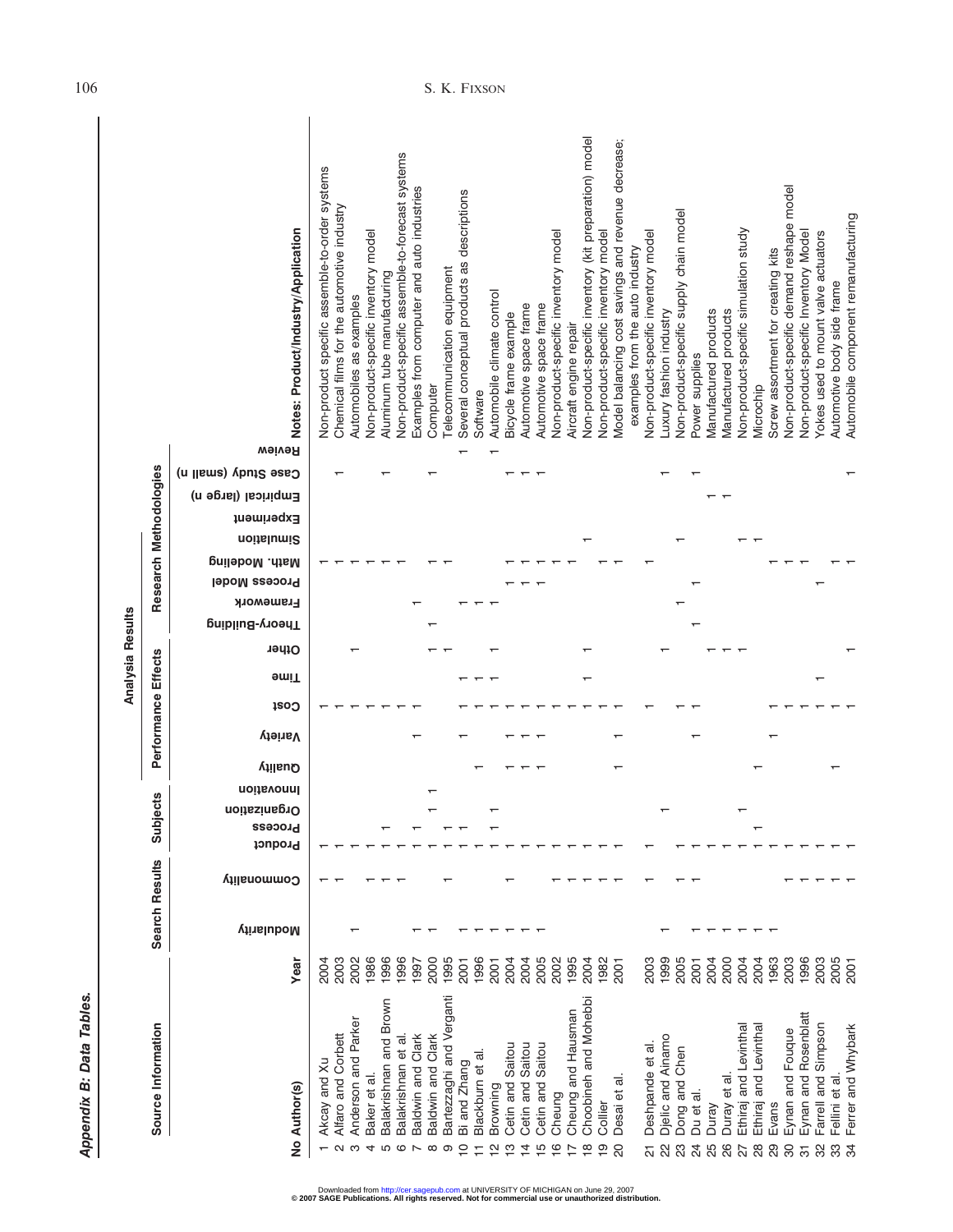|                       | 2005 |  |  |  |  |  |  | High-level example from the auto industry                                                               |
|-----------------------|------|--|--|--|--|--|--|---------------------------------------------------------------------------------------------------------|
|                       | 1999 |  |  |  |  |  |  | Automotive Brakes                                                                                       |
|                       | 2005 |  |  |  |  |  |  | Automotive Doors                                                                                        |
| Fleming and Sorenson  | 2001 |  |  |  |  |  |  | Walkman as illustration                                                                                 |
| Fleming and Sorenson  | 2001 |  |  |  |  |  |  | Patents                                                                                                 |
| Fujita and Yoshida    | 2004 |  |  |  |  |  |  | Family of aircrafts                                                                                     |
|                       | 1999 |  |  |  |  |  |  | Bicycles                                                                                                |
| Garud and Kumaraswamy | 1995 |  |  |  |  |  |  | Microcomputers, automobiles as examples                                                                 |
| Garud and Kumaraswamy | 1996 |  |  |  |  |  |  | Object-oriented programming; automobiles                                                                |
| Gerchak and He        | 2003 |  |  |  |  |  |  | Non-product-specific inventory model                                                                    |
| Gerchak and Mossman   | 1992 |  |  |  |  |  |  | Non-product-specific inventory model                                                                    |
|                       | 1988 |  |  |  |  |  |  | Non-product-specific inventory model                                                                    |
| Germani and Mandorli  | 2004 |  |  |  |  |  |  | Woodworking machines                                                                                    |
| Gershenson et al      | 2003 |  |  |  |  |  |  | Examples from the automobile industry as illustrations                                                  |
| Gershenson et al      | 2004 |  |  |  |  |  |  | Discussion of mostly conceptual modularity measures                                                     |
|                       | 1993 |  |  |  |  |  |  | Machine tools                                                                                           |
|                       | 1998 |  |  |  |  |  |  | Printed circuit boards                                                                                  |
| Gupta and Krishnan    | 1998 |  |  |  |  |  |  | Assembly-sequence model (including industrial assembly                                                  |
|                       |      |  |  |  |  |  |  | as example)                                                                                             |
| Gupta and Krishnan    | 1999 |  |  |  |  |  |  | Data acquistion products                                                                                |
|                       | 1997 |  |  |  |  |  |  |                                                                                                         |
|                       |      |  |  |  |  |  |  | Non-product-specific inventory model                                                                    |
|                       | 2000 |  |  |  |  |  |  | Non-product-specific inventory model                                                                    |
|                       | 1997 |  |  |  |  |  |  | Logic Controllers                                                                                       |
|                       | 1998 |  |  |  |  |  |  | Non-product-specific multi-item inventory system with                                                   |
|                       |      |  |  |  |  |  |  | dependent item demands                                                                                  |
| Helfat and Eisenhardt | 2004 |  |  |  |  |  |  | Manufacturer of electronic instrumentation, computing,                                                  |
|                       |      |  |  |  |  |  |  | and information technology                                                                              |
| Henderson and Clark   | 1990 |  |  |  |  |  |  | Photolithography Alignment Equipment                                                                    |
|                       | 1997 |  |  |  |  |  |  | Non-product-specific inventory model                                                                    |
|                       | 2000 |  |  |  |  |  |  | Non-product-specific inventory model                                                                    |
|                       | 2002 |  |  |  |  |  |  | Non-product-specific inventory model                                                                    |
|                       | 2002 |  |  |  |  |  |  | Non-product-specific inventory model in                                                                 |
|                       |      |  |  |  |  |  |  | assemble-to-order system                                                                                |
| Hofer and Halman      | 2004 |  |  |  |  |  |  | Postprint Management Systems, Electro-locomotives,                                                      |
|                       |      |  |  |  |  |  |  | Wires and Cable                                                                                         |
| Hofer and Halman      | 2005 |  |  |  |  |  |  | Postprint Management Systems, Electro-locomotives,<br>Wires and Cable                                   |
|                       | 2005 |  |  |  |  |  |  | Gas Sensor                                                                                              |
| Huang and Kusiak      | 1998 |  |  |  |  |  |  | Desk Lamp/Electric Motor                                                                                |
|                       |      |  |  |  |  |  |  |                                                                                                         |
|                       | 2005 |  |  |  |  |  |  | Notebook assembly as illustration                                                                       |
|                       | 2004 |  |  |  |  |  |  | Computers                                                                                               |
|                       | 1999 |  |  |  |  |  |  | Power supplies                                                                                          |
|                       | 2000 |  |  |  |  |  |  | Power supplies                                                                                          |
|                       | 2000 |  |  |  |  |  |  | Customized souvenir clock manufacturing                                                                 |
|                       | 2003 |  |  |  |  |  |  | Telecommunication switches                                                                              |
|                       | 1993 |  |  |  |  |  |  | Non-product-specific inventory model                                                                    |
|                       |      |  |  |  |  |  |  |                                                                                                         |
| Jose and Toolenaere   | 2005 |  |  |  |  |  |  | Examples from the automobile industry as illustrations<br>Non-product-specific machine assignment model |
|                       | 1994 |  |  |  |  |  |  |                                                                                                         |

(Continued)

(Continued)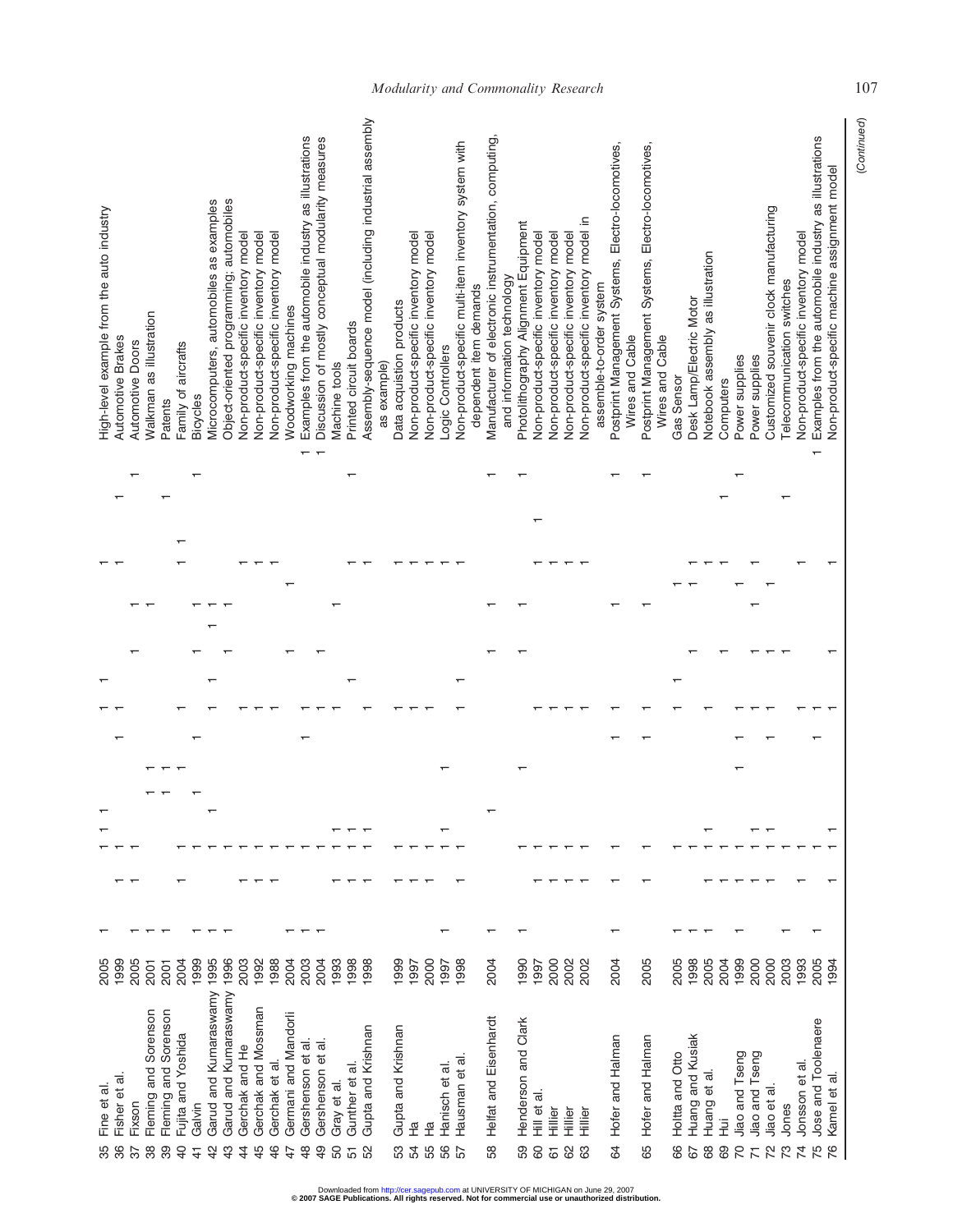|                  |                        | Notes: Product/Industry/Application | Gear reducer         | Four-gear speed reducer | Cellular network base stations | Robot controller | Model balancing cost savings and revenue decrease;<br>examples from the auto industry | <b>Bicycles</b> | Ink jet printers | Automotive air conditioner unit | Computers, Automobiles | Walkman     | Data processing equipment as an example | Non-product-specific plant network configuration model | Computer family | Non-product-specific modularization models | Various materials and systems industries | Stereo systems, Microcomputers | Printers   | Electronic market exchanges as illustration | Non-product-specific inventory model | Hydropower plants | Various products as examples; none directly in the | Computers & consumer electronics as examples<br>section on modularity |      | Cordless screw driver<br>Computer family |                | Non-product-specific product development model<br>Door lock mechanism as an example | Printed circuit board assembly | Non-product-specific inventory model for | assemble-to-order systems | Non-product-specific inventory model | Printed circuit board assembly | U.S. Telecommunication | Family of electric motors |
|------------------|------------------------|-------------------------------------|----------------------|-------------------------|--------------------------------|------------------|---------------------------------------------------------------------------------------|-----------------|------------------|---------------------------------|------------------------|-------------|-----------------------------------------|--------------------------------------------------------|-----------------|--------------------------------------------|------------------------------------------|--------------------------------|------------|---------------------------------------------|--------------------------------------|-------------------|----------------------------------------------------|-----------------------------------------------------------------------|------|------------------------------------------|----------------|-------------------------------------------------------------------------------------|--------------------------------|------------------------------------------|---------------------------|--------------------------------------|--------------------------------|------------------------|---------------------------|
|                  |                        | <b>MeiveR</b>                       |                      |                         |                                |                  |                                                                                       |                 |                  |                                 |                        |             |                                         |                                                        |                 |                                            |                                          |                                |            |                                             |                                      |                   |                                                    |                                                                       |      |                                          |                |                                                                                     |                                |                                          |                           |                                      |                                |                        |                           |
|                  |                        | Case Study (small n)                |                      |                         |                                |                  |                                                                                       |                 |                  |                                 |                        |             |                                         |                                                        |                 |                                            |                                          |                                |            |                                             |                                      |                   |                                                    |                                                                       |      |                                          |                |                                                                                     |                                |                                          |                           |                                      |                                |                        |                           |
|                  | Research Methodologies | Empirical (large n)                 |                      |                         |                                |                  |                                                                                       |                 |                  |                                 |                        |             |                                         |                                                        |                 |                                            |                                          |                                |            |                                             |                                      |                   |                                                    |                                                                       |      |                                          |                |                                                                                     |                                |                                          |                           |                                      |                                |                        |                           |
|                  |                        | Experiment                          |                      |                         |                                |                  |                                                                                       |                 |                  |                                 |                        |             |                                         |                                                        |                 |                                            |                                          |                                |            |                                             |                                      |                   |                                                    |                                                                       |      |                                          |                |                                                                                     |                                |                                          |                           |                                      |                                |                        |                           |
|                  |                        | <b>Simulation</b>                   |                      |                         |                                |                  |                                                                                       |                 |                  |                                 |                        |             |                                         |                                                        |                 |                                            |                                          |                                |            |                                             |                                      |                   |                                                    |                                                                       |      |                                          |                |                                                                                     |                                |                                          |                           |                                      |                                |                        |                           |
|                  |                        | Math. Modeling                      |                      |                         |                                |                  |                                                                                       |                 |                  |                                 |                        |             |                                         |                                                        |                 |                                            |                                          |                                |            |                                             |                                      |                   |                                                    |                                                                       |      |                                          |                |                                                                                     |                                |                                          |                           |                                      |                                |                        |                           |
|                  |                        | <b>Process Model</b>                |                      |                         |                                |                  |                                                                                       |                 |                  |                                 |                        |             |                                         |                                                        |                 |                                            |                                          |                                |            |                                             |                                      |                   |                                                    |                                                                       |      |                                          |                |                                                                                     |                                |                                          |                           |                                      |                                |                        |                           |
|                  |                        | <b>Framework</b>                    |                      |                         |                                |                  |                                                                                       |                 |                  |                                 |                        |             |                                         |                                                        |                 |                                            |                                          |                                |            |                                             |                                      |                   |                                                    |                                                                       |      |                                          |                |                                                                                     |                                |                                          |                           |                                      |                                |                        |                           |
|                  |                        | Theory-Building                     |                      |                         |                                |                  |                                                                                       |                 |                  |                                 |                        |             |                                         |                                                        |                 |                                            |                                          |                                |            |                                             |                                      |                   |                                                    |                                                                       |      |                                          |                |                                                                                     |                                |                                          |                           |                                      |                                |                        |                           |
| Analysia Results |                        | Other                               |                      |                         |                                |                  |                                                                                       |                 |                  |                                 |                        |             |                                         |                                                        |                 |                                            |                                          |                                |            |                                             |                                      |                   |                                                    |                                                                       |      |                                          |                |                                                                                     |                                |                                          |                           |                                      |                                |                        |                           |
|                  |                        | <b>Jime</b>                         |                      |                         |                                |                  |                                                                                       |                 |                  |                                 |                        |             |                                         |                                                        |                 |                                            |                                          |                                |            |                                             |                                      |                   |                                                    |                                                                       |      |                                          |                |                                                                                     |                                |                                          |                           |                                      |                                |                        |                           |
|                  |                        | <b>Lost</b>                         |                      |                         |                                |                  |                                                                                       |                 |                  |                                 |                        |             |                                         |                                                        |                 |                                            |                                          |                                |            |                                             |                                      |                   |                                                    |                                                                       |      |                                          |                |                                                                                     |                                |                                          |                           |                                      |                                |                        |                           |
|                  |                        | Variety                             |                      |                         |                                |                  |                                                                                       |                 |                  |                                 |                        |             |                                         |                                                        |                 |                                            |                                          |                                |            |                                             |                                      |                   |                                                    |                                                                       |      |                                          |                |                                                                                     |                                |                                          |                           |                                      |                                |                        |                           |
|                  | Performance Effects    |                                     |                      |                         |                                |                  |                                                                                       |                 |                  |                                 |                        |             |                                         |                                                        |                 |                                            |                                          |                                |            |                                             |                                      |                   |                                                    |                                                                       |      |                                          |                |                                                                                     |                                |                                          |                           |                                      |                                |                        |                           |
|                  |                        | Quality                             |                      |                         |                                |                  |                                                                                       |                 |                  |                                 |                        |             |                                         |                                                        |                 |                                            |                                          |                                |            |                                             |                                      |                   |                                                    |                                                                       |      |                                          |                |                                                                                     |                                |                                          |                           |                                      |                                |                        |                           |
|                  |                        | <b>Innovation</b>                   |                      |                         |                                |                  |                                                                                       |                 |                  |                                 |                        |             |                                         |                                                        |                 |                                            |                                          |                                |            |                                             |                                      |                   |                                                    |                                                                       |      |                                          |                |                                                                                     |                                |                                          |                           |                                      |                                |                        |                           |
|                  | <b>Subjects</b>        | noitssinsp10<br>Process             |                      |                         |                                |                  |                                                                                       |                 |                  |                                 |                        |             |                                         |                                                        |                 |                                            |                                          |                                |            |                                             |                                      |                   |                                                    |                                                                       |      |                                          |                |                                                                                     |                                |                                          |                           |                                      |                                |                        |                           |
|                  |                        | Product                             |                      |                         |                                |                  |                                                                                       |                 |                  |                                 |                        |             |                                         |                                                        |                 |                                            |                                          |                                |            |                                             |                                      |                   |                                                    |                                                                       |      |                                          |                |                                                                                     |                                |                                          |                           |                                      |                                |                        |                           |
|                  |                        | Commonality                         |                      |                         |                                |                  |                                                                                       |                 |                  |                                 |                        |             |                                         |                                                        |                 |                                            |                                          |                                |            |                                             |                                      |                   |                                                    |                                                                       |      |                                          |                |                                                                                     |                                |                                          |                           |                                      |                                |                        |                           |
|                  |                        |                                     |                      |                         |                                |                  |                                                                                       |                 |                  |                                 |                        |             |                                         |                                                        |                 |                                            |                                          |                                |            |                                             |                                      |                   |                                                    |                                                                       |      |                                          |                |                                                                                     |                                |                                          |                           |                                      |                                |                        |                           |
|                  | Search Results         |                                     |                      |                         |                                |                  |                                                                                       |                 |                  |                                 |                        |             |                                         |                                                        |                 |                                            |                                          |                                |            |                                             |                                      |                   |                                                    |                                                                       |      |                                          |                |                                                                                     |                                |                                          |                           |                                      |                                |                        |                           |
|                  |                        | Modularity                          |                      |                         |                                |                  |                                                                                       |                 |                  |                                 |                        |             |                                         |                                                        |                 |                                            |                                          |                                |            |                                             |                                      |                   |                                                    |                                                                       |      |                                          |                |                                                                                     |                                |                                          |                           |                                      |                                |                        |                           |
|                  |                        | Year                                | 2003                 | 2002                    | 2002                           | 2004             | 2000                                                                                  | 2001            | 2003             | 2001                            | 2004                   | 2000        | 2001                                    | 2005                                                   | 2004            | 2002                                       | 1998                                     | 1992                           | 1996       | 2002                                        | 1995                                 | 2001              | 2000                                               | 2003                                                                  | 2002 | 2000                                     |                | 2003<br>2001                                                                        | 1994                           | 2005                                     |                           | 2002                                 | 1993                           | 1997                   | 2002                      |
|                  |                        |                                     |                      |                         |                                |                  |                                                                                       |                 |                  |                                 |                        |             |                                         |                                                        |                 |                                            |                                          |                                |            |                                             |                                      |                   |                                                    |                                                                       |      |                                          |                |                                                                                     |                                |                                          |                           |                                      |                                |                        |                           |
|                  | Source Information     | Author(s)                           | Kamrani and Gonzalez | Kamrani and Salhieh     | Kaski and Heikkila             | Kaya and Alhajj  | Kim and Chhajed                                                                       | Kim and Chhajed | Kim et al.       | Kimura et al                    | Kodama                 | Kota et al. | Krishnan and Gupta                      | Kulkarni et al                                         | Kumar           | Kusiak                                     | Kusunoki et al.                          | anglois and Robertson          | $\theta$ e | ee and Whang                                | -ee and Zipkin                       | -eger and Morel   | آق                                                 | ق                                                                     |      | Li and Azarm<br>Lin et al.               |                | 2003<br>Loch et al.<br>Loch et al                                                   | Loh and Taylor                 | Lu and Song                              |                           | 105 Ma et al.                        | Maimon et al.                  | 107 Majumdar           | 108 Messac et al.         |
|                  |                        | $\frac{1}{2}$                       | 77                   | 78                      | 79                             | <b>85</b>        |                                                                                       |                 | ಜ ಜ              |                                 | $\frac{8}{4}$          | 88          | $\frac{5}{8}$                           |                                                        | 89              | $\infty$                                   | 5 2                                      |                                | 33         | क्ष                                         |                                      | <b>5555</b>       |                                                    | 88                                                                    | 8    | $\overline{00}$                          | $\overline{5}$ | 102                                                                                 | 103                            | 104                                      |                           |                                      | 106                            |                        |                           |

Appendix B: Continued.

Appendix B: Continued.

**© 2007 SAGE Publications. All rights reserved. Not for commercial use or unauthorized distribution.** Downloaded from<http://cer.sagepub.com>at UNIVERSITY OF MICHIGAN on June 29, 2007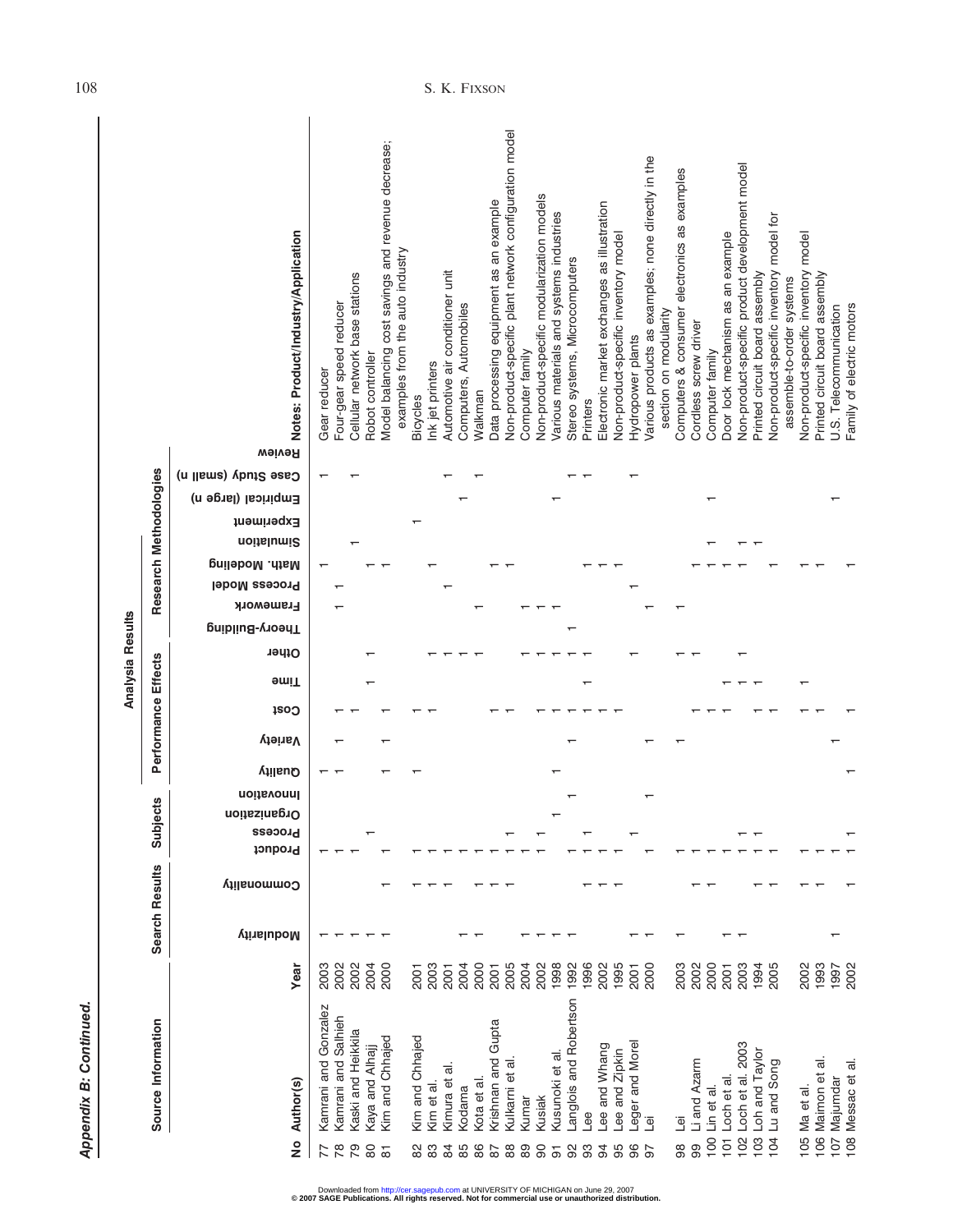| Meyer and Lehnerd<br>109               | 1997 |  |  |  |  |  |  | Electric Iron; Power tools                                   |  |
|----------------------------------------|------|--|--|--|--|--|--|--------------------------------------------------------------|--|
| Mikkola<br>110                         | 2003 |  |  |  |  |  |  | Windshield wiper control module                              |  |
| Mikkola and Gassmann<br>$\frac{1}{11}$ | 2003 |  |  |  |  |  |  | Traction and hydraulic elevators                             |  |
| Miozzo and Grimshaw<br>112             | 2005 |  |  |  |  |  |  | <b>T</b> Outsourcing                                         |  |
| Mirchandani and Mishra<br>113          | 2002 |  |  |  |  |  |  | Non-product-specific inventory model                         |  |
| Moon and Kota<br>114                   | 2002 |  |  |  |  |  |  | Machine tools                                                |  |
| Muffatto and Roveda<br>115             | 2000 |  |  |  |  |  |  | Automobiles, earth moving equipment, houshold<br>appliancees |  |
| Mukhopadhyay and<br>16                 | 2005 |  |  |  |  |  |  | Non-product-specific model to explore return                 |  |
| Setopu                                 |      |  |  |  |  |  |  | policies in build-to-order environments                      |  |
| Nambisan<br>$\overline{1}$             | 2002 |  |  |  |  |  |  | Software                                                     |  |
| Nelson et al.<br>18                    | 2001 |  |  |  |  |  |  | Nail gun                                                     |  |
| Newcomb et al<br>19                    | 1998 |  |  |  |  |  |  | Automobile center console                                    |  |
| Nobelius and Sundgren<br>120           | 2002 |  |  |  |  |  |  | Automotive, White Goods, Printers                            |  |
| O'Grady<br>121                         | 1999 |  |  |  |  |  |  | Computer/Appliance                                           |  |
| O'Sullivan<br>122                      | 2003 |  |  |  |  |  |  | Aerospace product                                            |  |
| PahlandBeitz<br>123                    | 1996 |  |  |  |  |  |  | Gearboxes                                                    |  |
| Pine<br>124                            | 1993 |  |  |  |  |  |  | -ighting controls                                            |  |
| ಸ<br>Pulasinghe et<br>125              | 2004 |  |  |  |  |  |  | Controller drivern by spoken language commands               |  |
| Qin et al.<br>126                      | 2005 |  |  |  |  |  |  | Girder pumps (for oil extraction)                            |  |
| Rao et al<br>127                       | 2004 |  |  |  |  |  |  | Non-product-specific inventory model                         |  |
| Robertson and Ulrich<br>128            | 1998 |  |  |  |  |  |  | Automotive instrument panel                                  |  |
| Rutenberg<br>129                       | 1971 |  |  |  |  |  |  | Example of automobile engine and drivetrain combination      |  |
| 130                                    | 1996 |  |  |  |  |  |  |                                                              |  |
| Safizadeh et al.                       |      |  |  |  |  |  |  | Empirical study across various manufacturing industries      |  |
| Salhieh and Kamrani<br>$\overline{5}$  | 1999 |  |  |  |  |  |  | Four-gear speed reducer                                      |  |
| Salvador et al<br>32                   | 2002 |  |  |  |  |  |  | Smal motorocycles, custom phones, microwaves, trucks,        |  |
|                                        |      |  |  |  |  |  |  | multiplexers, techovens                                      |  |
| Salvador et al<br><b>33</b>            | 2004 |  |  |  |  |  |  | Smal motorocycles, custom phones, microwaves, trucks,        |  |
|                                        |      |  |  |  |  |  |  | multiplexers, techovens                                      |  |
| Sanchez<br>134                         | 2000 |  |  |  |  |  |  | Inkjet printer as an example                                 |  |
| Sanchez and Mahoney<br>135             | 1996 |  |  |  |  |  |  | Aircraft, automobiles, consumer electronics as examples      |  |
| Schilling<br>136                       | 2000 |  |  |  |  |  |  | Stereo systems, Textbooks, Computers                         |  |
| Schilling and Steemsma<br>137          | 2001 |  |  |  |  |  |  | different manufacturing industries                           |  |
| Siggelkow and Levinthal<br>138         | 2003 |  |  |  |  |  |  | Non-product-specific simulation study                        |  |
| Silver and Moon<br>139                 | 2001 |  |  |  |  |  |  | Refurbishing of telefon equipment                            |  |
| Simpson<br>140                         | 2004 |  |  |  |  |  |  | Various products as examples                                 |  |
| Simpson and D'Souza<br>$\frac{14}{1}$  | 2004 |  |  |  |  |  |  | Small aircraft (to 6-seater)                                 |  |
| Simpson et al.<br>142                  | 2001 |  |  |  |  |  |  | Small aircraft (2 to 6-seater)                               |  |
| Sinha and VandeVen<br>143              | 2005 |  |  |  |  |  |  | Examples from a variety of industries                        |  |
| Smith and Agrawal<br>144               | 2000 |  |  |  |  |  |  | Retail                                                       |  |
| Song<br>45                             | 1998 |  |  |  |  |  |  | Non-product-specific inventory model                         |  |
| Song 2002<br>146                       | 2002 |  |  |  |  |  |  | Non-product-specific inventory model                         |  |
| Sosa et al.<br>$\overline{47}$         | 2003 |  |  |  |  |  |  | Aircraft engine                                              |  |
| Sosa et al.<br>148                     | 2004 |  |  |  |  |  |  | Aircraft engine                                              |  |
| <b>Starr</b><br>149                    | 1965 |  |  |  |  |  |  | Abstract examples from the auto industry                     |  |
| Staudenmayer et al<br>50               | 2005 |  |  |  |  |  |  | Seven firms from the telecommunications                      |  |
|                                        |      |  |  |  |  |  |  | technology industry                                          |  |
| Swaminathan and Tayur 1998<br>151      |      |  |  |  |  |  |  | Computer product line as illustration                        |  |
|                                        |      |  |  |  |  |  |  |                                                              |  |

(Continued) (Continued)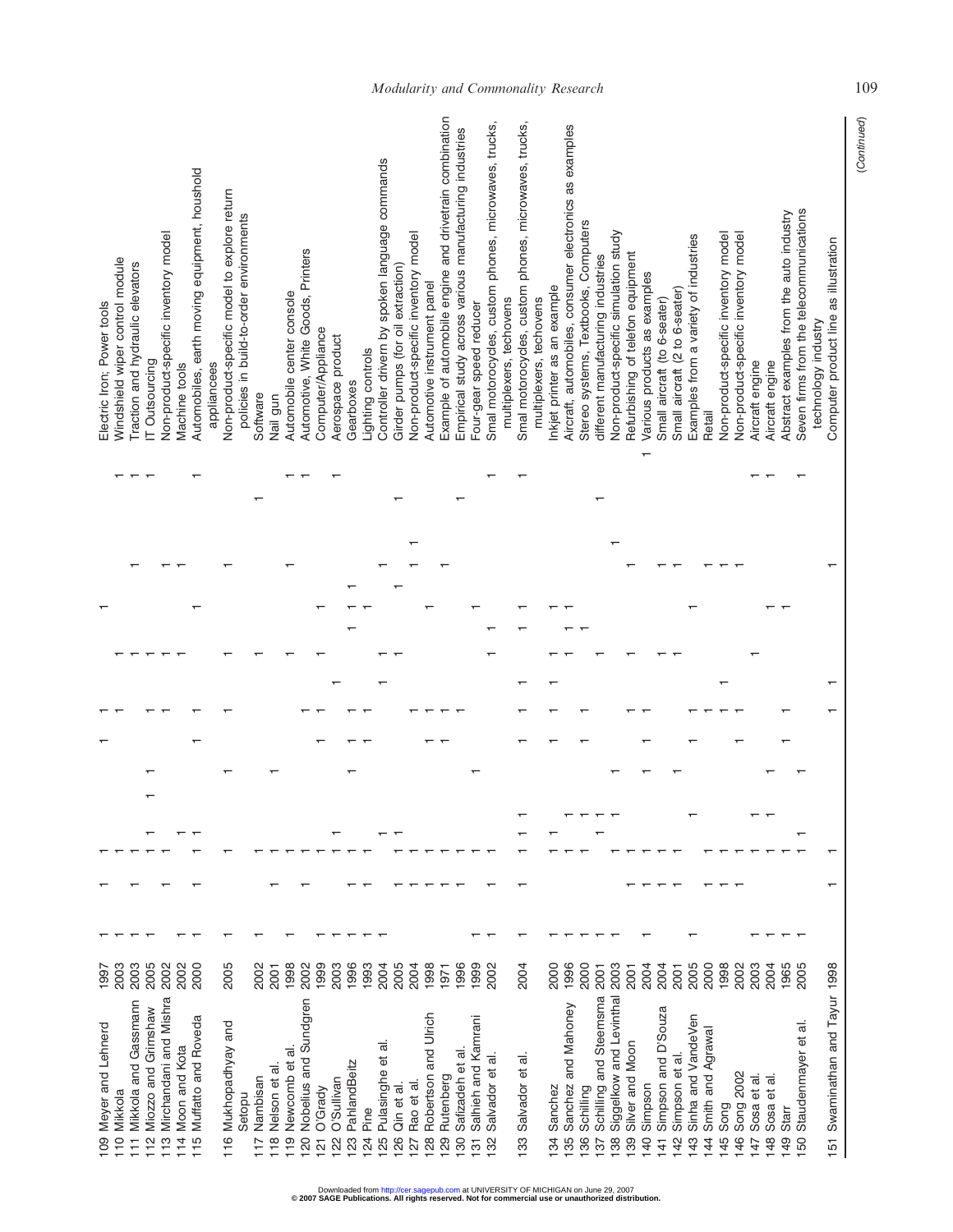|                         |                        | Notes: Product/Industry/Application   | Non-product-specific disassembly model | Non-product-specific production model | Space station water tank | Automotive wire harness   | Non-product-specific inventory model |     | Automated guided vehicles (AGV) | Hydraulic squeezing machine | Abstract trailer as example | Printer cartridge   | ERP systems      | Non-product-specific model balancing | cost and revenue | effects of common components | Two internet service firms | Automobiles      | Non-product-specific | product development model | Home appliances | Logic controller of AGVs | Several small consumer products<br>(flashlight, coffeemaker, etc. |  |
|-------------------------|------------------------|---------------------------------------|----------------------------------------|---------------------------------------|--------------------------|---------------------------|--------------------------------------|-----|---------------------------------|-----------------------------|-----------------------------|---------------------|------------------|--------------------------------------|------------------|------------------------------|----------------------------|------------------|----------------------|---------------------------|-----------------|--------------------------|-------------------------------------------------------------------|--|
|                         |                        | <b>Review</b><br>Case Study (small n) |                                        |                                       |                          |                           |                                      |     |                                 |                             |                             |                     |                  |                                      |                  |                              |                            |                  |                      |                           |                 |                          |                                                                   |  |
|                         |                        | Empirical (large n)                   |                                        |                                       |                          |                           |                                      |     |                                 |                             |                             |                     |                  |                                      |                  |                              |                            |                  |                      |                           |                 |                          |                                                                   |  |
|                         | Research Methodologies | Experiment                            |                                        |                                       |                          |                           |                                      |     |                                 |                             |                             |                     |                  |                                      |                  |                              |                            |                  |                      |                           |                 |                          |                                                                   |  |
|                         |                        | <b>Simulation</b>                     |                                        |                                       |                          |                           |                                      |     |                                 |                             |                             |                     |                  |                                      |                  |                              |                            |                  |                      |                           |                 |                          |                                                                   |  |
|                         |                        | Math. Modeling                        |                                        |                                       |                          |                           |                                      |     |                                 |                             |                             |                     |                  |                                      |                  |                              |                            |                  |                      |                           |                 |                          |                                                                   |  |
|                         |                        | <b>Process Model</b>                  |                                        |                                       |                          |                           |                                      |     |                                 |                             |                             |                     |                  |                                      |                  |                              |                            |                  |                      |                           |                 |                          |                                                                   |  |
|                         |                        | <b>Framework</b>                      |                                        |                                       |                          |                           |                                      |     |                                 |                             |                             |                     |                  |                                      |                  |                              |                            |                  |                      |                           |                 |                          |                                                                   |  |
| <b>Analysia Results</b> |                        | Theory-Building                       |                                        |                                       |                          |                           |                                      |     |                                 |                             |                             |                     |                  |                                      |                  |                              |                            |                  |                      |                           |                 |                          |                                                                   |  |
|                         |                        | Other                                 |                                        |                                       |                          |                           |                                      |     |                                 |                             |                             |                     |                  |                                      |                  |                              |                            |                  |                      |                           |                 |                          |                                                                   |  |
|                         | Performance Effects    | <b>Jime</b>                           |                                        |                                       |                          |                           |                                      |     |                                 |                             |                             |                     |                  |                                      |                  |                              |                            |                  |                      |                           |                 |                          |                                                                   |  |
|                         |                        | ႞ႄၜၥ                                  |                                        |                                       |                          |                           |                                      |     |                                 |                             |                             |                     |                  |                                      |                  |                              |                            |                  |                      |                           |                 |                          |                                                                   |  |
|                         |                        | Variety                               |                                        |                                       |                          |                           |                                      |     |                                 |                             |                             |                     |                  |                                      |                  |                              |                            |                  |                      |                           |                 |                          |                                                                   |  |
|                         |                        | Quality                               |                                        |                                       |                          |                           |                                      |     |                                 |                             |                             |                     |                  |                                      |                  |                              |                            |                  |                      |                           |                 |                          |                                                                   |  |
|                         |                        | <b>Innovation</b>                     |                                        |                                       |                          |                           |                                      |     |                                 |                             |                             |                     |                  |                                      |                  |                              |                            |                  |                      |                           |                 |                          |                                                                   |  |
|                         | jects                  | Organization                          |                                        |                                       |                          |                           |                                      |     |                                 |                             |                             |                     |                  |                                      |                  |                              |                            |                  |                      |                           |                 |                          |                                                                   |  |
|                         | Subj                   | Process                               |                                        |                                       |                          |                           |                                      |     |                                 |                             |                             |                     |                  |                                      |                  |                              |                            |                  |                      |                           |                 |                          |                                                                   |  |
|                         |                        | Product                               |                                        |                                       |                          |                           |                                      |     |                                 |                             |                             |                     |                  |                                      |                  |                              |                            |                  |                      |                           |                 |                          |                                                                   |  |
|                         |                        | Commonality                           |                                        |                                       |                          |                           |                                      |     |                                 |                             |                             |                     |                  |                                      |                  |                              |                            |                  |                      |                           |                 |                          |                                                                   |  |
|                         | Search Results         | Modularity                            |                                        |                                       |                          |                           |                                      |     |                                 |                             |                             |                     |                  |                                      |                  |                              |                            |                  |                      |                           |                 |                          |                                                                   |  |
|                         |                        |                                       |                                        |                                       |                          |                           |                                      |     |                                 |                             |                             |                     |                  |                                      |                  |                              |                            |                  |                      |                           |                 |                          |                                                                   |  |
|                         |                        | Year                                  | 1997                                   | 1992                                  | 1991                     | 2000                      | 2005                                 |     | 1999                            | 2003                        | 1995                        | 2000                | 2000             | 2004                                 |                  |                              | 2005                       | 2004             | 2003                 |                           | 2002            | 1998                     | 2003                                                              |  |
|                         | Source Information     | Author(s)                             | aleb et al.                            | rang                                  | Thomas                   | Thonemann and<br>Brandeau | Tibben-Lembke<br>and Basso           |     | sai and Wang                    | sai et al                   | Jirich                      | Jirich and Eppinger | Jpton and McAfee | Van Mieghem                          |                  |                              | Vergantiand Buganza        | Watanabe and Ane | Whitfield et al.     |                           | Worrenetal.     | Xu and Van Brussel       | Gershenson<br>Zhang and                                           |  |
|                         |                        | ş                                     | 152                                    | 153                                   | 154                      | 155                       | 156                                  | I57 |                                 | 158                         | 159                         | 160                 | 161              | 162                                  |                  |                              | 163                        | 164              | 165                  |                           | 166             | 167                      | 168                                                               |  |

Appendix B: Continued.

Appendix B: Continued.

**© 2007 SAGE Publications. All rights reserved. Not for commercial use or unauthorized distribution.** Downloaded from<http://cer.sagepub.com>at UNIVERSITY OF MICHIGAN on June 29, 2007